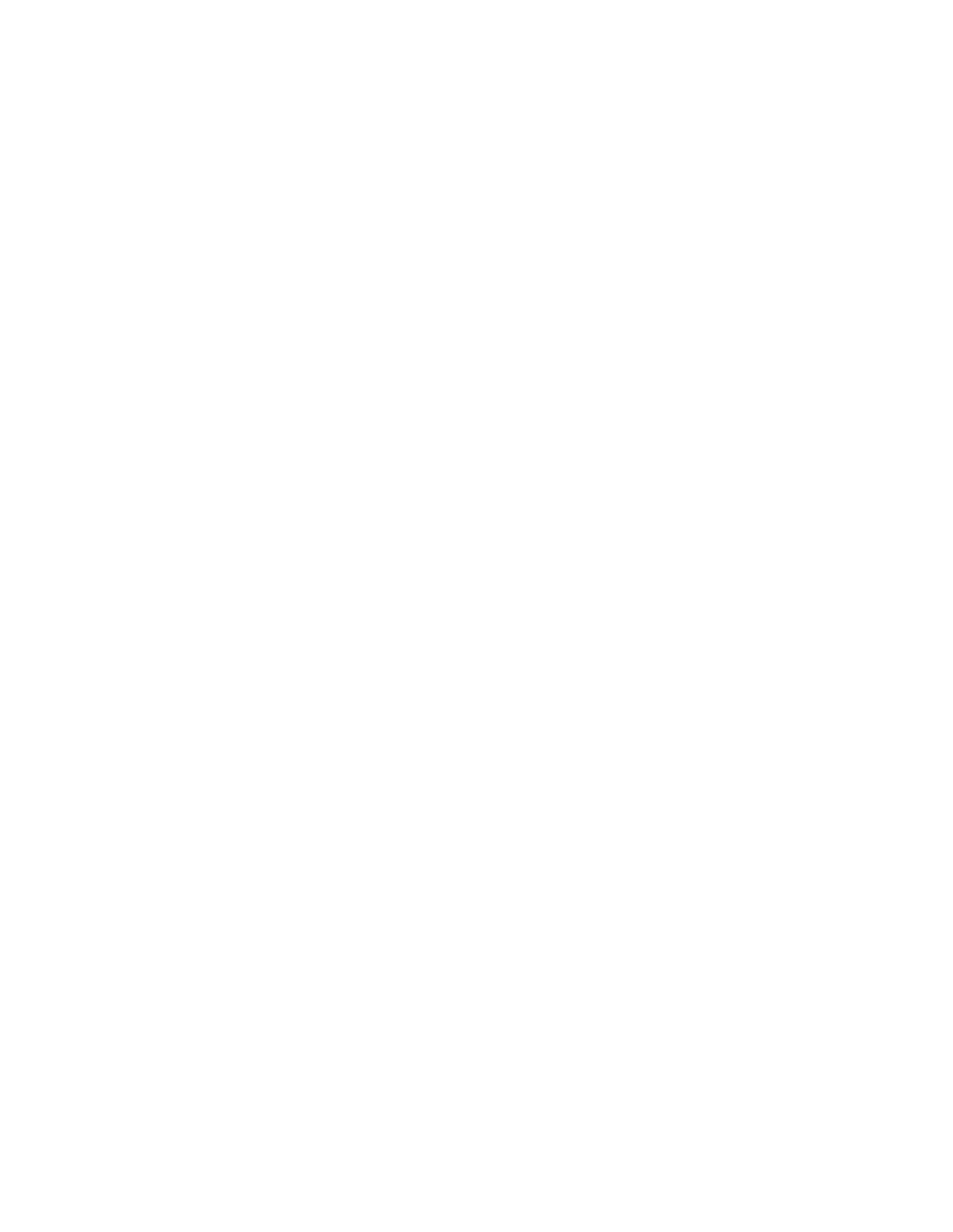# **Copyright**

©BOX Technology Canada Inc, 2020

This document and all information contained herein is and will remain at all times proprietary and confidential information of BOX Technology Canada Inc.

No part of this document may be photocopied, reproduced, stored on retrieval system, or transmitted, in any form or by any means whether, electronic, mechanical, or otherwise without the prior written consent of BOX Technology Canada Inc

The information included in this document is believed to be accurate. BOX Technology Canada Inc does not guarantee the completeness or accuracy of any information included herein. This document is produced with the understanding that BOX Technology Canada Inc. is providing information and not in any way providing engineering or other professional services.

BOX Technology Canada Inc reserves the right to change details in this publication without notice.

SOLA® is a registered trademark of the BOX Technology Canada Inc.

HSVF-BX-002E, Document Version 1.7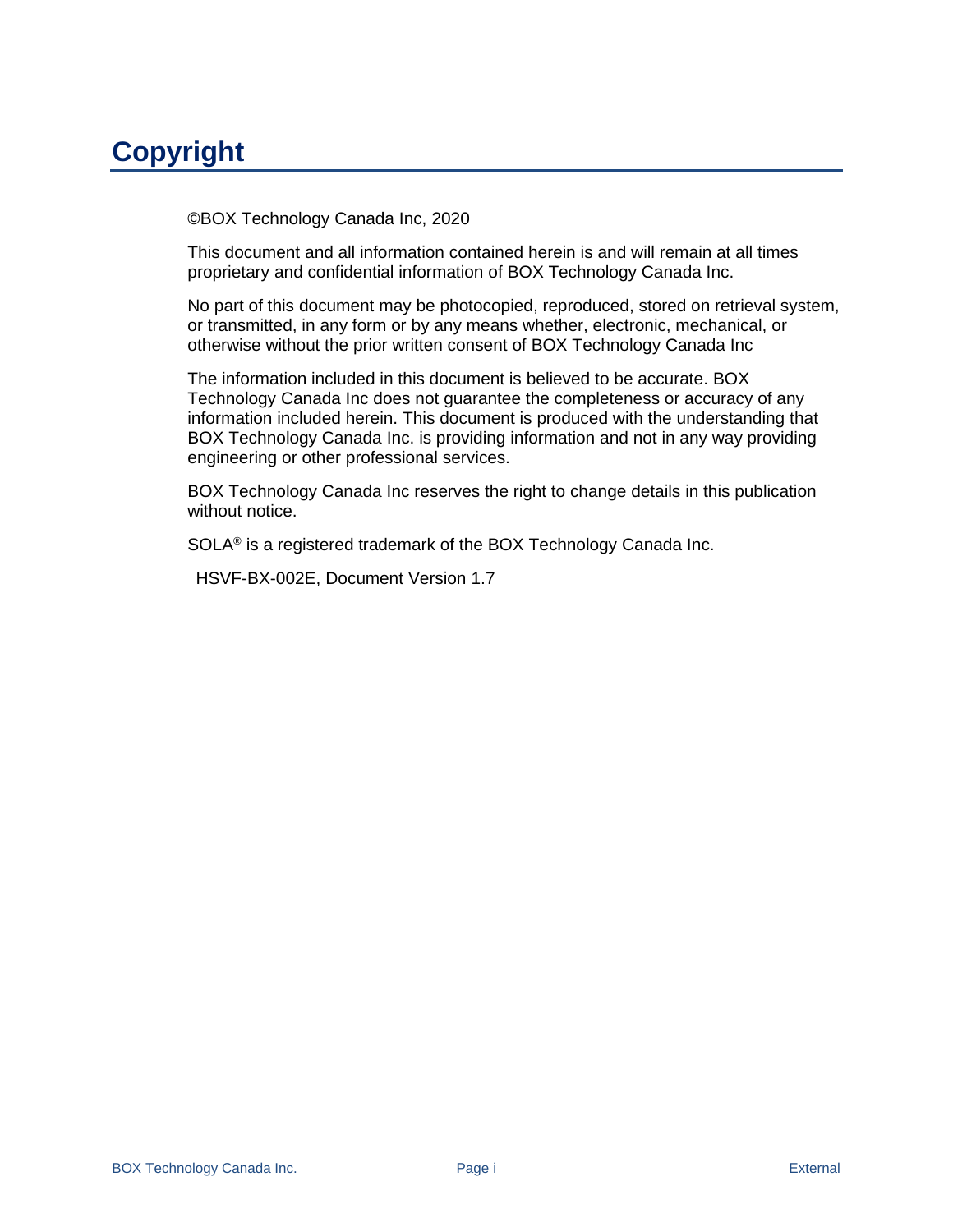# **Document History**

| <b>VERSION</b> | <b>DATE</b> | <b>CHANGE DESCRIPTION</b>                                                                                                                                                                                                                                                                                                                                                                                                                                                                                                                                  |  |  |
|----------------|-------------|------------------------------------------------------------------------------------------------------------------------------------------------------------------------------------------------------------------------------------------------------------------------------------------------------------------------------------------------------------------------------------------------------------------------------------------------------------------------------------------------------------------------------------------------------------|--|--|
| 1.0            | 2015-03-17  | First release of HSVF UDP Multicast Specifications.                                                                                                                                                                                                                                                                                                                                                                                                                                                                                                        |  |  |
| 1.1            | 2015-06-12  | Section 2.6- Addition of Notes                                                                                                                                                                                                                                                                                                                                                                                                                                                                                                                             |  |  |
| 1.2            | 2016-12-20  | Sections 3.4.23 and 3.4.24 Updated O and OS messages: added<br>2 fields (FirmId and CMTA) (Protocol version C6)                                                                                                                                                                                                                                                                                                                                                                                                                                            |  |  |
| 1.3            | 2017-01-10  | Section 3.4.6: Update of Message GC (added ScheduleTime<br>field)<br>Grouped field descriptions contained in sections 4, 5, 6 under<br>Section 4- Fields Description.                                                                                                                                                                                                                                                                                                                                                                                      |  |  |
|                | 2018-07-26  | Section 3.4.14 Update of Message JS<br>Section 3.4.17 Update of Message NS                                                                                                                                                                                                                                                                                                                                                                                                                                                                                 |  |  |
|                | 2018-09-20  | Protocol version C7<br>Section 3.2.1: Strike Price Code replaced by filler<br>$\bullet$<br>Section 3.3.8: Update of Message Type RT<br>$\bullet$<br>Section 3.4.6: Update of Message Type GC<br>$\bullet$<br>Section 3.4.21: Update of Message Type M<br>$\bullet$<br>Sections 3.4.25 and 3.4.26: Update of Messages T and TS<br>Sections 3.4.2, 3.4.5, 3.4.9, 3.4.10, 3.4.12. 3.4.14, 3.4.22,<br>$\bullet$<br>3.4.24 (Messages CS, FS, H, HS, IS, JS, MS, OS): Update of<br>Instrument Description field<br>Section 4.9 Option Price Strike Codes removed |  |  |
| 1.4            | 2020-06-29  | This document version has been rolled-back. Please refer to<br>Version 1.5 below.<br><b>Protocol Version C8</b><br>Updated section 4.4 Price Indicator Markets                                                                                                                                                                                                                                                                                                                                                                                             |  |  |
| 1.5            | 2021-02-02  | Roll-back of Protocol C8<br>$\bullet$<br>As of this version, HSVF latest protocol is C7<br>Sequence Number roll-over 1 billion messages (Table 2 -<br>Message Header)<br>Note on Retransmission after 1 billion message sequence<br>(section 3.3.8)<br>Added new section 4.8 - Complex Order (Strategy)<br><b>Instrument Month Code</b>                                                                                                                                                                                                                    |  |  |
| 1.6            | 2021-03-12  | Added Section 2.5.1 - Retransmission before and after the<br>$\bullet$<br>billion-message mark                                                                                                                                                                                                                                                                                                                                                                                                                                                             |  |  |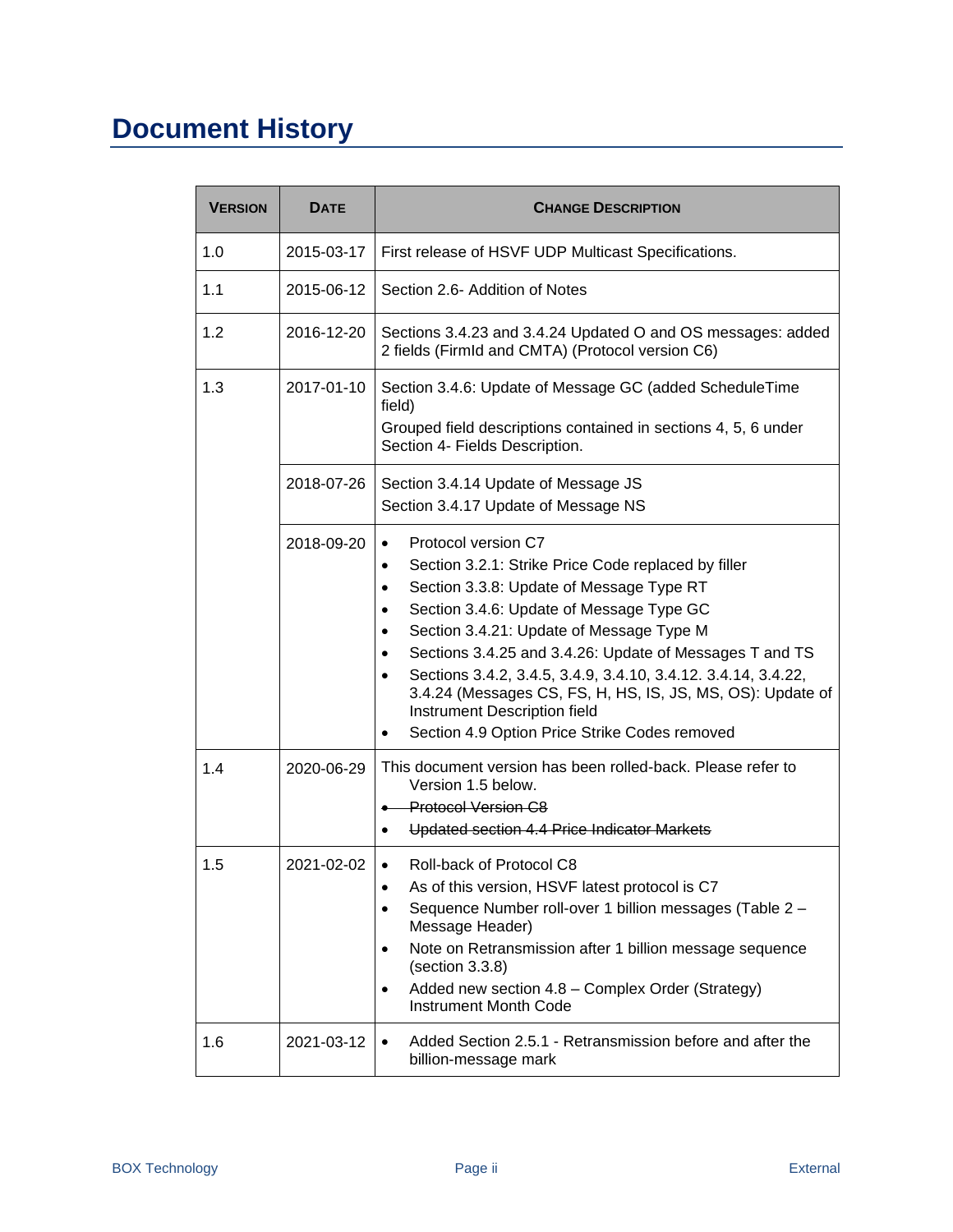| <b>VERSION</b> | <b>DATE</b>      | <b>CHANGE DESCRIPTION</b>                                                                |
|----------------|------------------|------------------------------------------------------------------------------------------|
| 1.7            | $2022 - 06 - 06$ | Section 3.4.14 - Message Type JS - Complex Order<br>Instrument Keys - Support of 16 legs |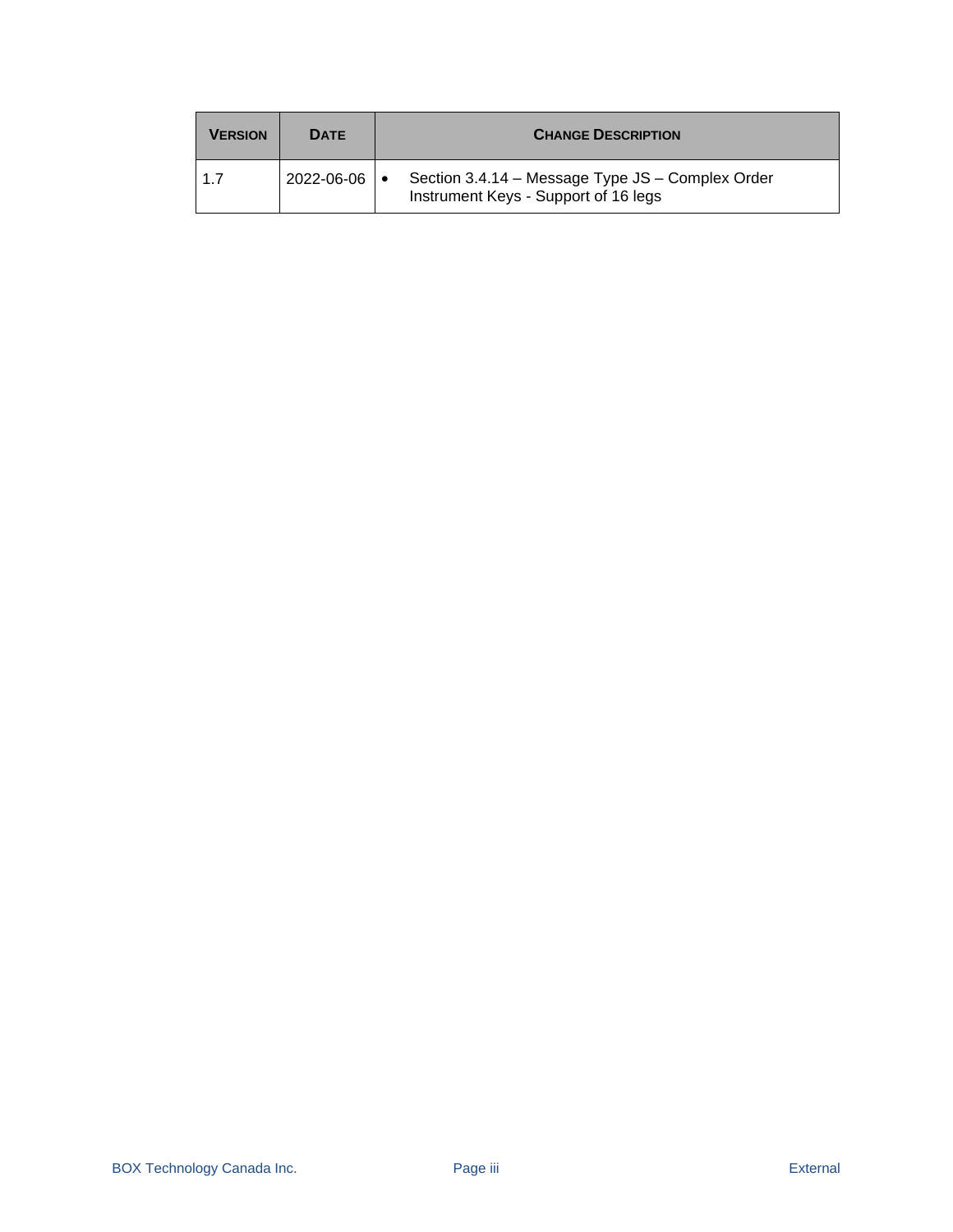# <span id="page-5-0"></span>**Table of Contents**

| <b>Section 1</b> |                                                                             |  |
|------------------|-----------------------------------------------------------------------------|--|
| 1.1              |                                                                             |  |
| 1.2              |                                                                             |  |
| 1.3              |                                                                             |  |
| <b>Section 2</b> |                                                                             |  |
| 2.1              |                                                                             |  |
| 2.2              |                                                                             |  |
| 2.3              |                                                                             |  |
| 2.4              |                                                                             |  |
| 2.5              |                                                                             |  |
| 2.5.1            | Retransmission before and after the billion message-mark  11                |  |
| <b>Section 3</b> |                                                                             |  |
| 3.1              |                                                                             |  |
| 3.1.1            |                                                                             |  |
| 3.1.2            |                                                                             |  |
| 3.2              |                                                                             |  |
| 3.2.1            |                                                                             |  |
| 3.3              |                                                                             |  |
| 3.3.1            |                                                                             |  |
| 3.3.2            | Message Type KI - Login Acknowledgement (TCP Retransmission Mode) - 11      |  |
| <b>Bytes</b>     | 16                                                                          |  |
| 3.3.3            | Message Type KO - Logout Acknowledgement (TCP Retransmission Mode) -        |  |
| 3.3.4            | 11 Bytes<br>Message Type LI - Login (TCP Retransmission Mode) - 51 Bytes 16 |  |
| 3.3.5            | Message Type LO - Logout (TCP Retransmission Mode) - 11 Bytes 17            |  |
| 3.3.6            | Message Type RB - Retransmission Begin (TCP Retransmission Mode) - 11       |  |
| <b>Bytes</b>     | 17                                                                          |  |
| 3.3.7            | Message Type RE - Retransmission End (TCP Retransmission Mode) - 11 Bytes   |  |
|                  | 17                                                                          |  |
| 3.3.8            |                                                                             |  |
| 3.3.9            |                                                                             |  |
| 3.3.10           |                                                                             |  |
| 3.3.11           |                                                                             |  |
| 3.4              |                                                                             |  |
| 3.4.1            |                                                                             |  |
| 3.4.2            |                                                                             |  |
| 3.4.3            | Message Type D - Option Request for Quote (RFQ) - 40 Bytes 21               |  |
| 3.4.4            |                                                                             |  |
| 3.4.5            |                                                                             |  |
| 3.4.6            |                                                                             |  |
| 3.4.7            |                                                                             |  |
| 3.4.8            |                                                                             |  |
| 3.4.9<br>3.4.10  |                                                                             |  |
| 3.4.11           | Message Type HS - Complex Order Market Depth - up to 230 Bytes  26          |  |
| 3.4.12           |                                                                             |  |
| 3.4.13           | Message Type J - Option Instrument Keys - 119 Bytes30                       |  |
| 3.4.14           | Message Type JS - Complex Order Instrument Keys - Up to 591 Bytes31         |  |
| 3.4.15           |                                                                             |  |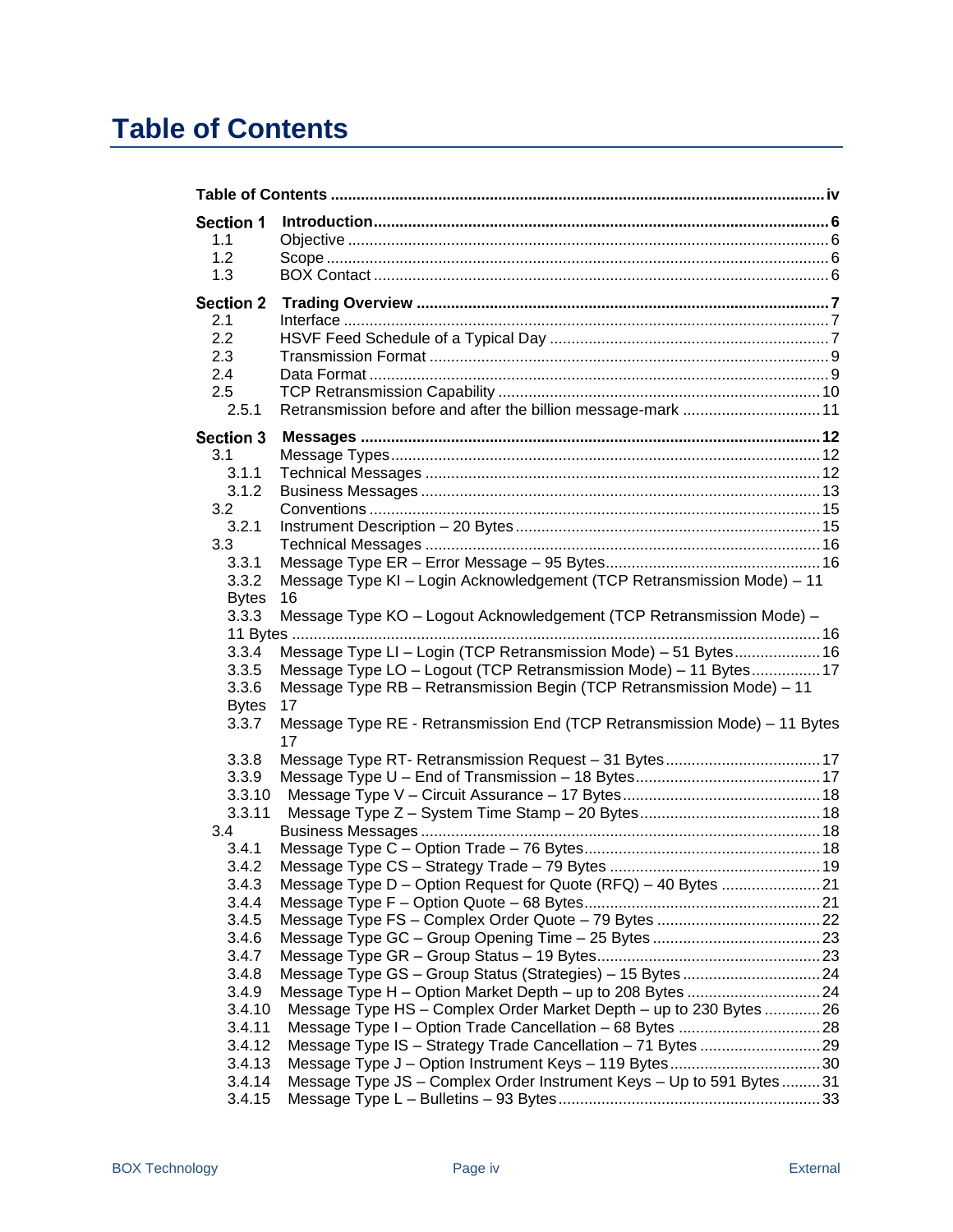| 3.4.16       |                                                                                   |  |
|--------------|-----------------------------------------------------------------------------------|--|
| 3.4.17       | Message Type NS - Complex Order Summary - 116 bytes36                             |  |
| 3.4.18       | Message Type Q - Beginning of Options Summary - 12 Bytes38                        |  |
| 3.4.19       | Message Type QS - Beginning of Complex Order Summary - 12 Bytes 38                |  |
| 3.4.20       |                                                                                   |  |
| 3.4.21       | Message Type M - Improvement Process Beginning Message (Option) - 84              |  |
| <b>Bytes</b> | 39                                                                                |  |
| 3.4.22       | Message Type MS - Improvement Process Beginning Message (Complex                  |  |
|              | Order) - 94 Bytes.                                                                |  |
|              | 3.4.23 Message Type O - Market Sheet Initial and Improvement Order (Options) /    |  |
|              |                                                                                   |  |
|              | 3.4.24 Message Type OS - Market Sheet Initial and Improvement Order (Complex      |  |
|              |                                                                                   |  |
|              | 3.4.25 Message Type T - Initial and Improvement Order (Options) / Exposed Order   |  |
|              |                                                                                   |  |
|              | 3.4.26 Message Type TS -- Initial and Improvement Order (Complex Order) / Exposed |  |
|              |                                                                                   |  |
|              |                                                                                   |  |
| 4.1          |                                                                                   |  |
| 4.2          |                                                                                   |  |
| 4.3          |                                                                                   |  |
| 4.4          |                                                                                   |  |
|              |                                                                                   |  |
| 4.5          |                                                                                   |  |
| 4.6          |                                                                                   |  |
| 4.7          |                                                                                   |  |
| 4.8          |                                                                                   |  |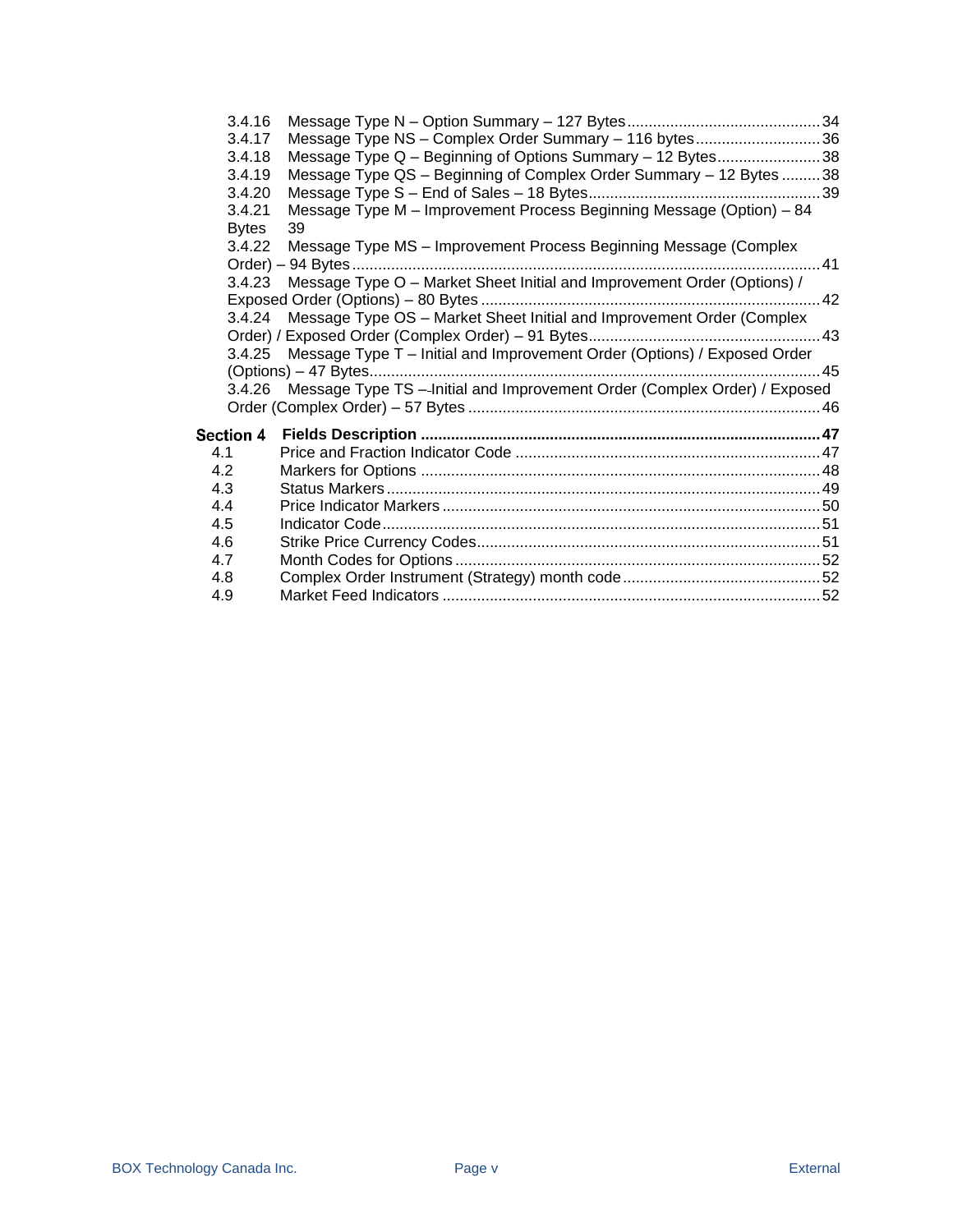#### <span id="page-7-0"></span>**Section 1 Introduction**

The BOX Exchange-High Speed Vendor Feed (HSVF) User Datagram Protocol (UDP) Multicast was developed by the Information Technology (IT) division of the Montréal Exchange Inc. (MX), a member of the TMX Group Inc.

The HSVF UDP Multicast is comprised of Trades, Quotes, Market Depth, Strategies, Bulletins, Summaries and other Statistics. Information is provided on all BOX listings.

The UDP provides to the HSVF Participant a faster dissemination flow of messages. HSVF Participants are to use UDP lines to obtain the Market Dissemination flow from HSVF Repeaters; each UDP line contains a specific Market, a specific Market Depth, and a specific protocol version.

**The current Protocol version is C7.**

### <span id="page-7-1"></span>**1.1 Objective**

The main objective of the Specifications Guide is to provide information to HSVF Participant in the functional design of their application intended to receive the HSVF feed.

### <span id="page-7-2"></span>**1.2 Scope**

This Specifications Guide defines the communications interface and message formats for the high-speed transmission which broadcasts real-time trading and statistical information from BOX.

### <span id="page-7-3"></span>**1.3 BOX Contact**

Market Operation Center Support / Technical Help Desk Toll Free: 1-866-768- 8845 [boxmoc@boxoptions.com](mailto:boxmoc@boxoptions.com)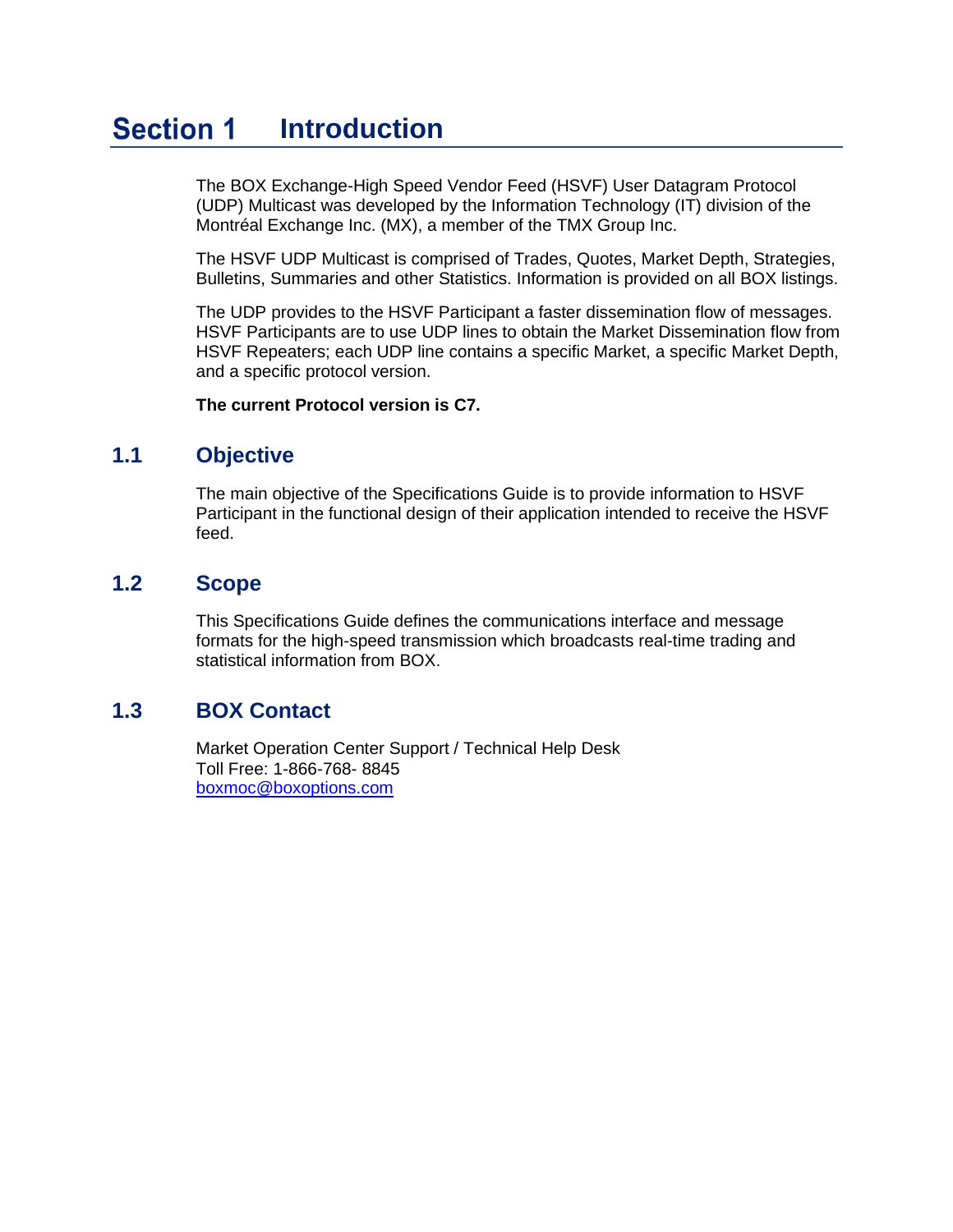#### <span id="page-8-0"></span>**Section 2 Trading Overview**

All messages which comprise the BOX-HSVF are transmitted to the user on a dedicated line. Each message type is fixed in format. Re-transmission of any data is available on the transmission line.

## <span id="page-8-1"></span>**2.1 Interface**

Boston Exchange broadcasts the HSVF feed using both the UDP and TCP/IP broadcast interface as follows:

- Real-time Market Dissemination Flow is broadcasted according to a defined timeline using the UDP interface to allow Participants to connect.
- The TCP interface retransmission can be used by Participants to perform queries of missing messages of the UDP Feed.

## <span id="page-8-2"></span>**2.2 HSVF Feed Schedule of a Typical Day**

During a typical day, all messages that comprise the BOX-HSVF are transmitted following the schedule illustrated below.

Participants can connect at 1:15 a.m., which is when the broadcast starts, the dictionary is sent at 1:30 a.m. Until the opening of the market, information regarding the instrument keys, summaries, quote/market depth is broadcasted. The connection ends at 5:55 p.m. after the market closure.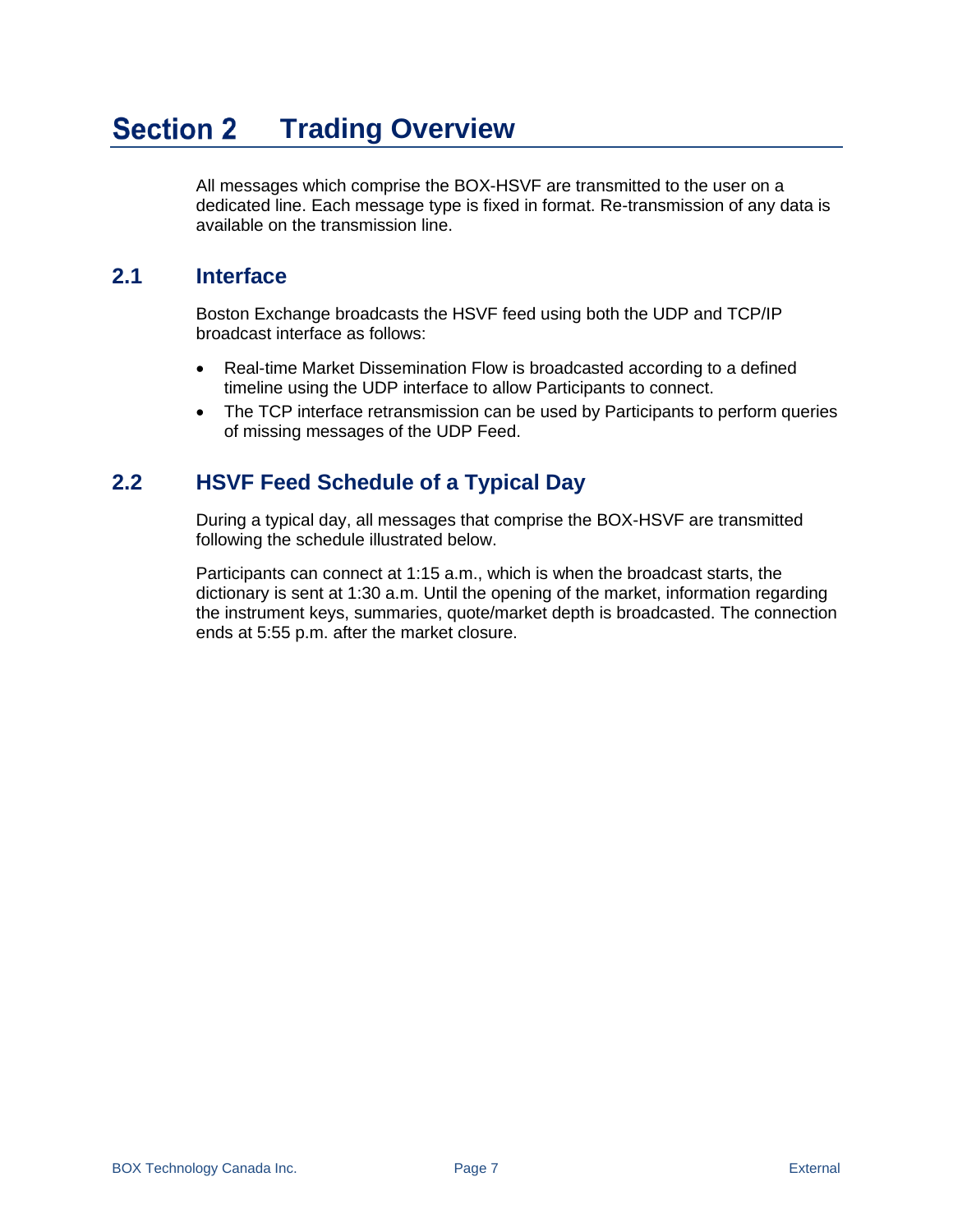| <b>TRADING PHASES/</b><br><b>INFORMATION BROADCASTED</b> | <b>OTHER MESSAGES</b> | <b>INSTRUMENT KEYS</b> | <b>SUMMARY</b> | QUOTE/MARKET DEPTH |   |
|----------------------------------------------------------|-----------------------|------------------------|----------------|--------------------|---|
| <b>START OF CONNECTION</b>                               | $1:15$ a.m.           | X                      |                |                    |   |
| <b>DICTIONARY</b>                                        | $1:35$ a.m.           | X                      | X              | X                  | X |
| <b>INSTRUMENT OPEN INTEREST</b><br>FOR THE DAY           | 5:00 a.m.             |                        |                | X                  |   |
| <b>PRE-OPENING</b>                                       | 7:00 a.m.             | X                      |                |                    | X |
| <b>OPENING/TRADING</b>                                   | 9:30a.m.              | X                      |                |                    |   |
| <b>CLOSING ON EQUITY OPTIONS</b>                         | 4:00 p.m.             | X                      |                |                    |   |
| <b>CLOSING ON ETF AND INDEX</b><br><b>OPTIONS</b>        | 4:15 p.m.             | X                      |                |                    |   |
| <b>END OF DAY SUMMARIES</b>                              | 4:40 p.m.             | X                      | X              | X                  |   |
| <b>END OF DAY FOR HSVF</b>                               | 4:40 p.m.             | X                      |                |                    |   |
| <b>END OF CONNECTION</b>                                 | 5:55 p.m.             | X                      |                |                    |   |

# **Table 1: HSVF Schedule – Information broadcasted at each trading phase**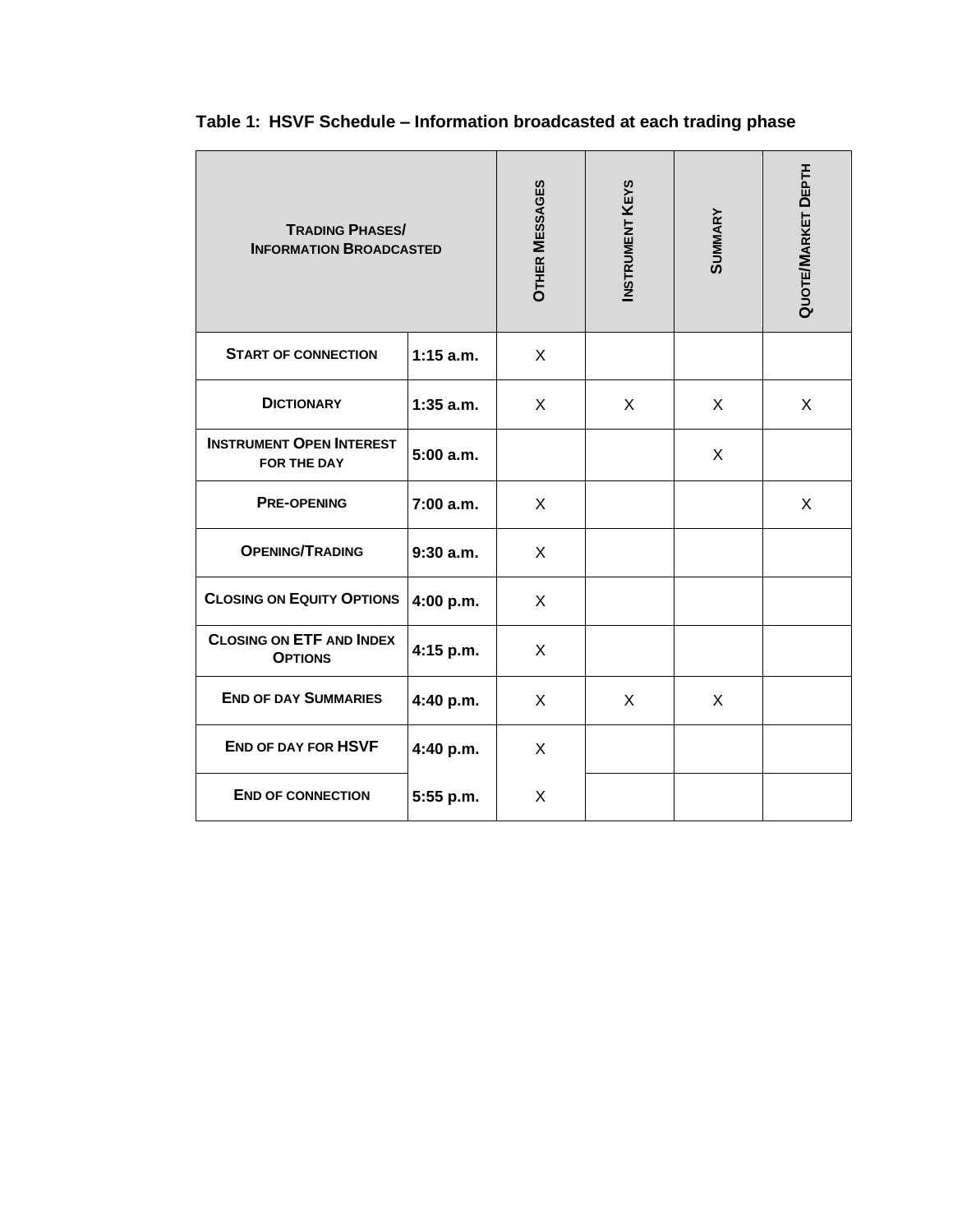# <span id="page-10-0"></span>**2.3 Transmission Format**

A UDP packet can contain multiple HSVF messages. The UDP packet is built as follows:

| <b>UDP Packet</b> |                |  |                |  |  |
|-------------------|----------------|--|----------------|--|--|
| HSVF Message 1    | HSVF Message 2 |  | HSVF Message N |  |  |

A packet can have a maximum of 1000 characters.

Each message is framed by an STX and an ETX character. The format used is:

| <b>HSVF Message</b> |                |              |            |  |  |
|---------------------|----------------|--------------|------------|--|--|
| I STX               | Message Header | Message Body | <b>ETX</b> |  |  |

STX and ETX indicate the beginning and the end of the record being transmitted.

### <span id="page-10-1"></span>**2.4 Data Format**

Each message consists of a standard message header followed by the message body, which varies in format according to the message type.

The standard message header attached to all messages has the following format.

<span id="page-10-2"></span>

|  | Table 2: Message Header |  |
|--|-------------------------|--|
|--|-------------------------|--|

| <b>FIELD NAME</b> |               | т | <b>DEFINITION / VALIDATION RULES</b>                                                                                                                                        |
|-------------------|---------------|---|-----------------------------------------------------------------------------------------------------------------------------------------------------------------------------|
|                   | 9             | N | Each message is assigned a sequence number<br>starting at '000000001' every day and incremented by<br>1 for each message sent.                                              |
|                   |               |   | Note: Message sequencing is per Line. There is no<br>validation of message sequence for incoming<br>messages.                                                               |
| Sequence Number   |               |   | The sequence numbers will range from 000000001 to<br>999999999 (decimal, ASCII).                                                                                            |
|                   |               |   | Retransmitted messages will contain the original<br>sequence numbers.                                                                                                       |
|                   |               |   | Sequence Number greater than 999999999 (decimal,<br>ASCII) will be reset back and re-start at Sequence<br>Number 000000000 and increment by 1 for each new<br>message sent. |
| Message Type      | $\mathcal{P}$ | X | Identifies the type of message being sent. Format is<br>left-aligned, right 'blank' filled (if necessary).                                                                  |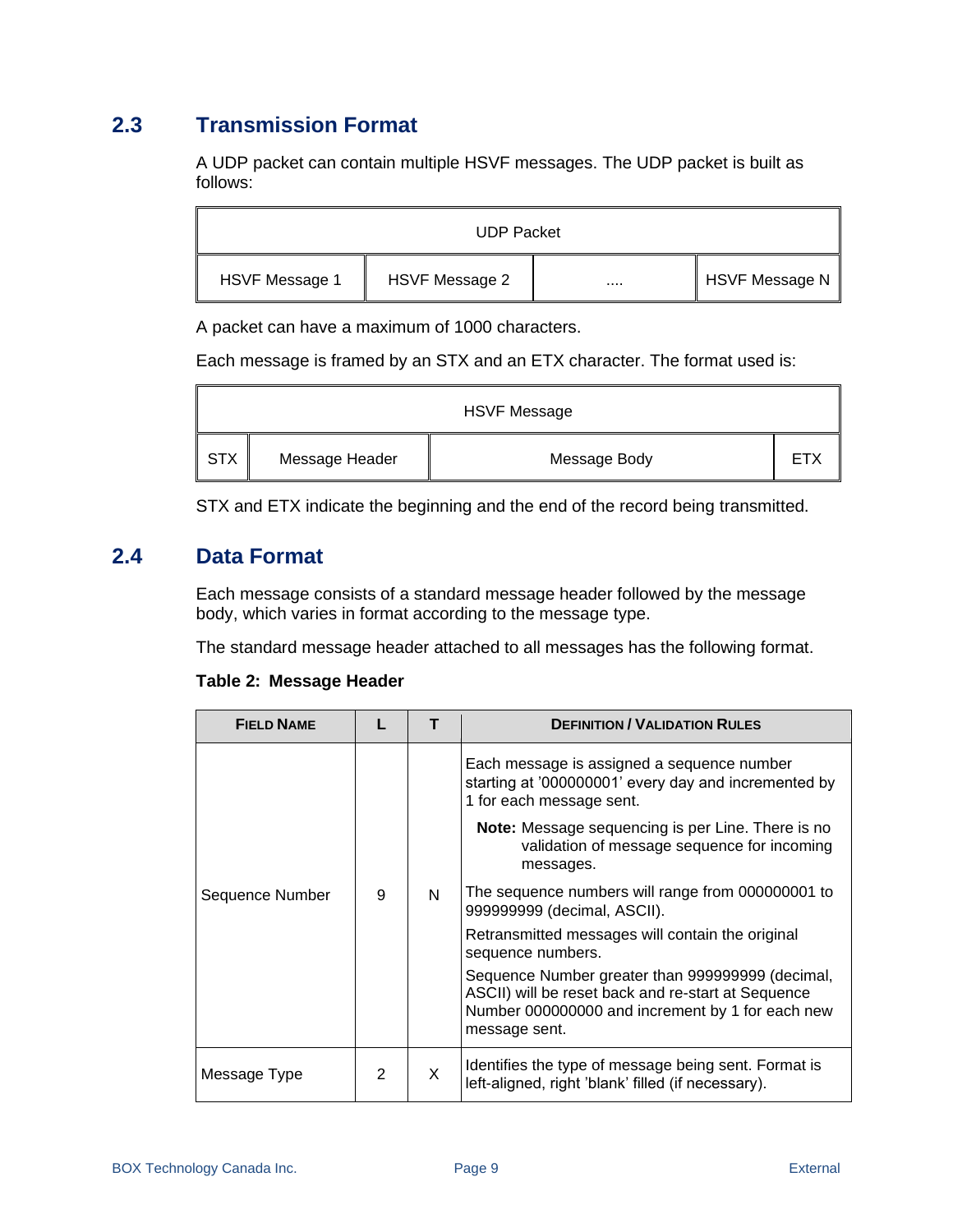# <span id="page-11-0"></span>**2.5 TCP Retransmission Capability**

| <b>ACTION</b>                                           | <b>PARTICULARS</b>                                                                                                                                                                                                                                                                                                                                                                                            |  |  |
|---------------------------------------------------------|---------------------------------------------------------------------------------------------------------------------------------------------------------------------------------------------------------------------------------------------------------------------------------------------------------------------------------------------------------------------------------------------------------------|--|--|
| Normal UDP Connection<br>(Start of Day @ 1:35 a.m. EST) | Participant connects to specific IP address and<br>1.<br>UDP port; 8 slices are available, each representing<br>a subset of BOX traded instruments; on each slice,<br>3 different Feeds are available.<br>2. Exchange sends data to Participant starting with<br>the next available message. First message of the<br>day has sequence number 000000001. Message<br>types receive depend on the feed selected. |  |  |
|                                                         | 1. Participant connects to specific IP address and<br>TCP port.                                                                                                                                                                                                                                                                                                                                               |  |  |
|                                                         | Participant sends a LI (Login) message type. BOX<br>2.<br>sends back a KI (Login Ack) message type.                                                                                                                                                                                                                                                                                                           |  |  |
|                                                         | Participant sends a RT (Retransmission Request)<br>3.<br>message specifying the feed id and the message<br>range to retransmit.                                                                                                                                                                                                                                                                               |  |  |
| Retransmission                                          | BOX sends a RB (Retransmission Begins)<br>4.<br>message.                                                                                                                                                                                                                                                                                                                                                      |  |  |
| (From a specific Sequence                               | BOX sends all requested messages.<br>5.                                                                                                                                                                                                                                                                                                                                                                       |  |  |
| number of a specific interval of<br>messages)           | BOX sends a RE (Retransmission Ends) message<br>6.<br>indicating that all requested messages have been<br>retransmitted.                                                                                                                                                                                                                                                                                      |  |  |
|                                                         | Note: If the Exchange sequence (i.e. last<br>sequence number of HSVF disseminated by<br>the Exchange) is lower than the Start<br>sequence number below 1 billion messages,<br>the transmission request is rejected (ER<br>message).                                                                                                                                                                           |  |  |
| Disconnection                                           | Participant disconnects from the UDP port.<br>1.<br>2.<br>Participant sends a LO (Logout) message to<br>terminate their TCP Retransmission connection.                                                                                                                                                                                                                                                        |  |  |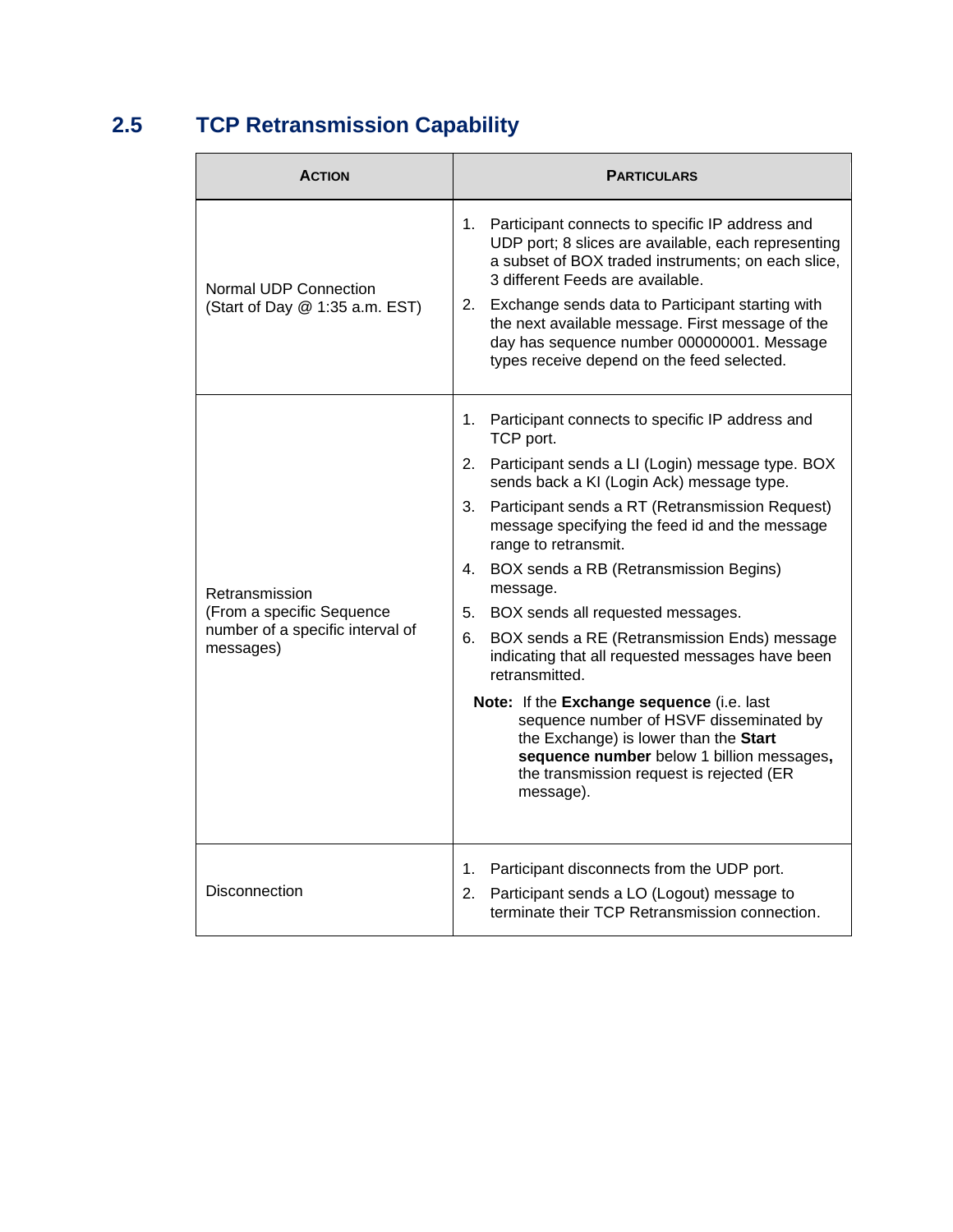### <span id="page-12-0"></span>**2.5.1 Retransmission before and after the billion message-mark**

When requesting a retransmission of messages, the following will happen depending on the number of messages sent for that day as specified by the examples below:

| <b>Retransmission Request RT</b> |             |                                                                                                                                                              |
|----------------------------------|-------------|--------------------------------------------------------------------------------------------------------------------------------------------------------------|
| <b>Start</b>                     | End         | Outcome                                                                                                                                                      |
| 200 000 000                      | 300 000 000 | Messages sequences from 200 000 000 to 300 000 000<br>will be re-transmitted                                                                                 |
| 400 000 000                      | 350 000 000 | The RT is rejected because the billion message-mark has<br>not been surpassed, and the End Sequence Number must<br>be greater than the Start Sequence Number |

**Total number of messages less than 1 billion**

#### **Total number of messages greater than 1 billion**

| <b>Retransmission Request RT</b> |             |                                                                                                                                                                                                                                                    |
|----------------------------------|-------------|----------------------------------------------------------------------------------------------------------------------------------------------------------------------------------------------------------------------------------------------------|
| <b>Start</b>                     | End         | Outcome                                                                                                                                                                                                                                            |
| 200 000 000                      | 300 000 000 | Since the number of messages has passed a billion, the<br>End Sequence will be interpreted as (1B + End<br>Sequence = 1.3B)                                                                                                                        |
|                                  |             | In this case, HSVF will return message sequences from<br>200 000 000 to 999 999 999, roll-over to 000 000 000, and<br>continue to 300 000 000, with the last 300 000 000<br>messages corresponding to messages after the 1 billion<br>message-mark |
| 999 999 900                      | 100 000 000 | Since the number of messages has passed a billion, the<br>End Sequence will be interpreted as $(1B + End)$<br>Sequence = $1.1B$ )                                                                                                                  |
|                                  |             | In this case, HSVF will return message sequences from<br>999 999 900 to 999 999 999, roll-over to 000000000, and<br>continue to 100 000 000, with the last 100 000 000<br>messages corresponding to messages after the 1 billion<br>message-mark   |
| 999 999 999                      | 999 999 999 | Similarly, in this case, HSVF will return message<br>sequences from 999 999 999, roll-over to 000 000 000,<br>and continue to 999 999 999, with the last 999 999 999<br>messages corresponding to messages after the billion<br>message-mark       |

#### **Limitations**

The highest start sequence is limited to 999 999 999. Therefore, it is not possible to request a range of messages starting above 1 billion. For instance, to obtain messages from 1.2 billion to 1.3 billion, the subscriber would need to request 999 999 999 to 300 000 000.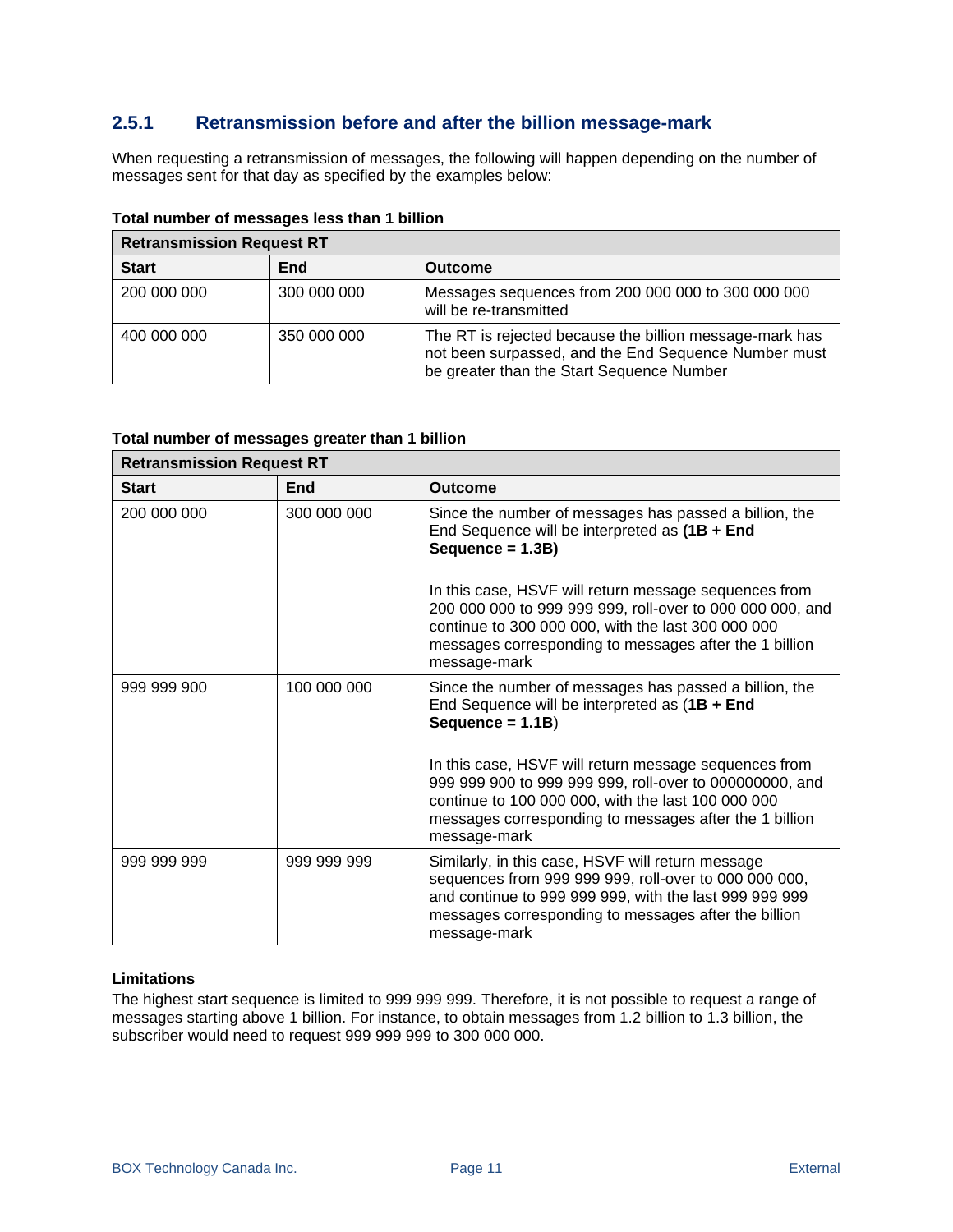#### <span id="page-13-0"></span>**Section 3 Messages**

## <span id="page-13-1"></span>**3.1 Message Types**

This section lists a summary of all HSVF message types.

Note: HSVF users must have the ability to skip and ignore any message that is not defined below. Because new message types may be defined in future versions of the protocol, anyone using this version of the HSVF protocol must be able to avoid impact of undefined new messages types they may receive.

### <span id="page-13-2"></span>**3.1.1 Technical Messages**

| <b>TCP RETRANSMISSION MESSAGES</b> |                                       |        |  |  |  |  |
|------------------------------------|---------------------------------------|--------|--|--|--|--|
| $\mathbf{L}$                       | 3.3.4<br>Login                        |        |  |  |  |  |
| LO                                 | Logout                                | 3.3.5  |  |  |  |  |
| KI                                 | Login Acknowledgement                 | 3.3.2  |  |  |  |  |
| KO                                 | Logout Acknowledgement                | 3.3.3  |  |  |  |  |
| ER                                 | 3.3.1<br><b>Error Message</b>         |        |  |  |  |  |
| <b>RT</b>                          | <b>Retransmission Request</b>         |        |  |  |  |  |
| <b>RB</b>                          | 3.3.6<br><b>Retransmission Begins</b> |        |  |  |  |  |
| <b>RE</b>                          | 3.3.7<br><b>Retransmission Ends</b>   |        |  |  |  |  |
|                                    | <b>OTHER MESSAGES</b>                 |        |  |  |  |  |
| U                                  | <b>End of Transmission</b>            | 3.3.9  |  |  |  |  |
| $\mathsf{V}$                       | <b>Circuit Assurance</b>              | 3.3.10 |  |  |  |  |
| Z                                  | System Time Stamp                     | 3.3.11 |  |  |  |  |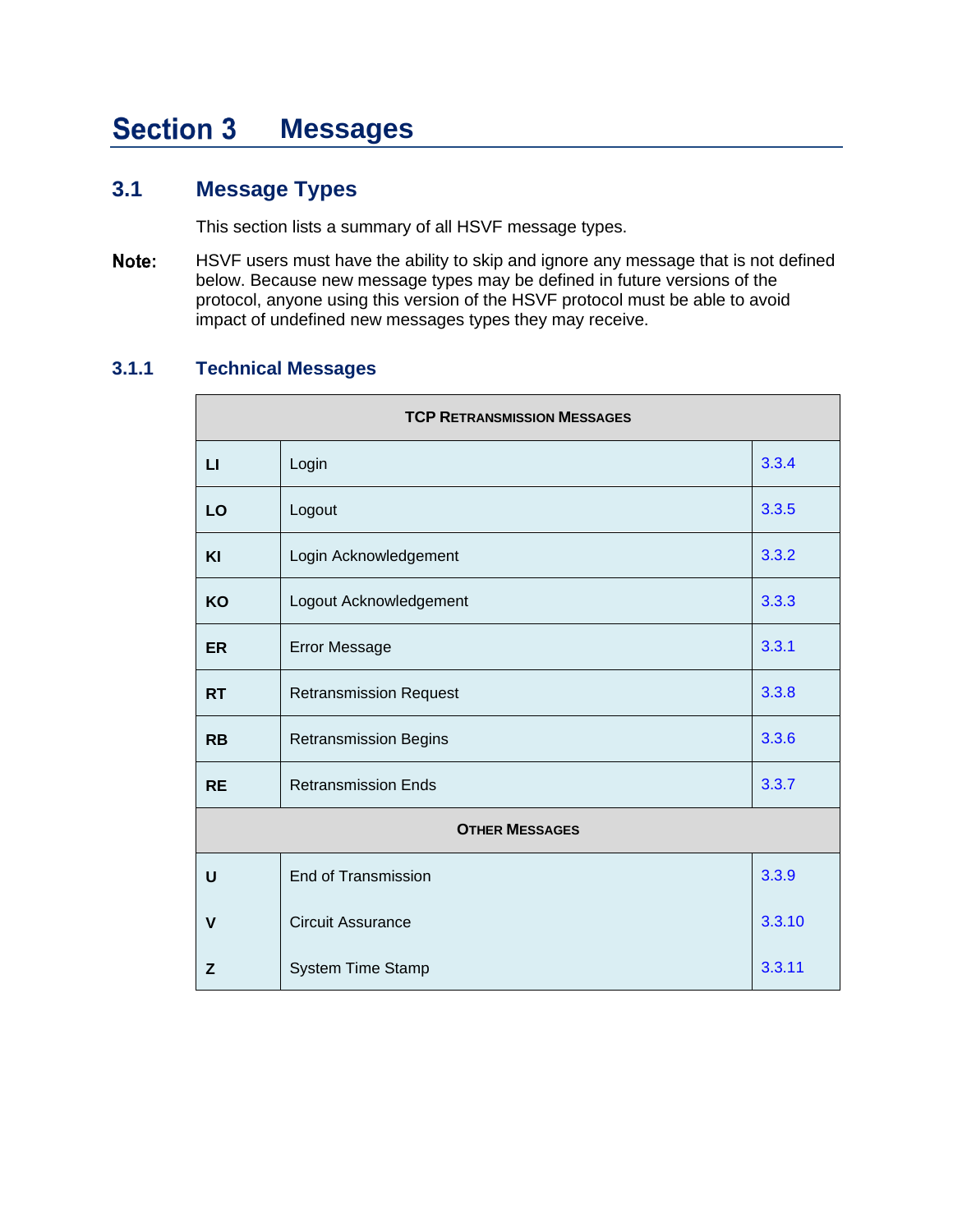# <span id="page-14-0"></span>**3.1.2 Business Messages**

| <b>TRADE MESSAGES</b> |                                                   |        |  |  |  |  |  |
|-----------------------|---------------------------------------------------|--------|--|--|--|--|--|
| $\mathbf{C}$          | 3.4.1<br><b>Option Trade</b>                      |        |  |  |  |  |  |
| <b>CS</b>             | <b>Complex Order Instrument Trade</b>             | 3.4.2  |  |  |  |  |  |
|                       | <b>REQUEST FOR QUOTES MESSAGES (RFQ)</b>          |        |  |  |  |  |  |
| D                     | <b>Option Request for Quote (RFQ)</b>             | 3.4.3  |  |  |  |  |  |
|                       | <b>QUOTE MESSAGES</b>                             |        |  |  |  |  |  |
| F                     | <b>Option Quote</b>                               | 3.4.4  |  |  |  |  |  |
| <b>FS</b>             | <b>Complex Order</b>                              | 3.4.5  |  |  |  |  |  |
|                       | <b>MARKET DEPTH MESSAGES</b>                      |        |  |  |  |  |  |
| н                     | 3.4.9<br><b>Option Market Depth</b>               |        |  |  |  |  |  |
| <b>HS</b>             | <b>Complex Order Market Depth</b>                 | 3.4.10 |  |  |  |  |  |
|                       | <b>TRADE CANCELLATION MESSAGES</b>                |        |  |  |  |  |  |
| н                     | <b>Option Trade Cancellation</b>                  | 3.4.11 |  |  |  |  |  |
| <b>IS</b>             | 3.4.12<br><b>Complex Order Trade Cancellation</b> |        |  |  |  |  |  |
|                       | <b>INSTRUMENT KEYS MESSAGES</b>                   |        |  |  |  |  |  |
| J                     | <b>Option Instrument Keys</b>                     | 3.4.13 |  |  |  |  |  |
| <b>JS</b>             | <b>Complex Order Instrument Keys</b><br>3.4.14    |        |  |  |  |  |  |
|                       | <b>SUMMARY MESSAGES</b>                           |        |  |  |  |  |  |
| N                     | <b>Option Summary</b>                             | 3.4.16 |  |  |  |  |  |
| <b>NS</b>             | 3.4.17<br><b>Complex Order Summary</b>            |        |  |  |  |  |  |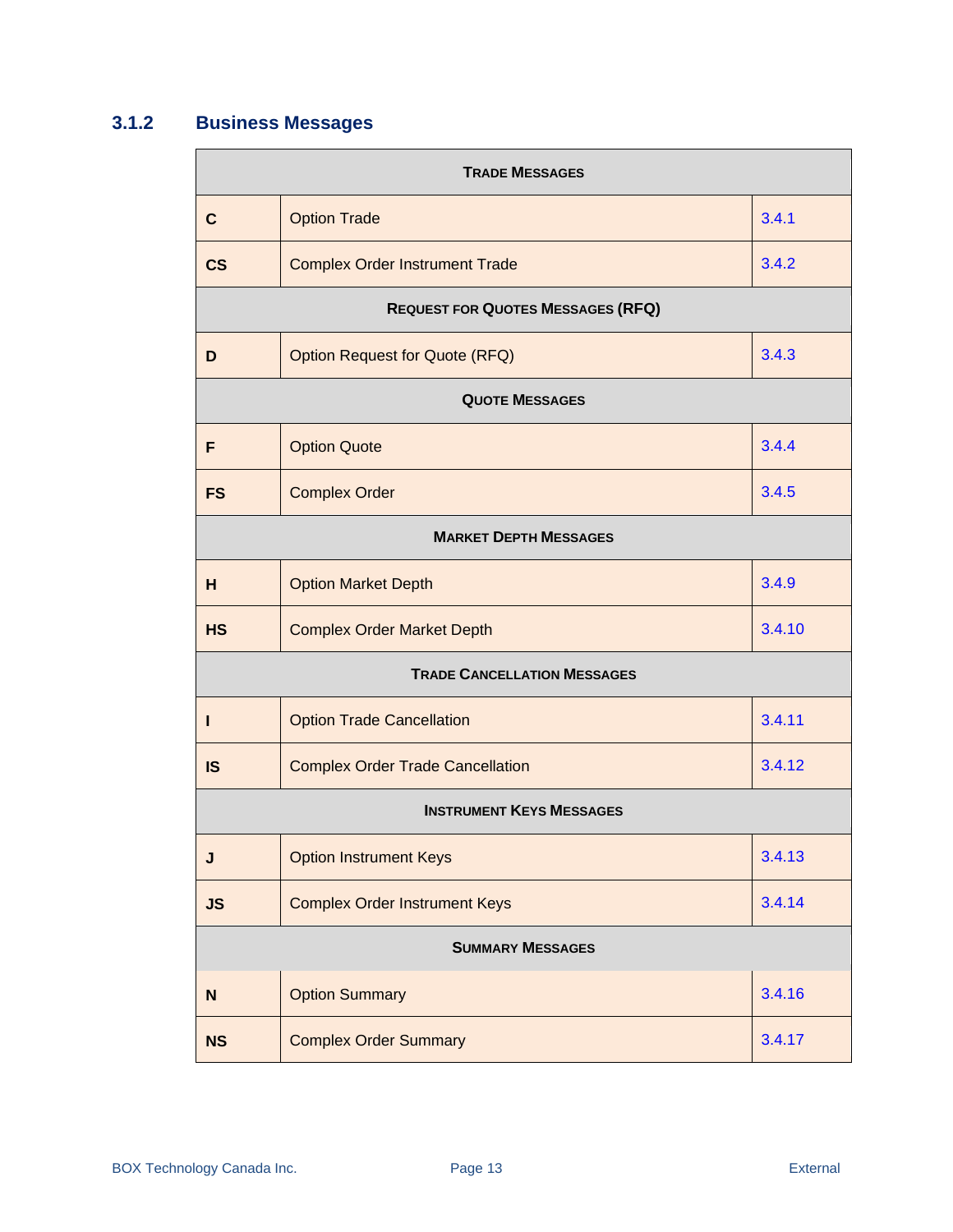| <b>BEGINNING OF SUMMARY MESSAGES</b> |                                                                                             |        |  |  |  |  |
|--------------------------------------|---------------------------------------------------------------------------------------------|--------|--|--|--|--|
| Q                                    | <b>Beginning of Options Summary</b>                                                         | 3.4.18 |  |  |  |  |
| QS                                   | <b>Beginning of Complex Order Summary</b>                                                   | 3.4.19 |  |  |  |  |
|                                      | <b>GROUP MESSAGES</b>                                                                       |        |  |  |  |  |
| GC                                   | <b>Group Opening Time</b>                                                                   | 3.4.6  |  |  |  |  |
| <b>GR</b>                            | <b>Group Status</b>                                                                         | 3.4.7  |  |  |  |  |
| <b>GS</b>                            | <b>Complex Order Group Status</b>                                                           | 3.4.8  |  |  |  |  |
| <b>OTHER MESSAGES</b>                |                                                                                             |        |  |  |  |  |
| L                                    | <b>Bulletins</b>                                                                            | 3.4.15 |  |  |  |  |
| $\mathbf{s}$                         | <b>End of Sales</b>                                                                         | 3.4.20 |  |  |  |  |
|                                      | <b>IMPROVEMENT MESSAGES</b>                                                                 |        |  |  |  |  |
| M                                    | <b>Improvement Process Beginning Message</b>                                                | 3.4.21 |  |  |  |  |
| <b>MS</b>                            | <b>Improvement Process Beginning Message (Complex Order)</b>                                | 3.4.22 |  |  |  |  |
| O                                    | Market Sheet Initial and Improvement Order (Options)/Exposed<br>Order (Options)             | 3.4.23 |  |  |  |  |
| <b>OS</b>                            | Market Sheet Initial and Improvement Order (Complex<br>Order)/Exposed Order (Complex Order) | 3.4.24 |  |  |  |  |
| T                                    | Initial and Improvement Order (Options)/Exposed Order (Options)                             | 3.4.25 |  |  |  |  |
| <b>TS</b>                            | Initial and Improvement Order (Complex Order)/Exposed Order<br>(Complex Order)              | 3.4.26 |  |  |  |  |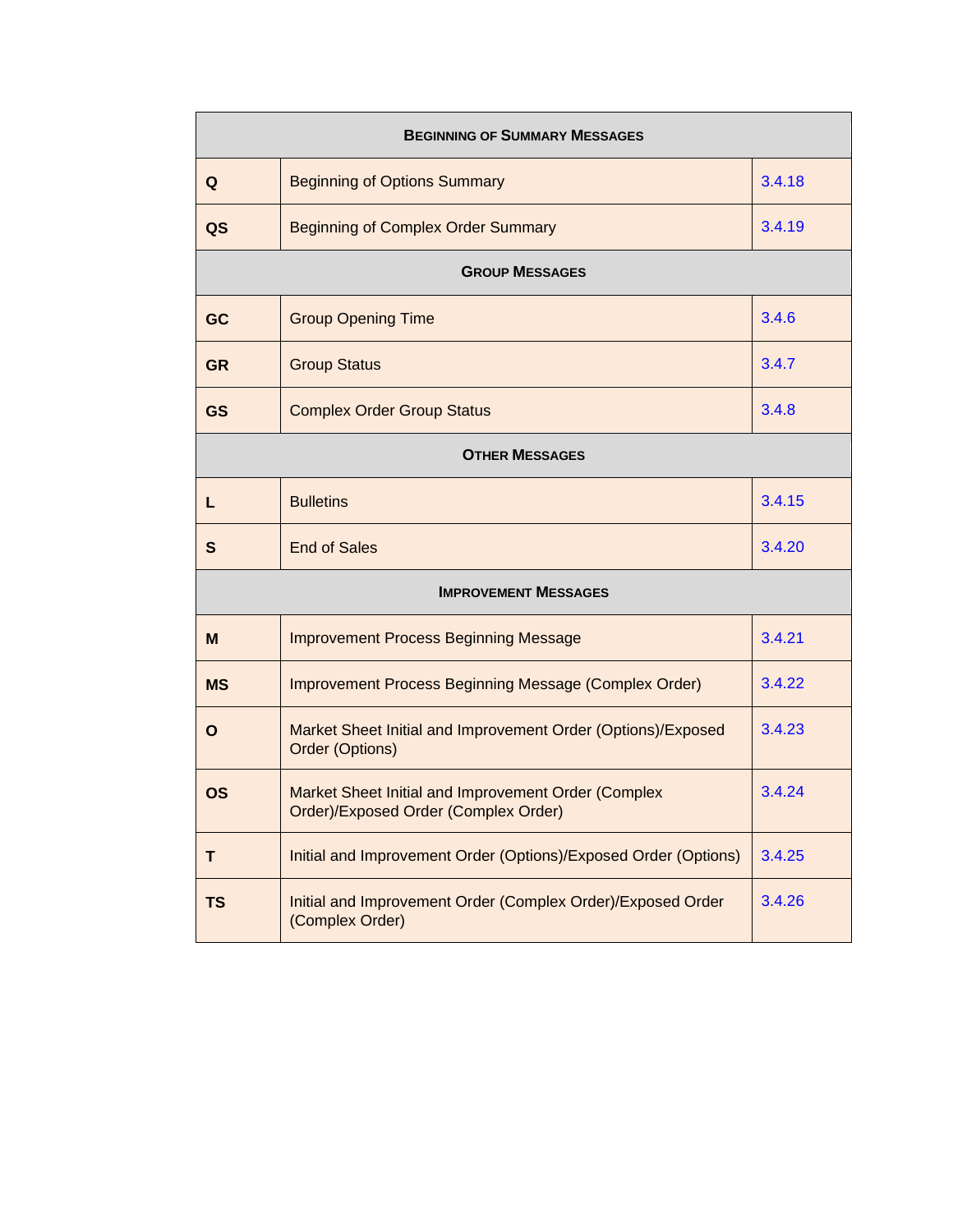## <span id="page-16-0"></span>**3.2 Conventions**

In the following tables, the **L** column represents the length in bytes of the described field, and the **T** column ('Data Type') will be represented by the following characters:  $A =$  Alphabetic,  $N =$  Numeric,  $X =$  Alphanumeric.

- Whenever a field is indicated as being blank, it contains the ASCII space character (hex 20).
- **Alphabetic fields – A**: letters (A to Z) left justified, blank filled unless stated otherwise.
- **Numeric fields – N**: numbers (0 to 9), right justified, zero filled with a possibility to see a '.' (ASCII character hex 2).
- **Alphanumeric fields – X**: all characters possible (numbers, letters, others), right justified, zero filled, with the exception of the following fields, which are left justified, and blank filled:
	- o Instrument External Code
	- o Root Symbol (Options related messages)
	- o Symbol (Strategy related messages)
- The 'Filler' field can have any format; numeric, alphanumeric, ASCII space character (hex 20).

### <span id="page-16-1"></span>**3.2.1 Instrument Description – 20 Bytes**

The Instrument is identified when needed by the following fields.

| <b>FIELD NAME</b>                                |   |   | <b>DEFINITION / VALIDATION RULES</b>                          |
|--------------------------------------------------|---|---|---------------------------------------------------------------|
| Root Symbol                                      | 6 | X | Symbol for the Option series                                  |
| <b>Expiry Month Code</b>                         | 1 | A | Delivery month for the contract                               |
| Filler                                           | 1 |   | Filler                                                        |
| <b>Strike Price</b>                              | 7 | N | Strike Price of the option in full                            |
| <b>Strike Price</b><br><b>Fraction Indicator</b> | 1 | X | Defines the number of decimal places or fraction<br>positions |
| Expiry Year                                      | 2 | N | Last 2 digits of the option expiry year                       |
| Expiry Day                                       | 2 | N | Delivery day for the contract                                 |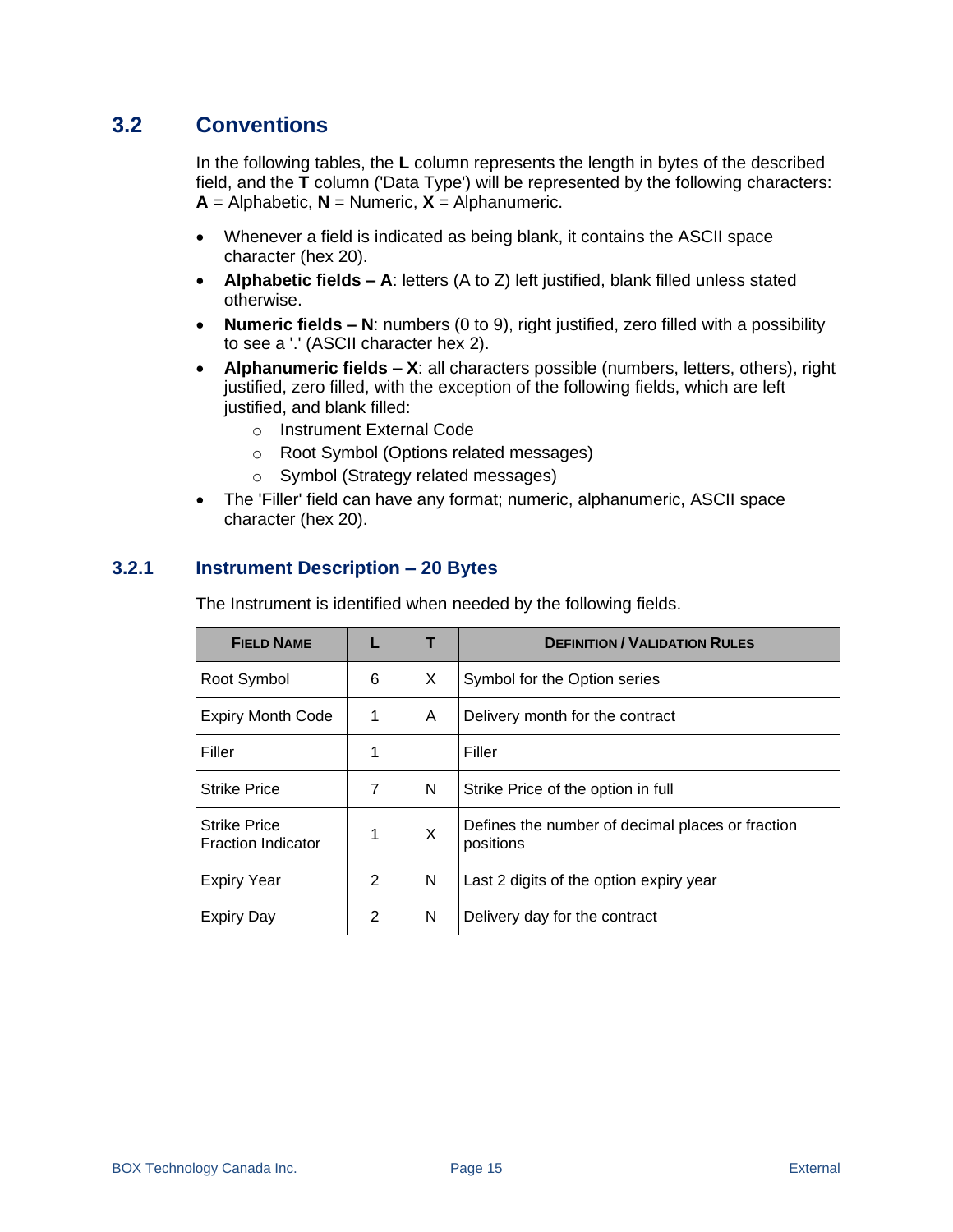# <span id="page-17-0"></span>**3.3 Technical Messages**

Technical messages are listed in alphabetical order within every sub-section.

### <span id="page-17-1"></span>**3.3.1 Message Type ER – Error Message – 95 Bytes**

| <b>FIELD NAME</b> |    |   | <b>DEFINITION / VALIDATION RULES</b>                                    |
|-------------------|----|---|-------------------------------------------------------------------------|
| Message Header    | 11 |   | <b>Refer to Message Header</b>                                          |
| ErrorCode         | 4  | N | Send back when a LI, LO or RT message receive is<br>invalid or rejected |
| ErrorMsg          | 80 |   | Error Message                                                           |

### <span id="page-17-2"></span>**3.3.2 Message Type KI – Login Acknowledgement (TCP Retransmission Mode) – 11 Bytes**

| <b>FIELD NAME</b> |  | <b>DEFINITION / VALIDATION RULES</b> |
|-------------------|--|--------------------------------------|
| Message Header    |  | Refer to Message Header              |

### <span id="page-17-3"></span>**3.3.3 Message Type KO – Logout Acknowledgement (TCP Retransmission Mode) – 11 Bytes**

| <b>FIELD NAME</b> |  | <b>DEFINITION / VALIDATION RULES</b> |
|-------------------|--|--------------------------------------|
| Message Header    |  | Refer to Message Header              |

### <span id="page-17-4"></span>**3.3.4 Message Type LI – Login (TCP Retransmission Mode) – 51 Bytes**

| <b>FIELD NAME</b>       |    |   | <b>DEFINITION / VALIDATION RULES</b> |
|-------------------------|----|---|--------------------------------------|
| Message Header          | 11 | X | Refer to Message Header              |
| User                    | 16 | X | As provided by BOX                   |
| Pwd                     | 16 | X | As provided by BOX                   |
| TimeStamp               | 6  | N | <b>Format HHMMSS</b>                 |
| <b>Protocol Version</b> | 2  | X | HSVF Protocol version (C7)           |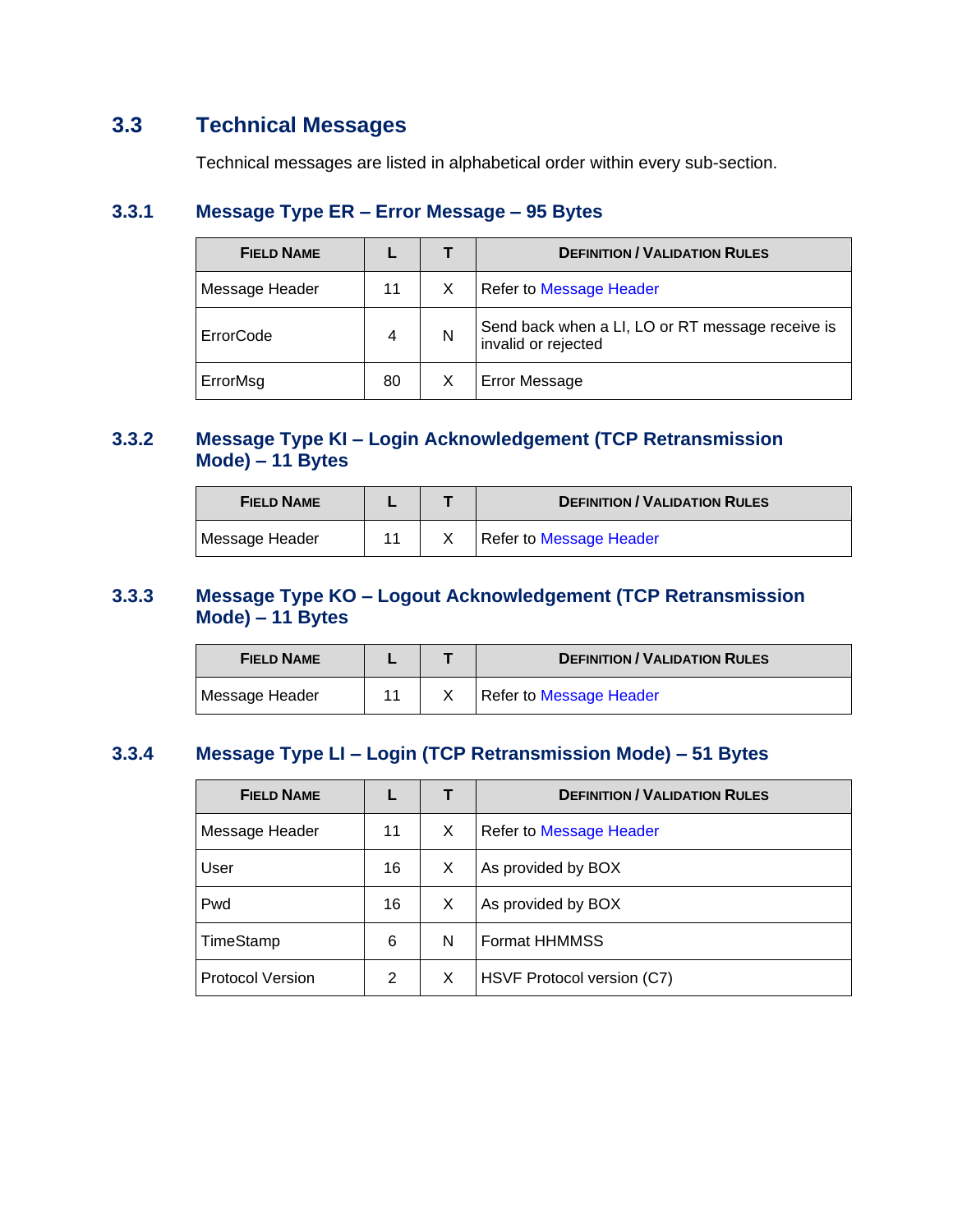### <span id="page-18-0"></span>**3.3.5 Message Type LO – Logout (TCP Retransmission Mode) – 11 Bytes**

| <b>FIELD NAME</b> |  | <b>DEFINITION / VALIDATION RULES</b> |
|-------------------|--|--------------------------------------|
| Message Header    |  | Refer to Message Header              |

### <span id="page-18-1"></span>**3.3.6 Message Type RB – Retransmission Begin (TCP Retransmission Mode) – 11 Bytes**

| <b>FIELD NAME</b> |  | <b>DEFINITION / VALIDATION RULES</b> |
|-------------------|--|--------------------------------------|
| Message Header    |  | Refer to Message Header              |

### <span id="page-18-2"></span>**3.3.7 Message Type RE - Retransmission End (TCP Retransmission Mode) – 11 Bytes**

| <b>FIELD NAME</b> |  | <b>DEFINITION / VALIDATION RULES</b> |
|-------------------|--|--------------------------------------|
| Message Header    |  | Refer to Message Header              |

### <span id="page-18-3"></span>**3.3.8 Message Type RT- Retransmission Request – 31 Bytes**

| <b>FIELD NAME</b> |                |    | <b>DEFINITION / VALIDATION RULES</b>                                                                                                               |
|-------------------|----------------|----|----------------------------------------------------------------------------------------------------------------------------------------------------|
| Message Header    | 11             | X. | Refer to Message Header                                                                                                                            |
| Line              | $\overline{2}$ | X  | Specific line name on which market is<br>disseminated<br>Refer to Network Access Specifications for more<br>information regarding available lines. |
| Start             | 9              | N  | Starting message number                                                                                                                            |
| End               | 9              | N  | Ending message number                                                                                                                              |

### <span id="page-18-4"></span>**3.3.9 Message Type U – End of Transmission – 18 Bytes**

This message will be sent to indicate that the day's transmission is complete. This message will be sent at approximately 5:15 p.m. daily. After this hour, no HSVF messages will be transmitted. Transmission will resume the following day at 1:00 a.m.

| <b>FIELD NAME</b> |  | <b>DEFINITION / VALIDATION RULES</b> |
|-------------------|--|--------------------------------------|
| Message Header    |  | Refer to Message Header              |
| Exchange ID       |  | Q by default                         |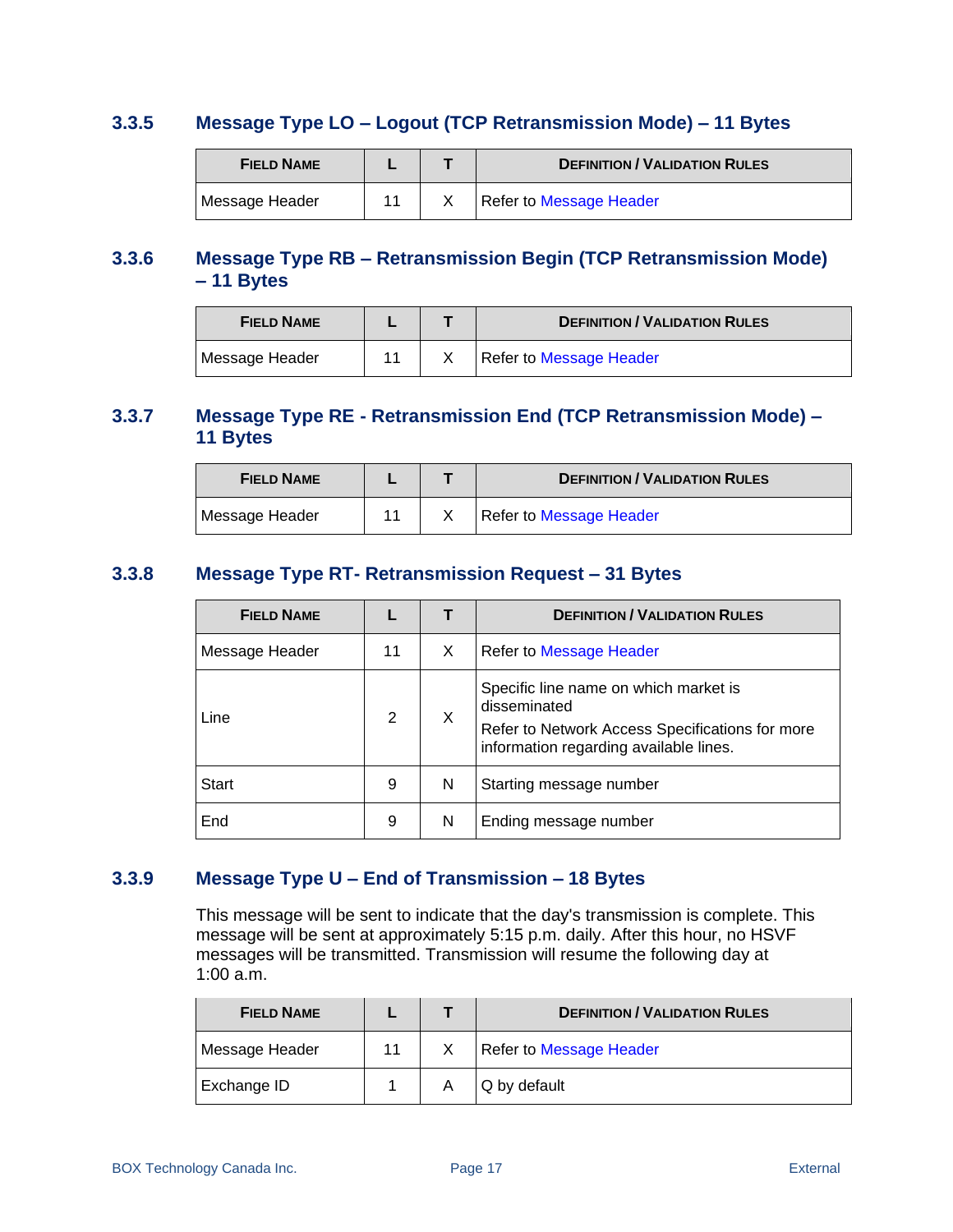| Time |  |  | Time at which the message is transmitted<br><b>HHMMSS</b> |
|------|--|--|-----------------------------------------------------------|
|------|--|--|-----------------------------------------------------------|

### <span id="page-19-0"></span>**3.3.10 Message Type V – Circuit Assurance – 17 Bytes**

This message is sent out if no messages are sent by BOX for more than one minute after the broadcast has started (i.e. at the termination of the Test Loop message). This will be an assurance that the line is up.

This message will continue to be sent until the End of Transmission message (type U) is sent. The Circuit Assurance message will repeat the sequence number of the previous record transmitted (except if it is a re-transmit message) i.e. it will not increase the sequence number.

Note: These messages will be rarely be sent; at the beginning or at the end of the day.

| <b>FIELD NAME</b> |    |   | <b>DEFINITION / VALIDATION RULES</b>                      |
|-------------------|----|---|-----------------------------------------------------------|
| Message Header    | 11 |   | Refer to Message Header                                   |
| Time              | 6  | N | Time at which the message is transmitted<br><b>HHMMSS</b> |

#### <span id="page-19-1"></span>**3.3.11 Message Type Z – System Time Stamp – 20 Bytes**

This message is sent out every second and contains the time stamp when it was originally transmitted by the trading engine. Broadcast starts during the pre-opening and continues until the end of day disconnection of all clients (currently 5:55 p.m. EST). The sequence number in the message header is incremented by 1 for each message sent.

| <b>FIELD NAME</b>                   |    |   | <b>DEFINITION / VALIDATION RULES</b>                                        |
|-------------------------------------|----|---|-----------------------------------------------------------------------------|
| Message Header                      | 11 |   | Refer to Message Header                                                     |
| <b>Trading Engine</b><br>TIme Stamp | 9  | N | Time stamp generated by the SOLA <sup>®</sup> Trading Engine<br>(HHMMSSmmm) |

### <span id="page-19-2"></span>**3.4 Business Messages**

### <span id="page-19-3"></span>**3.4.1 Message Type C – Option Trade – 76 Bytes**

| <b>FIELD NAME</b> |  | <b>DEFINITION / VALIDATION RULES</b> |
|-------------------|--|--------------------------------------|
| Message Header    |  | Refer to Message Header              |
| Exchange ID       |  | Exchange on which the trade occurred |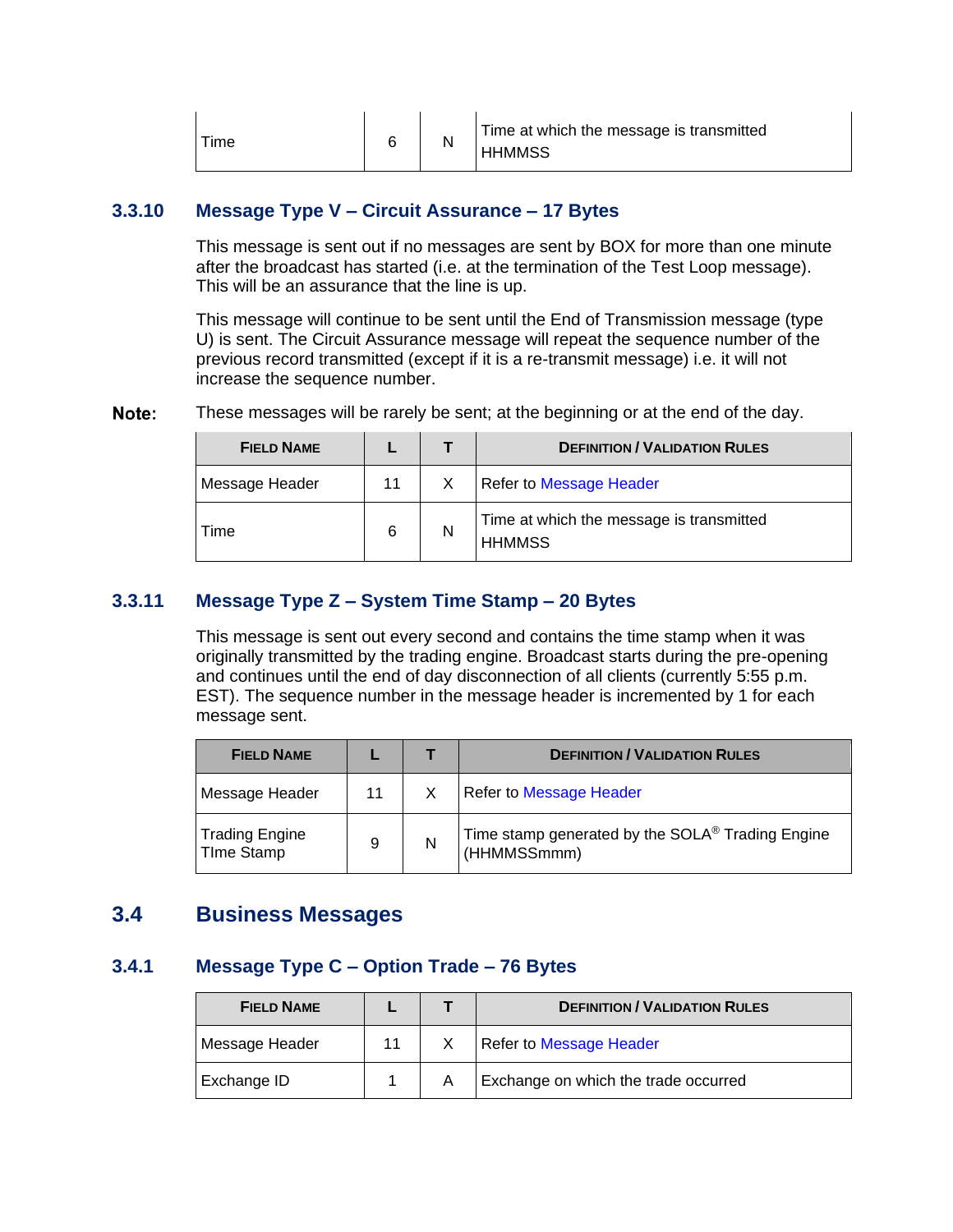| <b>FIELD NAME</b>                        | L  | т  | <b>DEFINITION / VALIDATION RULES</b>                                                                                                               |
|------------------------------------------|----|----|----------------------------------------------------------------------------------------------------------------------------------------------------|
|                                          |    |    | Q by default                                                                                                                                       |
| <b>Instrument Description</b>            | 20 | X  | Refer to Instrument Description - 20 Bytes                                                                                                         |
| Volume                                   | 8  | N  | Number of contracts for the trade<br>Refer to Indicator Code                                                                                       |
| <b>Trade Price</b>                       | 6  | N  | Price at which the transaction took place                                                                                                          |
| <b>Trade Price Fraction</b><br>Indicator | 1  | X  | Defines number of decimal places or fraction<br>positions<br>Refer to Price and Fraction Indicator Code                                            |
| Net Change Sign +/-                      | 1  | X. | For the net change field                                                                                                                           |
| Net Change                               | 6  | N  | Net change = last trade price - previous close                                                                                                     |
| <b>Net Change Fraction</b><br>Indicator  | 1  | X  | Fraction indicator for the net change price<br><b>Refer to Price and Fraction Indicator Code</b>                                                   |
| Filler                                   | 6  | N  | Filler                                                                                                                                             |
| Timestamp                                | 6  | N  | Time of transaction<br><b>HHMMSS</b>                                                                                                               |
| Open Interest                            | 7  | N  | This field contains the outstanding number of<br>contracts in the series<br>Updated on a trade by trade basis<br>Refer to<br><b>Indicator Code</b> |
| Filler                                   | 1  |    | Filler                                                                                                                                             |
| <b>Price Indicator Marker</b>            | 1  | A  | Identifies the type of transaction<br>Refer to<br><b>Price Indicator Markers</b>                                                                   |

# <span id="page-20-0"></span>**3.4.2 Message Type CS – Strategy Trade – 79 Bytes**

| <b>FIELD NAME</b> |   | <b>DEFINITION / VALIDATION RULES</b>                 |
|-------------------|---|------------------------------------------------------|
| Message Header    |   | Refer to Message Header                              |
| Exchange ID       | Α | Exchange on which the trade occurred<br>Q by default |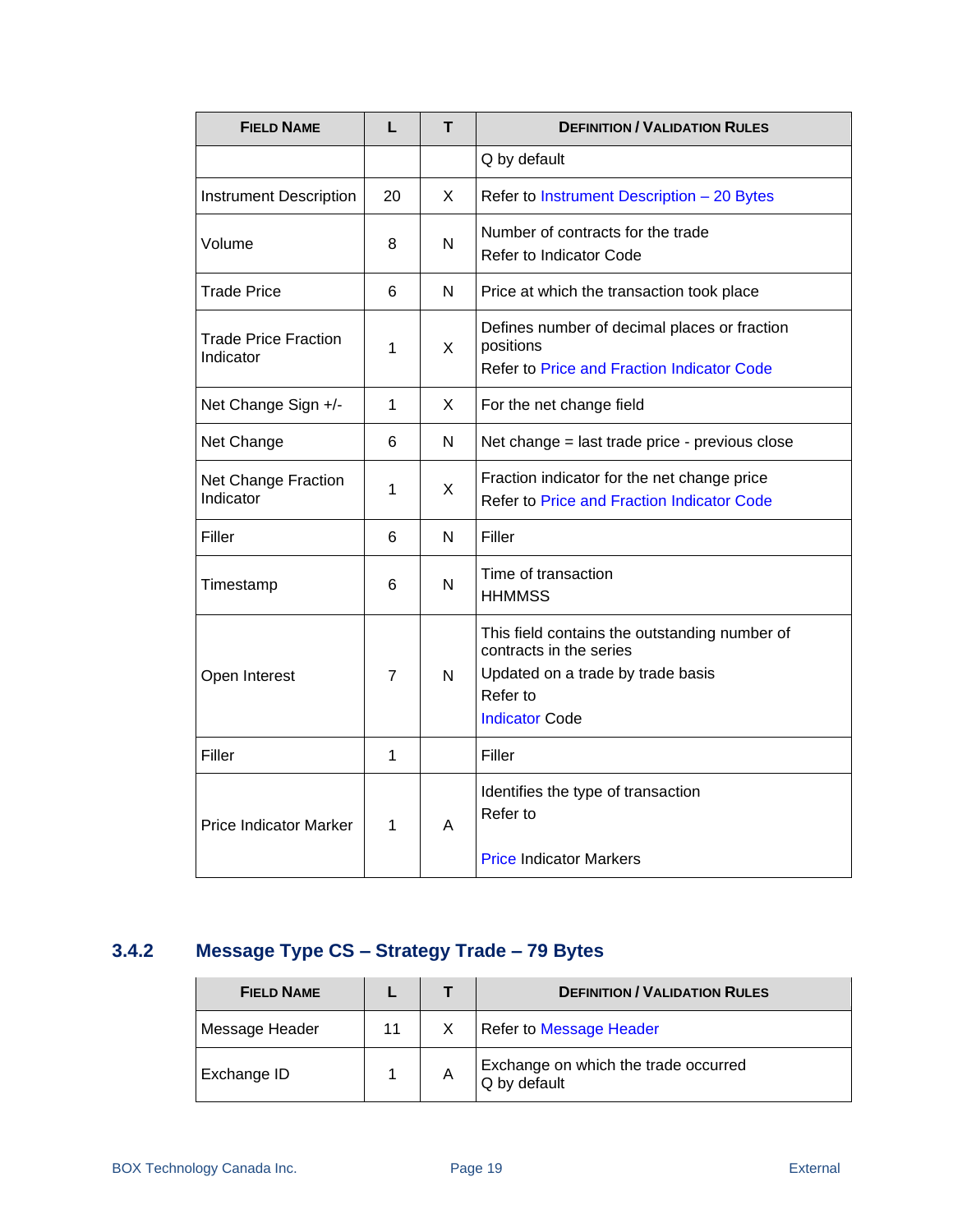| Instrument Description            | 30 | X | Complex Order Instrument symbol. The individual<br>legs are defined in message type JS.                        |
|-----------------------------------|----|---|----------------------------------------------------------------------------------------------------------------|
| Volume                            | 8  | N | Total number of contracts traded<br>Refer to Indicator Code                                                    |
| Trade Price Sign +/-              | 1  | X | For Trade Price field (sign)                                                                                   |
| Trade Price                       | 6  | N | Price at which the transaction took place                                                                      |
| Trade Price Fraction<br>Indicator | 1  | X | Defines number of decimal places or fraction<br>positions<br>Refer to Price and Fraction Indicator Code        |
| Net Change Sign                   | 1  | X | + or - sign                                                                                                    |
| Net Change                        | 6  | N | Net change = last trade price - previous close                                                                 |
| Net Change Fraction<br>Indicator  | 1  | X | Defines number of decimal places or fraction<br>positions<br><b>Refer to Price and Fraction Indicator Code</b> |
| Filler                            | 6  |   | Filler                                                                                                         |
| Timestamp                         | 6  | N | Time of transaction<br><b>HHMMSS</b>                                                                           |
| <b>Price Indicator Marker</b>     | 1  | X | Identifies type of transaction<br>Refer to<br><b>Price Indicator Markers</b>                                   |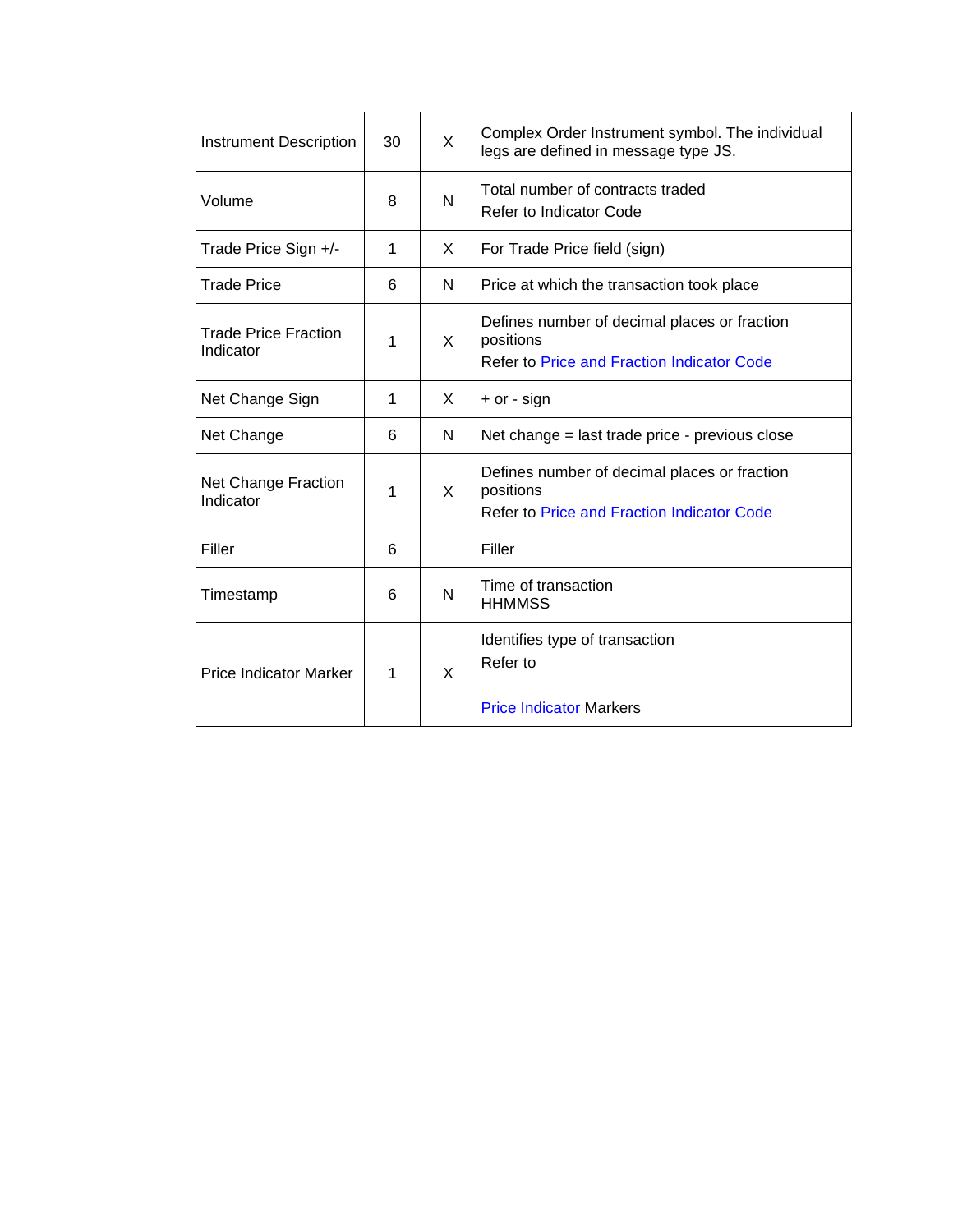# <span id="page-22-0"></span>**3.4.3 Message Type D – Option Request for Quote (RFQ) – 40 Bytes**

| <b>FIELD NAME</b>             |    |   | <b>DEFINITION / VALIDATION RULES</b>                    |
|-------------------------------|----|---|---------------------------------------------------------|
| Message Header                | 11 |   | <b>Refer to Message Header</b>                          |
| Exchange ID                   |    | A | Exchange on which the quote occurred<br>Q by default    |
| <b>Instrument Description</b> | 20 | X | Refer to Instrument Description - 20 Bytes              |
| <b>Requested Size</b>         | 8  | X | Size of the market requested<br>Refer to Indicator Code |

# <span id="page-22-1"></span>**3.4.4 Message Type F – Option Quote – 68 Bytes**

| <b>FIELD NAME</b>                      | L  | т  | <b>DEFINITION / VALIDATION RULES</b>                                                                                                                             |
|----------------------------------------|----|----|------------------------------------------------------------------------------------------------------------------------------------------------------------------|
| Message Header                         | 11 | X. | Refer to Message Header                                                                                                                                          |
| Exchange ID                            | 1  | A  | Exchange on which the quote occurred<br>Q by default                                                                                                             |
| <b>Instrument Description</b>          | 20 | X. | Refer to Instrument Description - 20 Bytes                                                                                                                       |
| <b>Bid Price</b>                       | 6  | X. | Bid price for the option series                                                                                                                                  |
| <b>Bid Price Fraction</b><br>Indicator | 1  | X  | Defines number of decimal places or fraction<br>positions<br><b>Refer to Price and Fraction Indicator Code</b>                                                   |
| <b>Bid Size</b>                        | 5  | X  | Number of option contracts represented by the Bid<br>Price<br>If size is greater than 99999, the 5th character<br>becomes an exponent<br>Refer to Indicator Code |
| <b>Ask Price</b>                       | 6  | X  | Ask price for the option series                                                                                                                                  |
| <b>Ask Price Fraction</b><br>Indicator | 1  | X  | Defines number of decimal places or fraction<br>positions<br>Refer to Price and Fraction Indicator Code                                                          |
| <b>Ask Size</b>                        | 5  | X  | Number of option contracts represented by the Ask<br>Price<br>If size is greater than 99999, the 5th character<br>becomes an exponent<br>Refer to Indicator Code |
| Filler                                 | 1  | X  | Filler                                                                                                                                                           |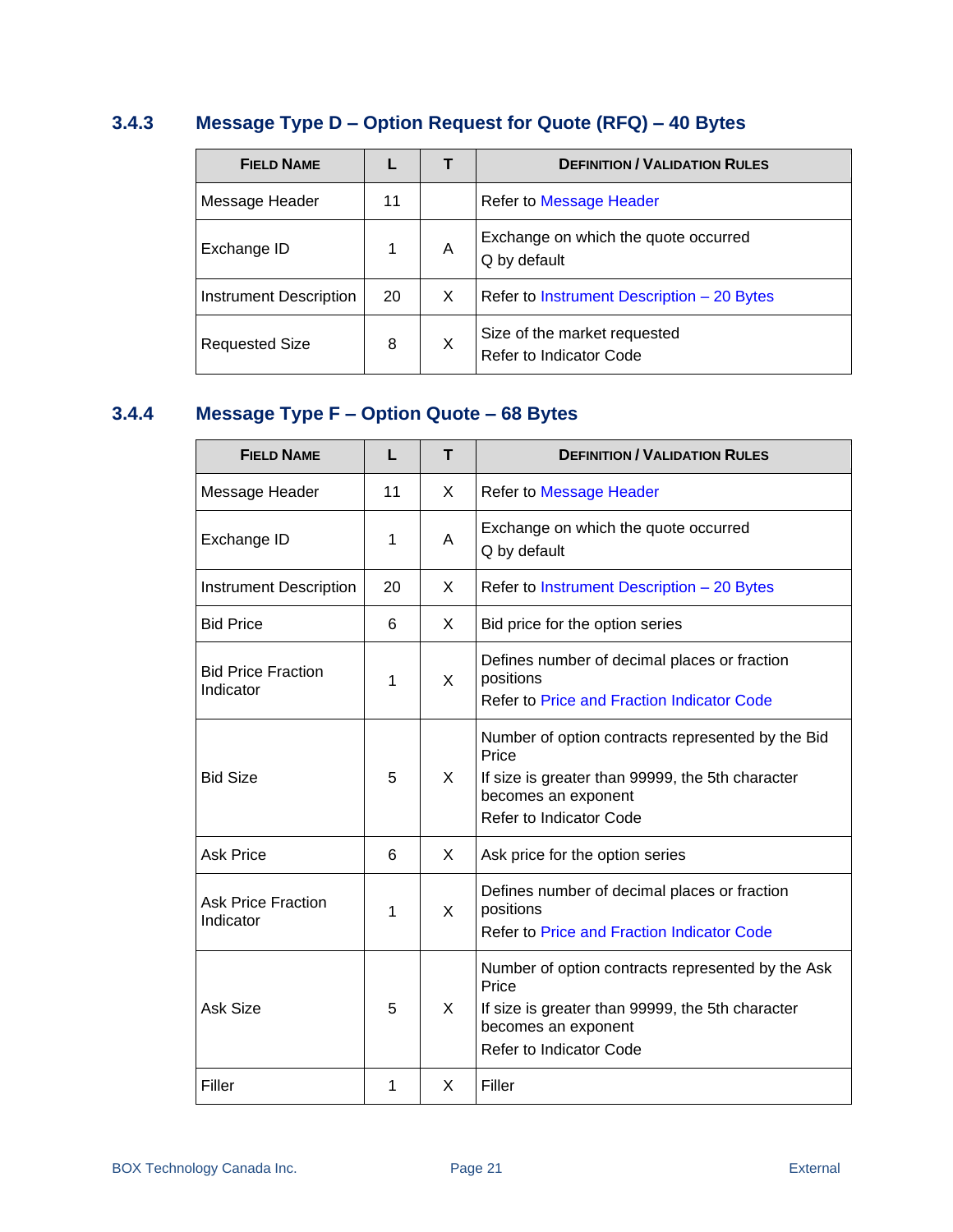| <b>FIELD NAME</b>                  |   |   | <b>DEFINITION / VALIDATION RULES</b>                                                                           |
|------------------------------------|---|---|----------------------------------------------------------------------------------------------------------------|
| <b>Instrument Status</b><br>Marker | 1 | A | Indicates instrument status<br>Refer to<br><b>Status Markers</b>                                               |
| <b>Public Customer Bid</b><br>Size | 5 | X | Number of option contracts represented by Public<br>Customer orders on the bid side<br>Refer to Indicator Code |
| <b>Public Customer Ask</b><br>Size | 5 | X | Number of option contracts represented by Public<br>Customer orders on the ask side<br>Refer to Indicator Code |

# <span id="page-23-0"></span>**3.4.5 Message Type FS – Complex Order Quote – 79 Bytes**

| <b>FIELD NAME</b>                      | L  | т | <b>DEFINITION / VALIDATION RULES</b>                                                                                                                                     |
|----------------------------------------|----|---|--------------------------------------------------------------------------------------------------------------------------------------------------------------------------|
| Message Header                         | 11 | X | <b>Refer to Message Header</b>                                                                                                                                           |
| Exchange ID                            | 1  | A | Exchange on which the quote occurred<br>Q by default                                                                                                                     |
| <b>Instrument Description</b>          | 30 | X | Complex Order Instrument symbol<br>The legs (underlying) are defined in message type<br>JS                                                                               |
| <b>Bid Price Sign</b>                  | 1  | X | $+$ or - sign                                                                                                                                                            |
| <b>Bid Price</b>                       | 6  | X | Bid price for the option series                                                                                                                                          |
| <b>Bid Price Fraction</b><br>Indicator | 1  | X | Defines number of decimal places or fraction<br>positions<br>Refer to Price and Fraction Indicator Code                                                                  |
| <b>Bid Size</b>                        | 5  | X | Number of futures contracts represented by the Bid<br>Price<br>If size is greater than 99999, the 5th character<br>becomes an exponent<br><b>Refer to Indicator Code</b> |
| Ask Price sign                         | 1  | X | $+$ or $-$ sign                                                                                                                                                          |
| <b>Ask Price</b>                       | 6  | X | Ask price for the option series                                                                                                                                          |
| <b>Ask Price Fraction</b><br>Indicator | 1  | N | Defines number of decimal places or fraction<br>positions.<br><b>Refer to Price and Fraction Indicator Code</b>                                                          |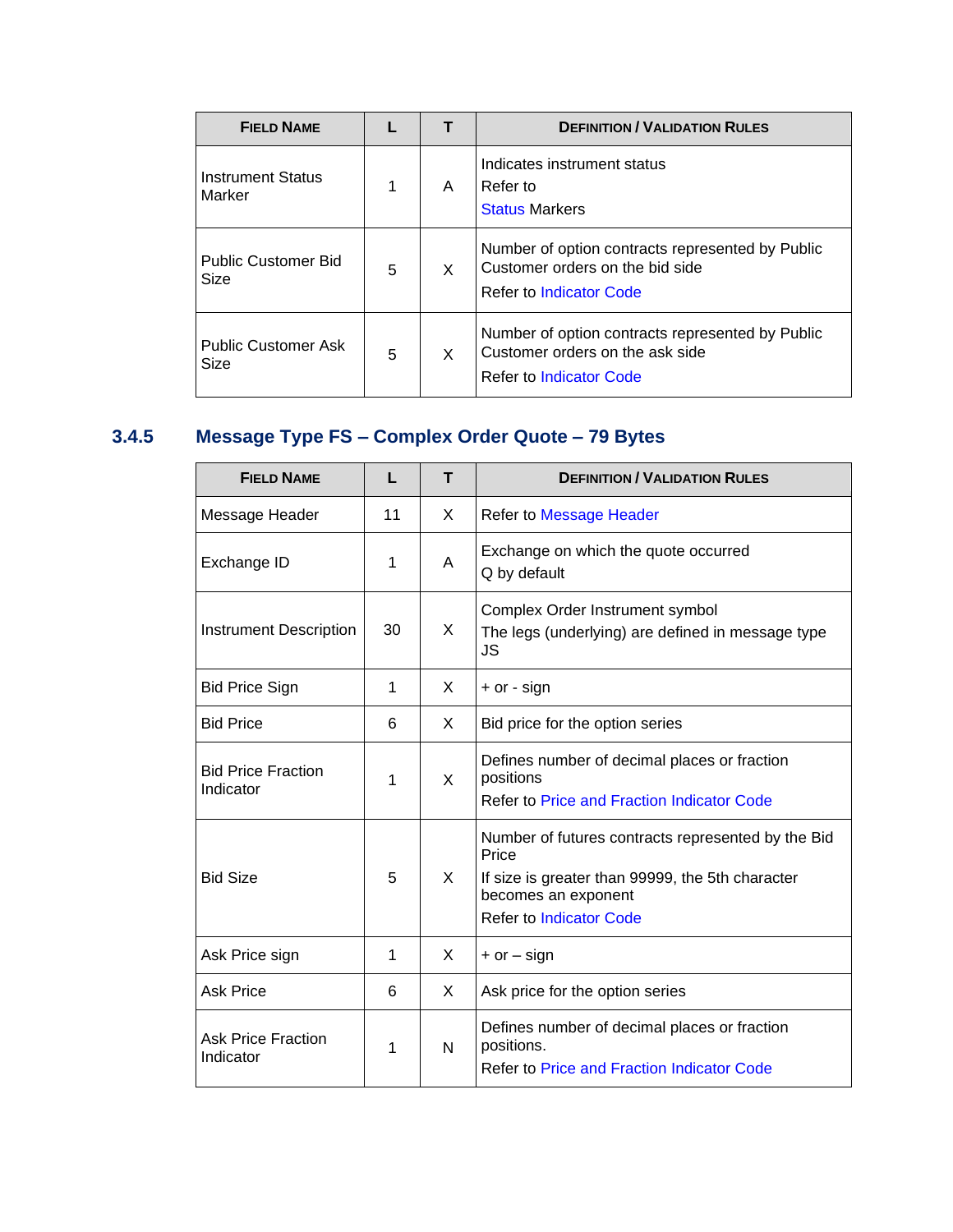| <b>FIELD NAME</b>                  |   | т  | <b>DEFINITION / VALIDATION RULES</b>                                                                                                                                        |
|------------------------------------|---|----|-----------------------------------------------------------------------------------------------------------------------------------------------------------------------------|
| Ask Size                           | 5 | X. | The number of option contracts represented by the<br>Ask Price<br>If size is greater than 99999, the 5th character<br>becomes an exponent<br><b>Refer to Indicator Code</b> |
| <b>Instrument Status</b><br>Marker | 1 | X. | Indicates instrument status<br>Refer to<br><b>Status Markers</b>                                                                                                            |
| <b>Public Customer Bid</b><br>Size | 5 | X. | Number of option contracts represented by Public<br>Customer orders on the bid side<br><b>Refer to Indicator Code</b>                                                       |
| <b>Public Customer Ask</b><br>Size | 5 | X  | Number of option contracts represented by Public<br>Customer orders on the ask side<br><b>Refer to Indicator Code</b>                                                       |

### <span id="page-24-0"></span>**3.4.6 Message Type GC – Group Opening Time – 25 Bytes**

| <b>FIELD NAME</b>   |    |   | <b>DEFINITION / VALIDATION RULES</b>                     |
|---------------------|----|---|----------------------------------------------------------|
| Message Header      | 11 | X | Refer to Message Header                                  |
| Exchange ID         | 1  | A | Exchange on which the quote occurred<br>Q by default     |
| Root Symbol         | 6  | X | Root of the instrument group                             |
| <b>Group Status</b> | 1  | A | Value is O                                               |
| Schedule Time       | 6  | N | Opening time of the instrument group (HHMMSS)<br>format) |

### <span id="page-24-1"></span>**3.4.7 Message Type GR – Group Status – 19 Bytes**

This message will be sent when a group of trading instruments enters a new status. Refer to BOX Website (http://www.bostonoptions.com/) for a complete list of the trading hours schedule for BOX products

| <b>FIELD NAME</b> |    |   | <b>DEFINITION / VALIDATION RULES</b>                 |
|-------------------|----|---|------------------------------------------------------|
| Message Header    | 11 | X | <b>Refer to Message Header</b>                       |
| Exchange ID       |    | A | Exchange on which the quote occurred<br>Q by default |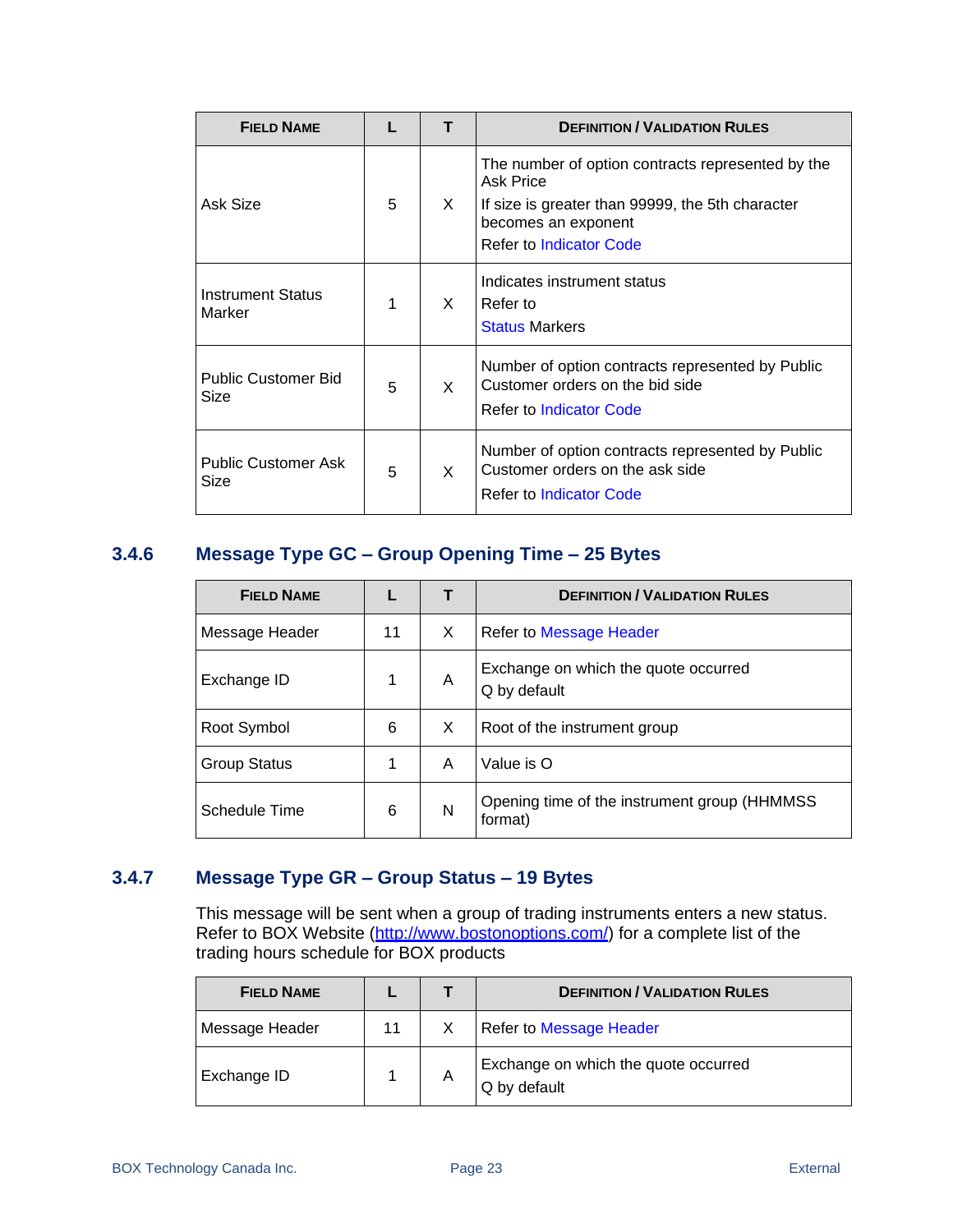| Root Symbol         | 6 |   | Root of the instrument group                                                |
|---------------------|---|---|-----------------------------------------------------------------------------|
| <b>Group Status</b> |   | А | Group status of the trading instrument<br>Refer to<br><b>Status Markers</b> |

### <span id="page-25-0"></span>**3.4.8 Message Type GS – Group Status (Strategies) – 15 Bytes**

This message will be sent when a Strategy group of trading instruments enters a new status. All strategies have a predetermined group that can be found in the JS message (Strategy Instrument Keys message).

| <b>FIELD NAME</b>                        |                | т | <b>DEFINITION / VALIDATION RULES</b>                                        |
|------------------------------------------|----------------|---|-----------------------------------------------------------------------------|
| Message Header                           | 11             | X | <b>Refer to Message Header</b>                                              |
| Exchange ID                              | 1              | A | Exchange on which the quote occurred<br>Q by default                        |
| Group of the Complex<br>Order Instrument | $\overline{2}$ | X | Group of the Complex Order Instrument                                       |
| <b>Group Status</b>                      | 1              | A | Group status of the trading instrument<br>Refer to<br><b>Status Markers</b> |

### <span id="page-25-1"></span>**3.4.9 Message Type H – Option Market Depth – up to 208 Bytes**

|                  | <b>FIELD NAME</b>        | L  | т  | <b>DEFINITION / VALIDATION RULES</b>                                                                           |
|------------------|--------------------------|----|----|----------------------------------------------------------------------------------------------------------------|
|                  | Message Header           | 11 | X. | <b>Refer to Message Header</b>                                                                                 |
| Exchange ID      |                          | 1  | A  | Exchange on which the quote occurred<br>Q by default                                                           |
|                  | Instrument Description   | 20 | X. | Refer to Instrument Description – 20 Bytes                                                                     |
| Marker           | <b>Instrument Status</b> | 1  | A  | Instrument status<br>Refer to<br><b>Status Markers</b>                                                         |
|                  | Number of Levels         | 1  | N  | Number of levels for the trading instrument<br>1 to $6$                                                        |
| Jp to 6<br>times | Level of Market<br>Depth | 1  | X  | Level of market depth<br>1 to $6$ = Regular market depth<br>$A =$ Implied prices<br>P = Public Customer volume |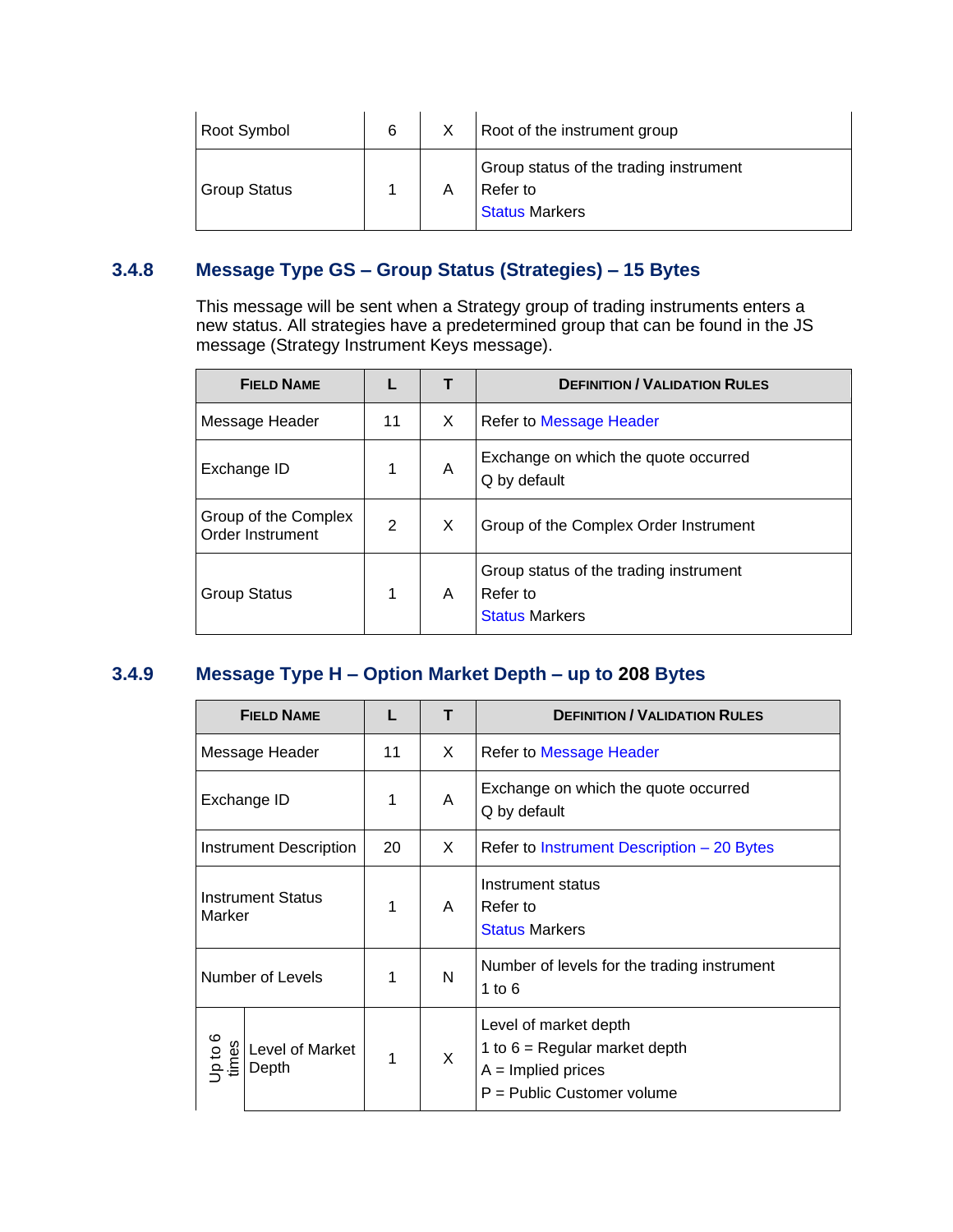| <b>FIELD NAME</b>                         | L              | т  | <b>DEFINITION / VALIDATION RULES</b>                                                                                                                                                                                                                                                                                          |
|-------------------------------------------|----------------|----|-------------------------------------------------------------------------------------------------------------------------------------------------------------------------------------------------------------------------------------------------------------------------------------------------------------------------------|
| <b>Bid Price</b>                          | 6              | X  | Bid price for the option series<br>For Implied, it represents the best (1 <sup>st</sup> limit)<br>indicative implied bid price                                                                                                                                                                                                |
| <b>Bid Price</b><br>Fraction<br>Indicator | 1              | X  | Defines number of decimal places or fraction<br>positions<br><b>Refer to Price and Fraction Indicator Code</b>                                                                                                                                                                                                                |
| <b>Bid Size</b>                           | 5              | X  | Number of option contracts represented by the Bid<br>Price<br>For Implied, represents the indicative quantity at<br>the best (1 <sup>st</sup> limit) implied bid price<br>If size is greater than 99999, the 5 <sup>th</sup> character<br>becomes an exponent                                                                 |
| Number of Bid<br>Orders                   | $\overline{2}$ | X  | Number of bid orders, present at a given moment,<br>in the order book<br>For Implied, represents the indicative number of<br>implied bid orders making up the implied bid size at<br>that implied bid price<br>If greater than 99- $>$ the 2 <sup>nd</sup> character becomes an<br>exponent<br><b>Refer to Indicator Code</b> |
| <b>Ask Price</b>                          | 6              | X. | Ask price for the option series<br>For Implied, represents the best (1 <sup>st</sup> limit) indicative<br>implied ask price                                                                                                                                                                                                   |
| <b>Ask Price</b><br>Fraction<br>Indicator | 1              | X  | Defines number of decimal places or fraction<br>positions<br>Refer to Price and Fraction Indicator Code                                                                                                                                                                                                                       |
| Ask Size                                  | 5              | X  | Number of option contracts represented by the Ask<br>Price<br>If size is greater than 99999, the 5 <sup>th</sup> character<br>becomes an exponent<br><b>Refer to Indicator Code</b>                                                                                                                                           |
| Number of Ask<br>Orders                   | 2              | X. | Number of Ask Orders, present at a given moment,<br>in the order book<br>If greater than 99-> the 2 <sup>nd</sup> character becomes an<br>exponent<br><b>Refer to Indicator Code</b>                                                                                                                                          |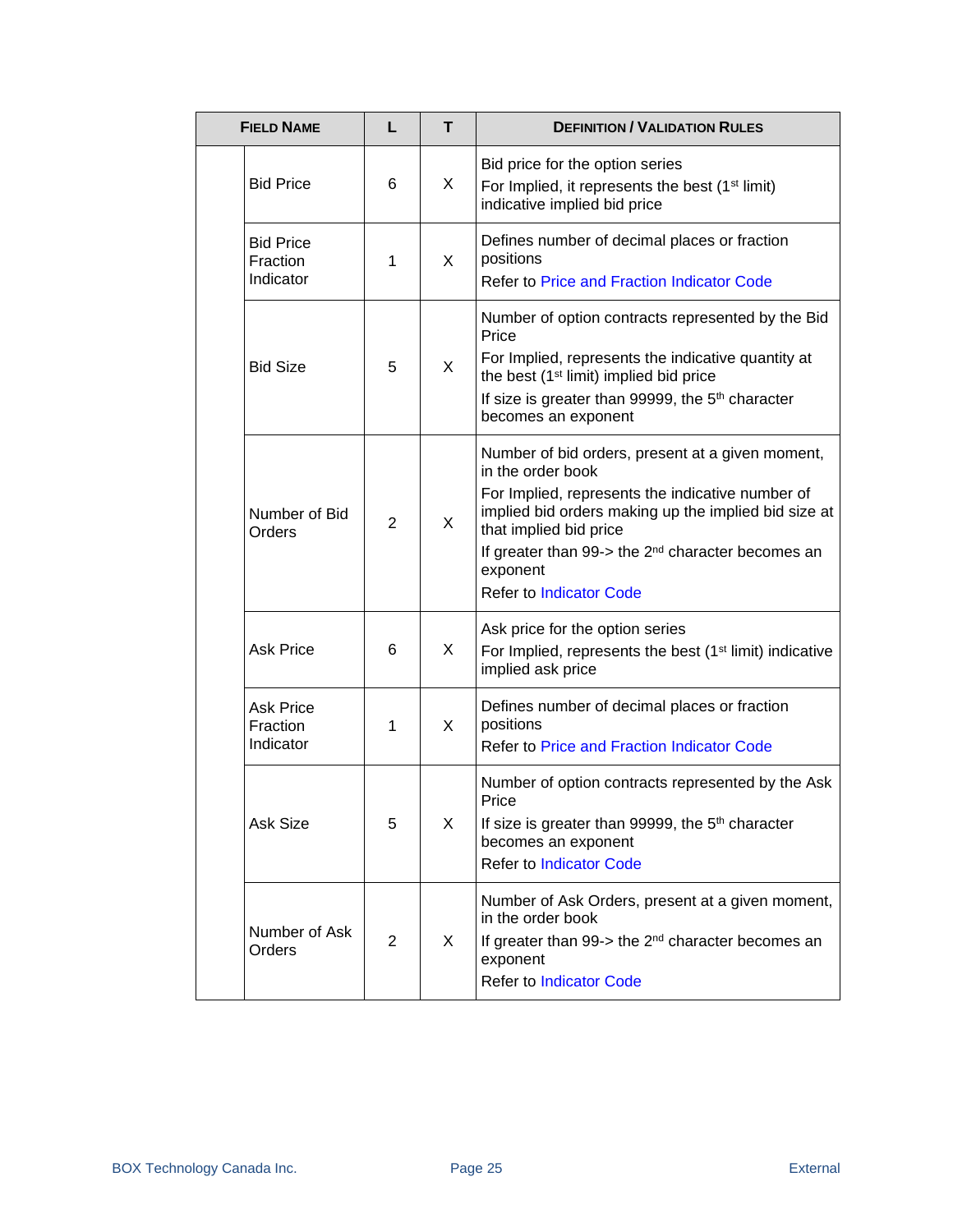# <span id="page-27-0"></span>**3.4.10 Message Type HS – Complex Order Market Depth – up to 230 Bytes**

|               | <b>FIELD NAME</b>                         | L              | т  | <b>DEFINITION / VALIDATION RULES</b>                                                                                                                                                                                                                                                             |
|---------------|-------------------------------------------|----------------|----|--------------------------------------------------------------------------------------------------------------------------------------------------------------------------------------------------------------------------------------------------------------------------------------------------|
|               | Message Header                            | 11             | X  | Refer to Message Header                                                                                                                                                                                                                                                                          |
|               | Exchange ID                               | 1              | A  | Exchange on which the quote occurred<br>Q by default                                                                                                                                                                                                                                             |
|               | <b>Instrument Description</b>             | 30             | X  | Complex Order Instrument symbol. Individual legs<br>are defined in message type JS.                                                                                                                                                                                                              |
| Marker        | <b>Instrument Status</b>                  | 1              | A  | Instrument status<br>Refer to<br><b>Status Markers</b>                                                                                                                                                                                                                                           |
|               | Number of Levels                          | 1              | N  | Number of levels for the trading instrument<br>$1 - 6$                                                                                                                                                                                                                                           |
|               | Level of Market<br>Depth                  | 1              | X  | Level of market depth<br>1 to $6 =$ regular market depth<br>$A =$ Implied prices<br>$P =$ Public Customer volume                                                                                                                                                                                 |
|               | <b>Bid Price Sign</b>                     | 1              | X  | $+$ or - sign                                                                                                                                                                                                                                                                                    |
|               | <b>Bid Price</b>                          | 6              | X. | Bid price for option series                                                                                                                                                                                                                                                                      |
|               | <b>Bid Price</b><br>Fraction<br>Indicator | 1              | X  | Defines number of decimal places or fraction<br>positions<br>Refer to Price and Fraction Indicator Code                                                                                                                                                                                          |
| Up to 6 times | <b>Bid Size</b>                           | 5              | X  | Number of strategy units represented by the Bid<br>Price<br>For Implied, it represents the indicative quantity at<br>the best (1 <sup>st</sup> limit) implied bid price<br>If size is greater than 99999, the 5 <sup>th</sup> character<br>becomes an exponent<br><b>Refer to Indicator Code</b> |
|               | Number of Bid<br>Orders                   | $\overline{2}$ | X  | Number of Bid Orders, present at a given moment,<br>in the order book<br>If greater than 99- $>$ the 2 <sup>nd</sup> character becomes an<br>exponent<br><b>Refer to Indicator Code</b>                                                                                                          |
|               | Ask Price Sign                            | $\mathbf{1}$   | X  | $+$ or $-$ sign                                                                                                                                                                                                                                                                                  |
|               | <b>Ask Price</b>                          | 6              | X  | Ask price for the option series                                                                                                                                                                                                                                                                  |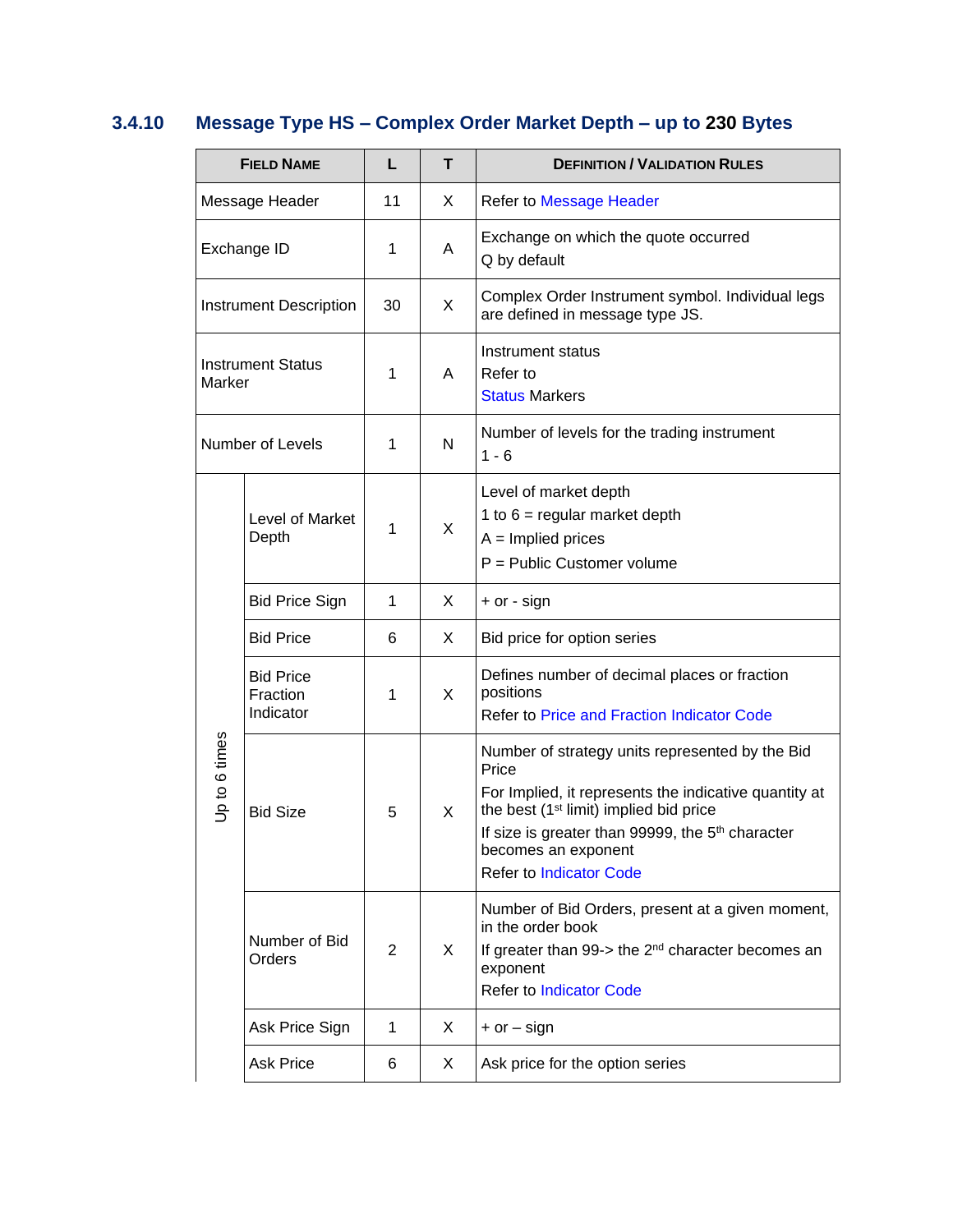|  | <b>FIELD NAME</b>                  |               | т  | <b>DEFINITION / VALIDATION RULES</b>                                                                                                                                                         |
|--|------------------------------------|---------------|----|----------------------------------------------------------------------------------------------------------------------------------------------------------------------------------------------|
|  | Ask Price<br>Fraction<br>Indicator | 1             | N  | Defines number of decimal places or fraction<br>positions<br>Refer to Price and Fraction Indicator Code                                                                                      |
|  | Ask Size                           | 5             | X. | The number of strategy units represented by the<br><b>Ask Price</b><br>If size is greater than 99999, the 5 <sup>th</sup> character<br>becomes an exponent<br><b>Refer to Indicator Code</b> |
|  | Number of Ask<br>Orders            | $\mathcal{P}$ | X. | Number of Ask Orders, present at a given moment,<br>in the order book<br>If greater than 99- $>$ the 2 <sup>nd</sup> character becomes an<br>exponent<br><b>Refer to Indicator Code</b>      |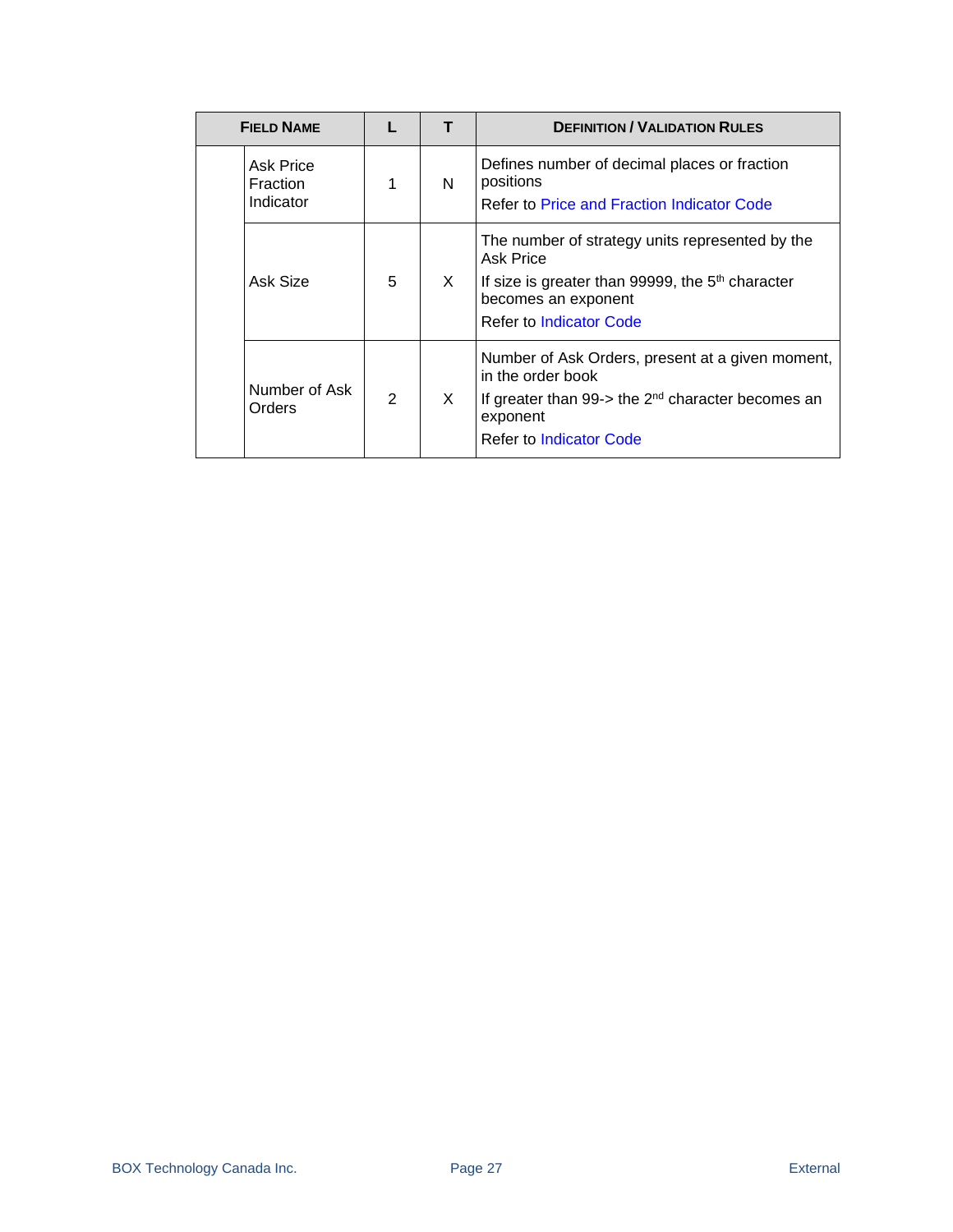### <span id="page-29-0"></span>**3.4.11 Message Type I – Option Trade Cancellation – 68 Bytes**

A cancellation will reduce the total volume, value and transactions by the amount of the cancelled trade. A cancellation message is followed by an Option Summary message (message type N) which will reflect the corrected market.

| <b>FIELD NAME</b>                        | L              | т | <b>DEFINITION / VALIDATION RULES</b>                                                                           |
|------------------------------------------|----------------|---|----------------------------------------------------------------------------------------------------------------|
| Message Header                           | 11             | X | <b>Refer to Message Header</b>                                                                                 |
| Exchange ID                              | 1              | A | Exchange on which the trade occurred<br>Q by default                                                           |
| <b>Instrument Description</b>            | 20             | X | Refer to Instrument Description - 20 Bytes                                                                     |
| Volume                                   | 8              | N | Number of contracts being cancelled<br><b>Refer to Indicator Code</b>                                          |
| <b>Trade Price</b>                       | 6              | N | Price at which the transaction took place                                                                      |
| <b>Trade Price Fraction</b><br>Indicator | 1              | X | Defines number of decimal places or fraction<br>positions<br><b>Refer to Price and Fraction Indicator Code</b> |
| Filler                                   | 6              |   | Filler                                                                                                         |
| Timestamp                                | 6              | N | Time of cancellation transaction<br><b>HHMMSS</b>                                                              |
| Open Interest                            | $\overline{7}$ | N | Open long position of the option series, as of the<br>trade<br><b>Refer to Indicator Code</b>                  |
| Filler                                   | 1              |   | Filler                                                                                                         |
| <b>Price Indicator Marker</b>            | 1              | A | Identifies the type of transaction<br>Refer to<br><b>Price Indicator Markers</b>                               |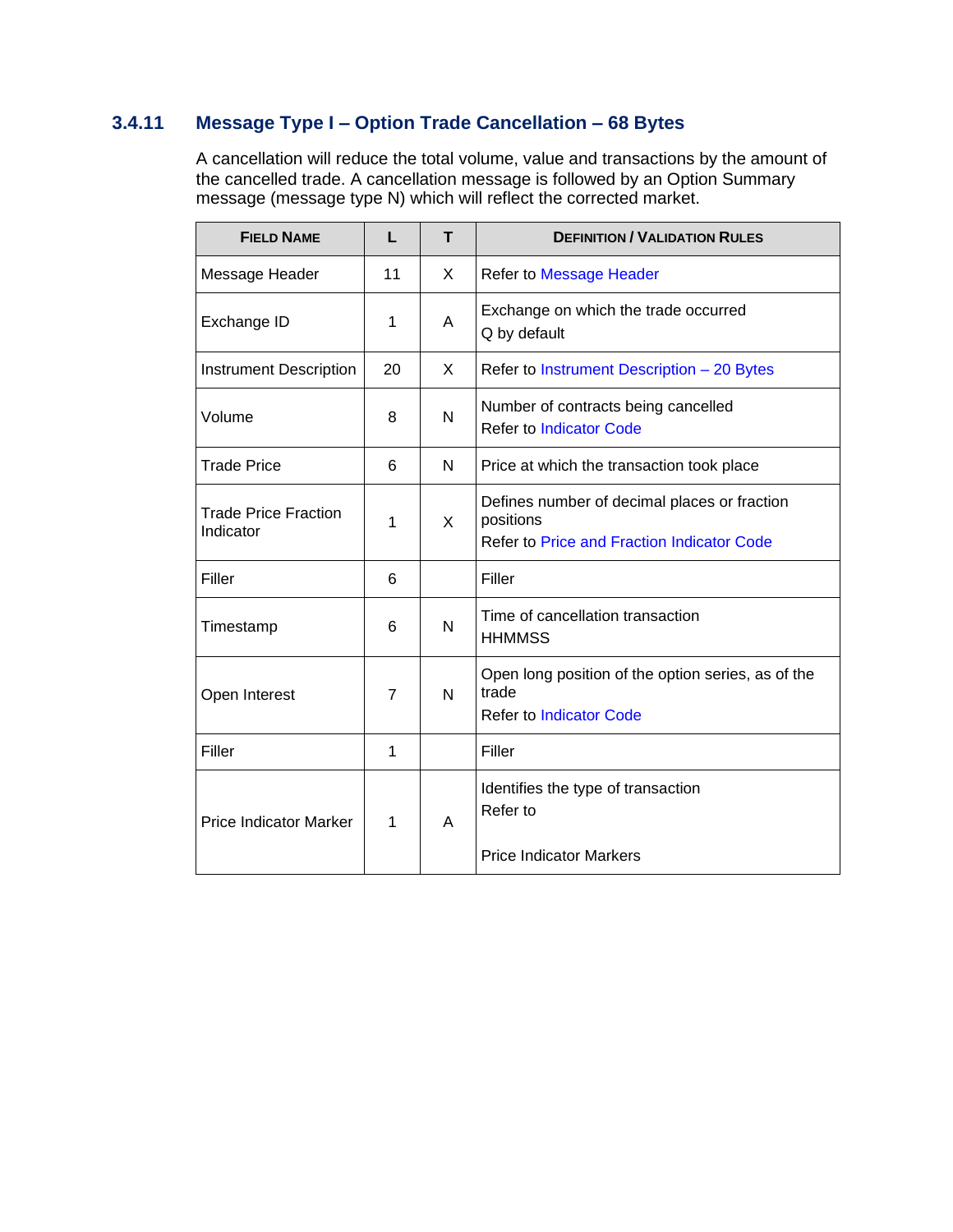# <span id="page-30-0"></span>**3.4.12 Message Type IS – Strategy Trade Cancellation – 71 Bytes**

| <b>FIELD NAME</b>                        |    | т | <b>DEFINITION / VALIDATION RULES</b>                                                                        |
|------------------------------------------|----|---|-------------------------------------------------------------------------------------------------------------|
| Message Header                           | 11 | X | Refer to Message Header                                                                                     |
| Exchange ID                              | 1  | A | Exchange on which the trade occurred<br>Q by default                                                        |
| <b>Instrument Description</b>            | 30 | X | Complex Order Instrument symbol. The individual<br>legs are defined in message type JS.                     |
| Volume                                   | 8  | X | Number of contracts being cancelled<br>Refer to Indicator Code                                              |
| Trade Price sign                         | 1  | X | $+$ or - sign                                                                                               |
| Trade Price                              | 6  | N | Estimated price at which the transaction took place                                                         |
| <b>Trade Price Fraction</b><br>Indicator | 1  | X | Defines the number of decimal places or fraction<br>positions<br>Refer to Price and Fraction Indicator Code |
| Filler                                   | 6  |   | Filler                                                                                                      |
| Timestamp                                | 6  | N | Time of cancellation transaction HHMMSS                                                                     |
| <b>Price Indicator Marker</b>            | 1  | A | Identifies the type of transaction<br>Refer to<br><b>Price Indicator Markers</b>                            |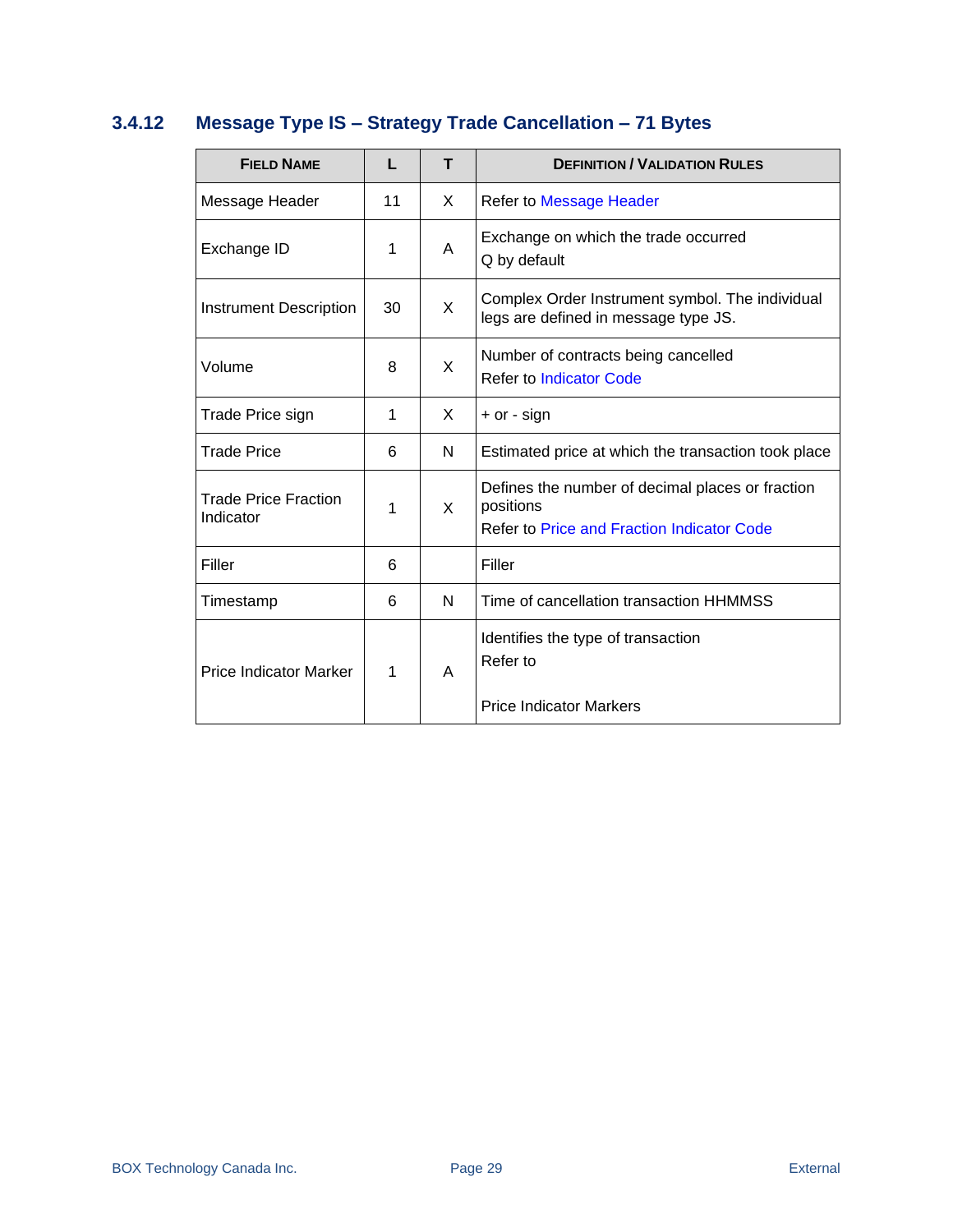## <span id="page-31-0"></span>**3.4.13 Message Type J – Option Instrument Keys – 119 Bytes**

Option Instrument Keys messages will be sent:

- At the beginning and the end of the day with associate Summary message
- Anytime during the day if a threshold limit was changed for an instrument

| <b>FIELD NAME</b>                                           | L  | т            | <b>DEFINITION / VALIDATION RULES</b>                                                                           |
|-------------------------------------------------------------|----|--------------|----------------------------------------------------------------------------------------------------------------|
| Message Header                                              | 11 | X            | Refer to Message Header                                                                                        |
| Exchange ID                                                 | 1  | A            | Exchange on which the trade occurred<br>Q by default                                                           |
| <b>Instrument Description</b>                               | 20 | X            | Refer to Instrument Description - 20 Bytes                                                                     |
| <b>Strike Price Currency</b>                                | 3  | X            | Currency used for the Option Strike Price<br>Refer to Strike Price Currency Codes                              |
| Maximum Number of<br>Contracts per Order                    | 6  | $\mathsf{N}$ | Maximum authorized number of contract per order<br><b>Refer to Indicator Code</b>                              |
| Minimum Number of<br>Contracts per Order                    | 6  | $\mathsf{N}$ | Minimum authorized number of contract per order<br><b>Refer to Indicator Code</b>                              |
| <b>Maximum Threshold Price</b>                              | 6  | N            | Maximum threshold price authorized for an option<br>contract<br><b>Refer to Indicator Code</b>                 |
| <b>Maximum Threshold Price</b><br><b>Fraction Indicator</b> | 1  | X            | Defines number of decimal places or fraction<br>positions<br>Refer to Price and Fraction Indicator Code        |
| Minimum Threshold Price                                     | 6  | N            | Minimum threshold price authorized for an option<br>contract<br><b>Refer to Indicator Code</b>                 |
| Minimum Threshold Price<br><b>Fraction Indicator</b>        | 1  | X            | Defines number of decimal places or fraction<br>positions<br><b>Refer to Price and Fraction Indicator Code</b> |
| Tick Increment                                              | 6  | X            | Precision with which the price of an order limit can<br>be expressed<br><b>Refer to Tick Table</b>             |
| <b>Tick Increment</b><br><b>Fraction Indicator</b>          | 1  | N            | Defines number of decimal places or fraction<br>positions<br><b>Refer to Price and Fraction Indicator Code</b> |
| Option Type                                                 | 1  | N            | Type of option<br>$A = American$<br>$E = E$ uropean                                                            |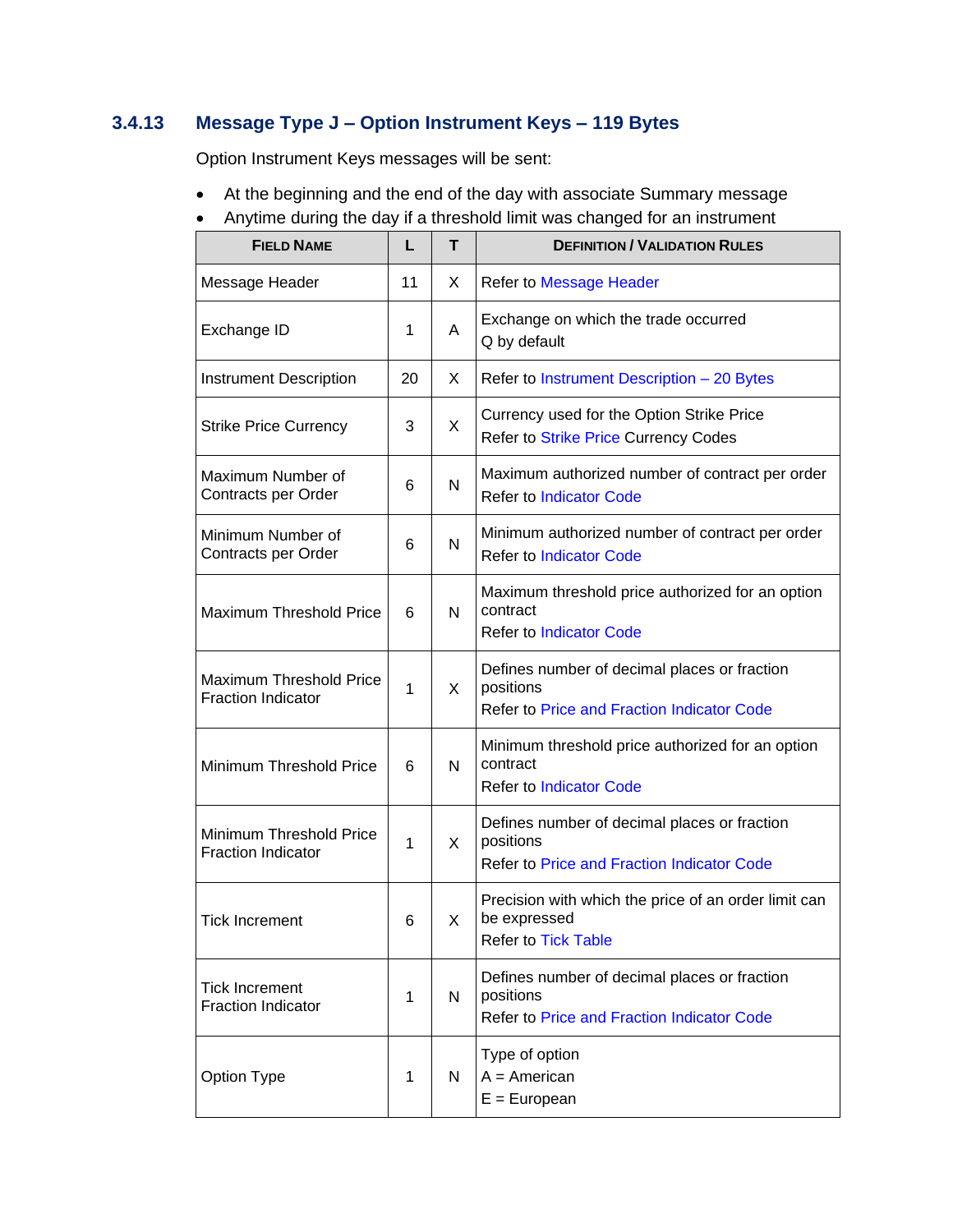| <b>FIELD NAME</b>             |    |   | <b>DEFINITION / VALIDATION RULES</b>                               |
|-------------------------------|----|---|--------------------------------------------------------------------|
| Market Flow Indicator         | 2  | X | Defines the type of instruments<br>Refer to Market Feed Indicators |
| Group Instrument              | 2  | X | Group of the instrument                                            |
| Instrument                    | 4  | X | Instrument                                                         |
| Instrument External Code      | 30 | X | External identifier used by traders when entering<br>an order      |
| <b>Option Marker</b>          | 2  | A | Refer to Markers for Options                                       |
| <b>Underlying Symbol Root</b> | 10 | X | Symbol root for the underlying security                            |

### <span id="page-32-0"></span>**3.4.14 Message Type JS – Complex Order Instrument Keys – Up to 591 Bytes**

Complex Order Instrument Keys messages will be sent:

- At the beginning and the end of the day with his associate Summary message;
- Also when a Complex Order instrument is created during trading hours.

| <b>FIELD NAME</b>                    | L  | т  | <b>DEFINITION / VALIDATION RULES</b>                                                                            |
|--------------------------------------|----|----|-----------------------------------------------------------------------------------------------------------------|
| Message Header                       | 11 | X  | Refer to Message Header                                                                                         |
| Exchange ID                          | 1  | A  | Q by default                                                                                                    |
| Instrument Description               | 30 | X. | Complex Order Instrument symbol. The individual<br>legs are defined in this message.                            |
| <b>Expiry Year</b>                   | 2  | N  | Expiration year of the leg of the Complex Order<br>Instrument expiring first (format is YY)                     |
| Delivery Month                       | 1  | A  | Delivery month code of the leg of the Complex<br>Order Instrument expiring first<br><b>Refer to Month Codes</b> |
| <b>Expiry Day</b>                    | 2  | N  | Expiry day of the leg of the Complex Order<br>Instrument expiring first                                         |
| Max Number of Contracts<br>per Order | 6  | X  | Maximum authorized number of contract per order<br><b>Refer to Indicator Code</b>                               |
| Min Number of Contracts<br>per Order | 6  | X  | Minimum authorized number of contract per order<br><b>Refer to Indicator Code</b>                               |
| Max Threshold Price Sign             | 1  | X  | $+$ or - sign                                                                                                   |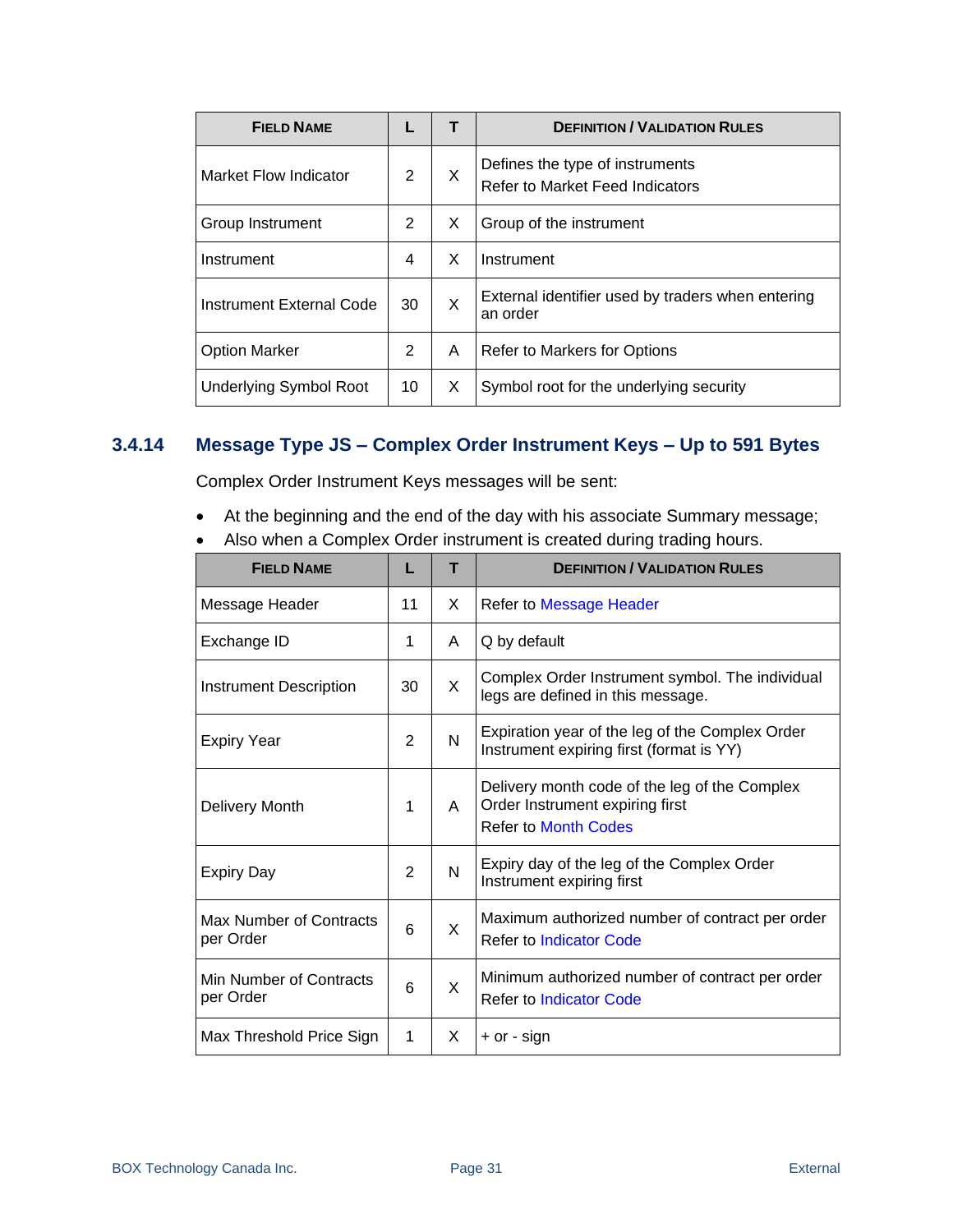|                                                         | <b>FIELD NAME</b>                                       | L  | т            | <b>DEFINITION / VALIDATION RULES</b>                                                                                 |
|---------------------------------------------------------|---------------------------------------------------------|----|--------------|----------------------------------------------------------------------------------------------------------------------|
|                                                         | <b>Max Threshold Price</b>                              | 6  | X            | Maximum threshold price authorized for an option<br>contract<br><b>Refer to Indicator Code</b>                       |
|                                                         | <b>Max Threshold Price</b><br><b>Fraction Indicator</b> | 1  | X            | Number of decimal places or fraction positions<br><b>Refer to Price and Fraction Indicator Code</b>                  |
|                                                         | Min Threshold Price Sign                                | 1  | X            | $+$ or - sign                                                                                                        |
|                                                         | Min Threshold Price                                     | 6  | X            | Minimum threshold price authorized for an option<br>contract<br><b>Refer to Indicator Code</b>                       |
|                                                         | Min Threshold Price<br><b>Fraction Indicator</b>        | 1  | X            | Number of decimal places or fraction positions<br>Refer to Price and Fraction Indicator Code                         |
| <b>Tick Increment</b>                                   |                                                         | 6  | $\mathsf{X}$ | Precision used when expressing the price of an<br>order limit<br>Refer to Tick Table (Price Fraction rules)          |
| <b>Tick Increment Fraction</b><br>Indicator             |                                                         | 1  | N            | Defines the number of decimal places or fraction<br>positions<br><b>Refer to Price and Fraction Indicator Code</b>   |
| Filler                                                  |                                                         | 2  | X            | Filler                                                                                                               |
| Group                                                   |                                                         | 2  | X            | Group of the instrument                                                                                              |
| Instrument                                              |                                                         | 4  | X            | Code identifying the instrument                                                                                      |
| Instrument                                              | <b>External Code</b>                                    | 30 | X            | External identifier used by traders when entering<br>an order                                                        |
| <b>Complex Order</b><br><b>Instrument Allow Implied</b> |                                                         | 1  | A            | Complex Order Instrument support of Implied<br>Price<br>$N = No$<br>$C =$ Continuous Implied<br>S = Snapshot Implied |
|                                                         | Number of Legs                                          | 2  | N            | Number of legs in the Complex Order Instrument<br>2 to 16                                                            |
|                                                         | Leg Ratio Sign                                          | 1  | X            | $+$ = Buy the leg<br>$-$ = Sell the leg                                                                              |
| From 2 to 16<br>times                                   | Leg Ratio                                               | 8  | N            | Quantity (bought or sold)<br>1 to 99999999                                                                           |
|                                                         | Leg Symbol                                              | 30 | X            | Trading symbol of the leg                                                                                            |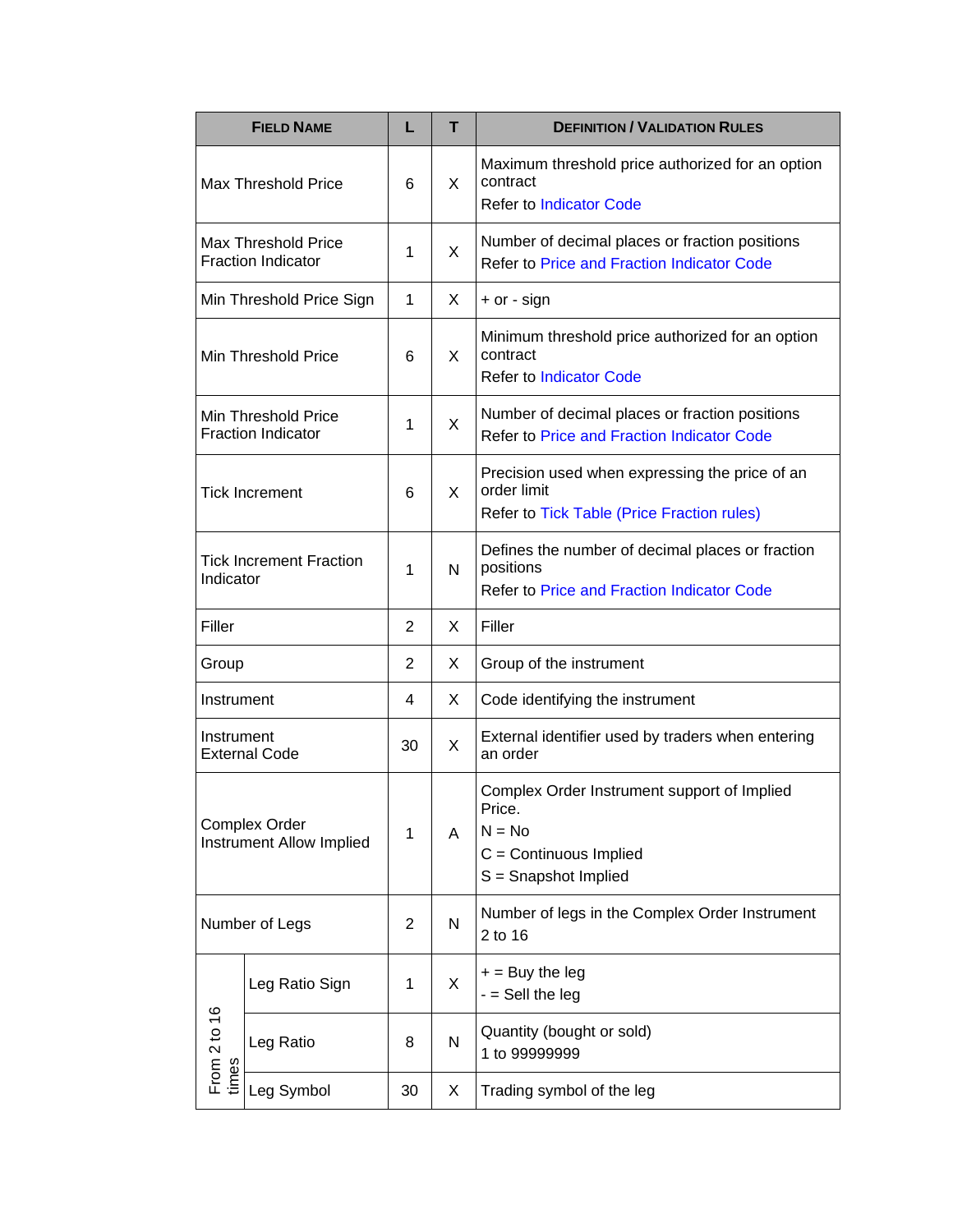### <span id="page-34-0"></span>**3.4.15 Message Type L – Bulletins – 93 Bytes**

Bulletins will be sent throughout the trading day. More than one message will be used if the bulletin is longer than 79 characters. The continuation character "0" indicates that the bulletin continues to the next record.

When a Trading instrument has been halted by BOX, a Bulletin Message explaining the reason for the halt will be transmitted. When the trading instrument is reinstated, another Bulletin Message explaining the news that accompanied the reinstatement will be transmitted.

All records that make up a particular bulletin will be sent out together. No other message will be interspersed among the records that make up a complete bulletin.

| <b>FIELD NAME</b>        |    |    | <b>DEFINITION / VALIDATION RULES</b>                            |
|--------------------------|----|----|-----------------------------------------------------------------|
| Message Header           | 11 | X. | Refer to Message Header                                         |
| Filler                   | 1  | X  |                                                                 |
| <b>Bulletin Type</b>     | 1  | X  | $1 =$ Regular text bulletin<br>$2 =$ Special text bulletin      |
| <b>Bulletin Contents</b> | 79 | X  | Bulletin in textual format. Left justified and blank<br>filled  |
| <b>Continue Marker</b>   | 1  | N  | $0 =$ Bulletin continues in next record<br>$1 =$ Bulletin ended |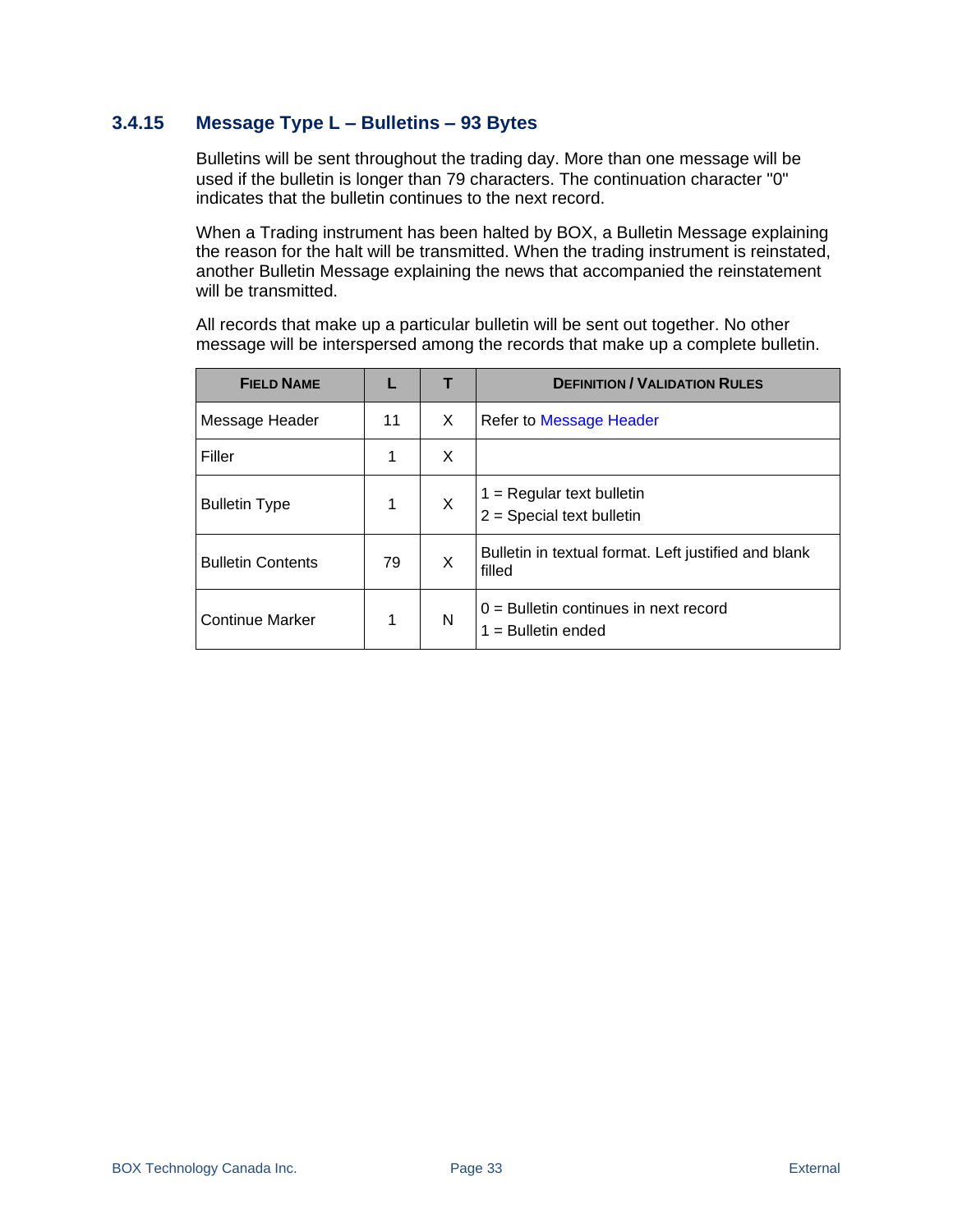### <span id="page-35-0"></span>**3.4.16 Message Type N – Option Summary – 127 Bytes**

Option Summary messages are sent:

- At the beginning of the day. The first Option Summary message sent defines the instruments traded on that day, and contain the closing/reference price in the 'Last Price' field. All other price fields, with the exception of open interest, contain zero values. Any other message sent during the day contain details of the last trade.
- Any option summary sent after the BEGINNING OF OPTIONS SUMMARY message (Message Type  $= Q$ ) contains the list of trading instruments for the day (sent prior to market opening) or the summaries after the close of the market for BOX options (sent at 5:10 p.m. EST).
- After a trade cancellation if extreme values have been changed (Open/High/Low/Last).
- At the end of the day with relevant data such as the Open/High/Low/Last/Volume
- During the day when new instruments are added.

| <b>FIELD NAME</b>                      |    | т | <b>DEFINITION / VALIDATION RULES</b>                                                                                                                                      |
|----------------------------------------|----|---|---------------------------------------------------------------------------------------------------------------------------------------------------------------------------|
| Message Header                         | 11 | X | <b>Refer to Message Header</b>                                                                                                                                            |
| Exchange ID                            | 1  | A | Identifies the exchange for the option<br>Q by default                                                                                                                    |
| Instrument<br>Description              | 20 | X | Option Instrument symbol                                                                                                                                                  |
| <b>Bid Price</b>                       | 6  | N | Closing or most recent bid price                                                                                                                                          |
| <b>Bid Price Fraction</b><br>Indicator | 1  | X | Defines number of decimal places or fraction<br>positions<br>Refer to Price and Fraction Indicator Code                                                                   |
| <b>Bid Size</b>                        | 5  | X | Number of contracts represented by the Bid Price<br>If size is greater than 99999, the 5 <sup>th</sup> character<br>becomes an exponent<br><b>Refer to Indicator Code</b> |
| <b>Ask Price</b>                       | 6  | N | Closing or most recent ask price                                                                                                                                          |
| <b>Ask Price Fraction</b><br>Indicator | 1  | X | Defines number of decimal places or fraction<br>positions<br><b>Refer to Price and Fraction Indicator Code</b>                                                            |
| Ask Size                               | 5  | X | Number of contracts represented by the Ask Price<br>If size is greater than 99999, the 5 <sup>th</sup> character<br>becomes an exponent<br><b>Refer to Indicator Code</b> |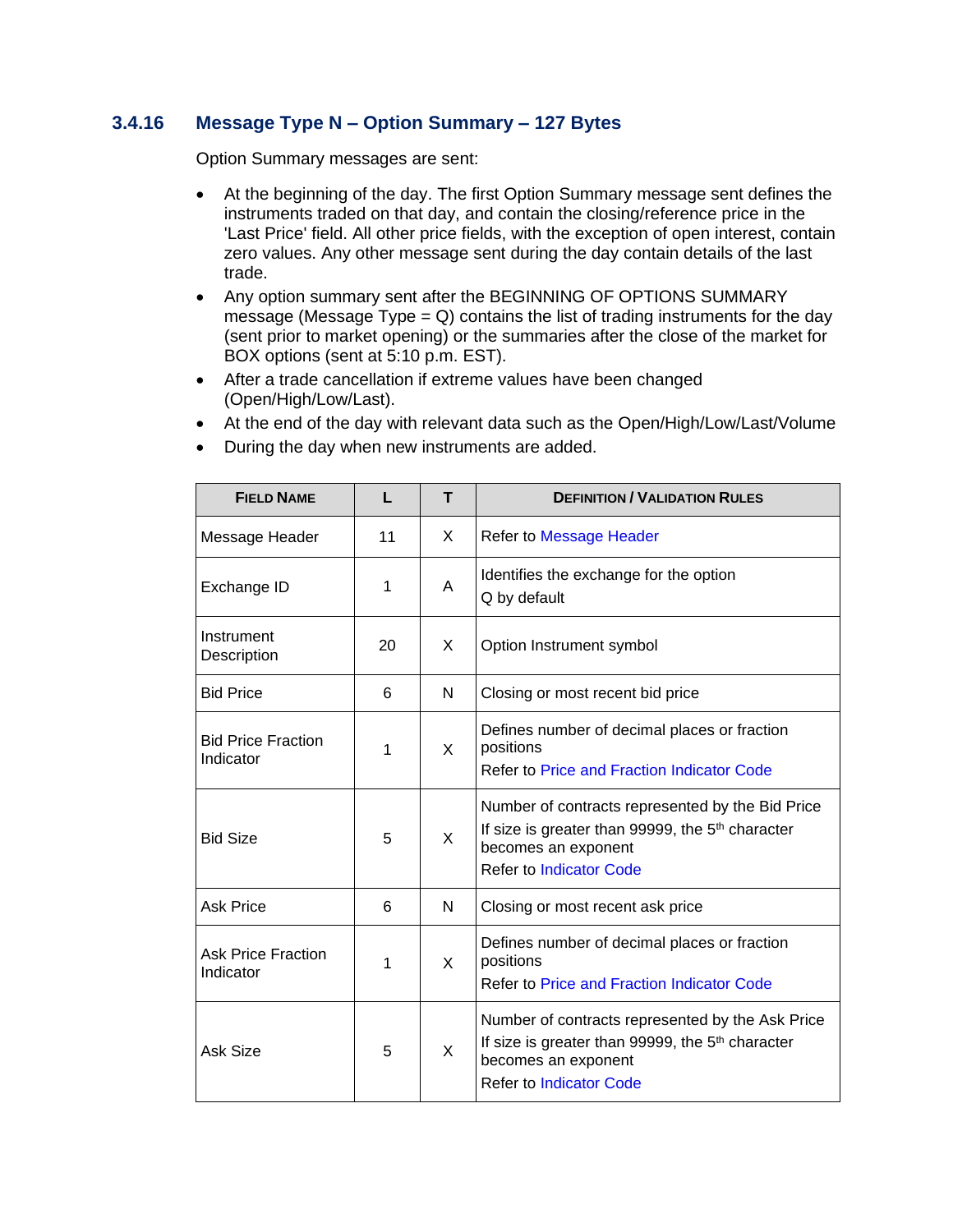| <b>FIELD NAME</b>                       | L              | т            | <b>DEFINITION / VALIDATION RULES</b>                                                                                                                     |
|-----------------------------------------|----------------|--------------|----------------------------------------------------------------------------------------------------------------------------------------------------------|
| <b>Last Price</b>                       | 6              | N            | Closing or most recent trade price                                                                                                                       |
| <b>Last Price Fraction</b><br>Indicator | 1              | X            | Defines number of decimal places or fraction<br>positions<br><b>Refer to Price and Fraction Indicator Code</b>                                           |
| Open Interest                           | $\overline{7}$ | N            | This field contains current outstanding number of<br>contracts in the series. Updated on a trade by trade<br>basis.<br><b>Refer to Indicator Code</b>    |
| Tick                                    | 1              | X            | Determined by the difference between last price<br>and the previous different trade price<br>$'t' = uptick$<br>$i'$ = downtick                           |
| Volume                                  | 8              | N            | Total number of contracts traded or current volume<br>if sent after a cancellation                                                                       |
| Net Change Sign +/-                     | 1              | X            | For net change field                                                                                                                                     |
| Net Change                              | 6              | N            | Net change = last trade price - previous close<br>Net change will be zero if the option did not trade<br>on the last business day or did not trade today |
| Net Change Fraction<br>Indicator        | 1              | X            | Defines number of decimal places or fraction<br>positions<br><b>Refer to Price and Fraction Indicator Code</b>                                           |
| Open Price                              | 6              | N            | Price of the first trade of the day                                                                                                                      |
| Open Price Fraction<br>Indicator        | 1              | $\mathsf{X}$ | Defines number of decimal places or fraction<br>positions<br><b>Refer to Price and Fraction Indicator Code</b>                                           |
| <b>High Price</b>                       | 6              | N            | Highest trade price of the day or current high price<br>if sent after a cancellation                                                                     |
| <b>High Price Fraction</b><br>Indicator | 1              | X            | Defines number of decimal places or fraction<br>positions<br><b>Refer to Price and Fraction Indicator Code</b>                                           |
| Low Price                               | 6              | N            | Lowest trade price of the day or current low price if<br>sent after a cancellation                                                                       |
| Low Price Fraction<br>Indicator         | 1              | X            | Defines number of decimal places or fraction<br>positions<br><b>Refer to Price and Fraction Indicator Code</b>                                           |
| <b>Option Marker</b>                    | 2              | A            | Refer to Markers for Options                                                                                                                             |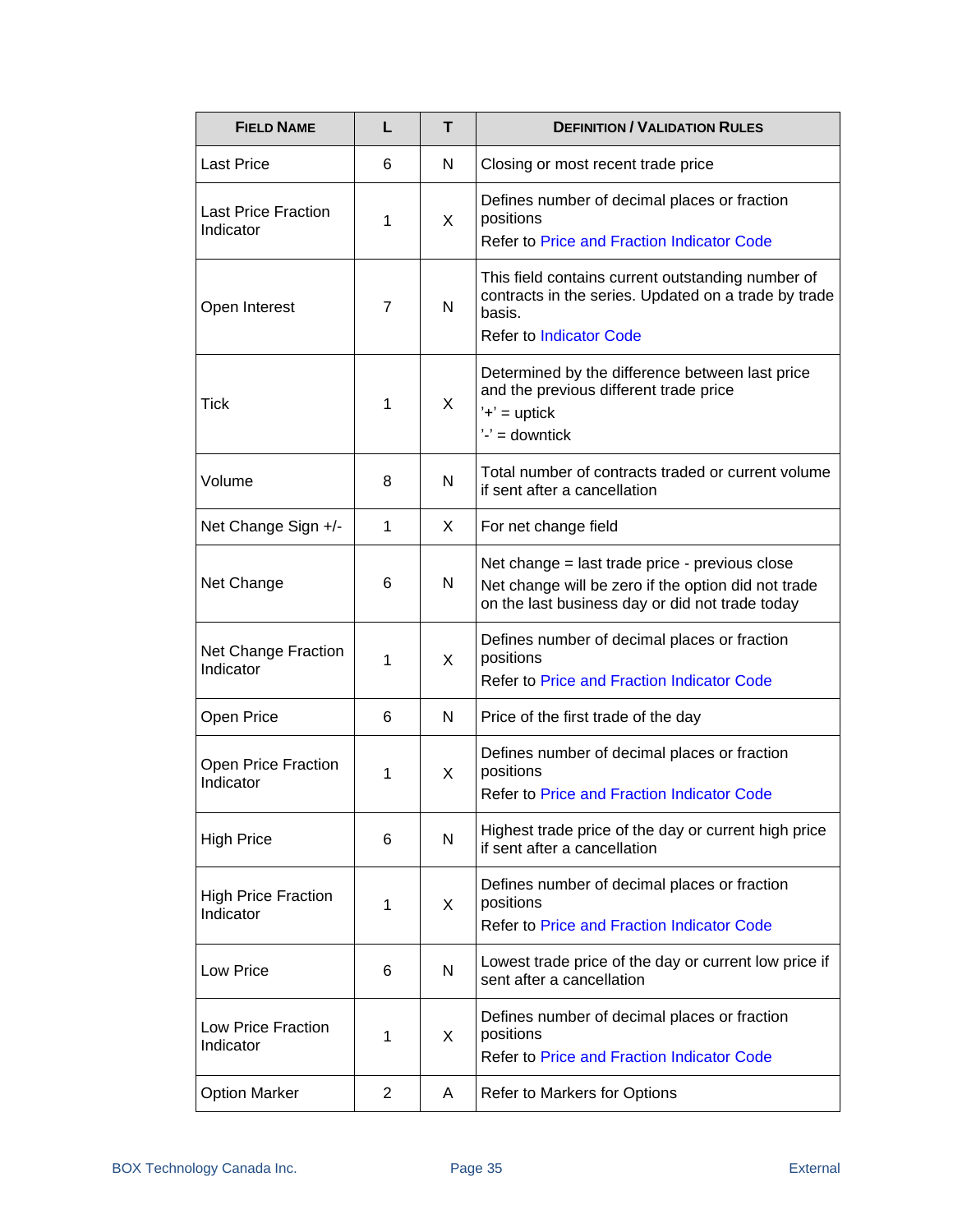| <b>FIELD NAME</b>                                   |    |   | <b>DEFINITION / VALIDATION RULES</b>                                                         |
|-----------------------------------------------------|----|---|----------------------------------------------------------------------------------------------|
| <b>Underlying Symbol</b>                            | 10 |   | Symbol root for the underlying security                                                      |
| <b>Reference Price</b>                              | 6  | N | Reference Price of the Option                                                                |
| <b>Reference Price</b><br><b>Fraction Indicator</b> |    | X | Number of decimal places or fraction positions<br>Refer to Price and Fraction Indicator Code |

### <span id="page-37-0"></span>**3.4.17 Message Type NS – Complex Order Summary – 116 bytes**

Complex Order Summary messages will be sent:

- At the beginning of the day. The first Complex Order Summary message sent defines the instruments traded on that day, and contain the closing price in the 'Last Price' field. All other price fields contain zero values. Any other message sent during the day contain details of the last trade.
- Any Complex Order Summary sent after the BEGINNING OF COMPLEX ORDER SUMMARY message (Message Type = QS) contains the list of trading Complex Order instruments for the day (sent prior to market opening) or the summaries after the close of the market for BOX options (sent at 5:10 p.m. EST).
- After a trade cancellation if extreme values have been changed (Open/High/Low/Last).
- At the end of the day with relevant data such as the Open/High/Low/Last/Volume

| <b>FIELD NAME</b> |  | <b>DEFINITION / VALIDATION RULES</b> |
|-------------------|--|--------------------------------------|
| Message Header    |  | Refer to Message Header              |
|                   |  |                                      |

|  |  |  | During the day when new instruments are added. |  |
|--|--|--|------------------------------------------------|--|
|  |  |  |                                                |  |

| Exchange ID                            | 1  | A | Identification of the exchange for the future<br>Q by default                                           |
|----------------------------------------|----|---|---------------------------------------------------------------------------------------------------------|
| <b>Instrument Description</b>          | 30 | X | Complex Order Instrument symbol                                                                         |
| Bid Price sign                         | 1  | X | + or - sign                                                                                             |
| <b>Bid Price</b>                       | 6  | N | Closing bid or most recent bid                                                                          |
| <b>Bid Price Fraction</b><br>Indicator | 1  | X | Defines number of decimal places or fraction<br>positions<br>Refer to Price and Fraction Indicator Code |
| <b>Bid Size</b>                        | 5  | X | Number of contracts represented by the Bid Price.<br><b>Refer to Indicator Code</b>                     |
| Ask Price Sign                         | 1  | X | $+$ or - sign                                                                                           |
| <b>Ask Price</b>                       | 6  | N | Closing ask or most recent ask                                                                          |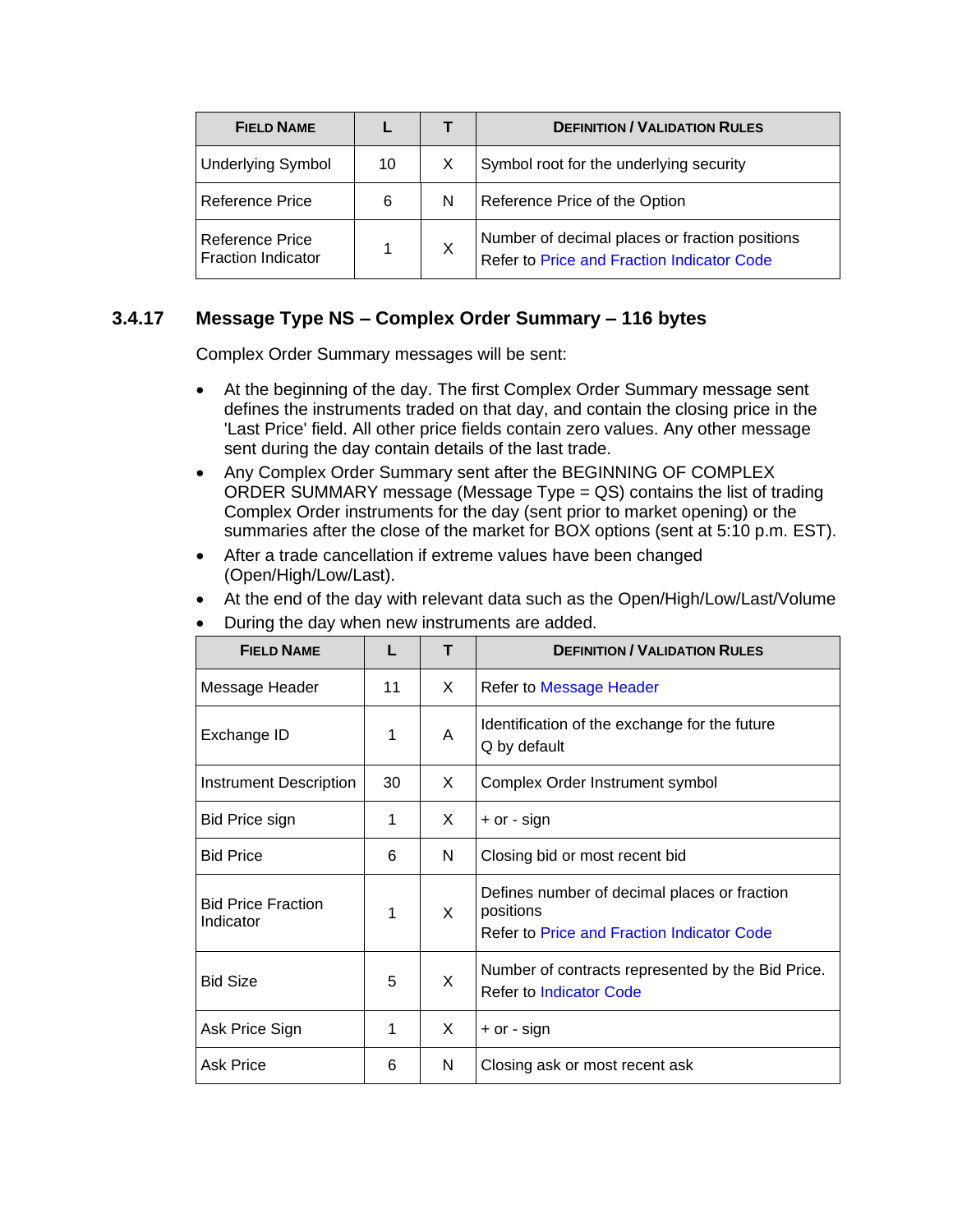| <b>FIELD NAME</b>                       | L | т            | <b>DEFINITION / VALIDATION RULES</b>                                                                                                                      |
|-----------------------------------------|---|--------------|-----------------------------------------------------------------------------------------------------------------------------------------------------------|
| <b>Ask Price Fraction</b><br>Indicator  | 1 | X            | Defines number of decimal places or fraction<br>positions<br><b>Refer to Price and Fraction Indicator Code</b>                                            |
| Ask Size                                | 5 | X            | Number of contracts represented by the Ask Price.                                                                                                         |
| Last Price Sign +/-                     | 1 | X            | For the Last Price field                                                                                                                                  |
| <b>Last Price</b>                       | 6 | N            | Last Trade Price for the contract or the current<br>price if sent after a cancellation                                                                    |
| <b>Last Price Fraction</b><br>Indicator | 1 | X            | Defines number of decimal places or fraction<br>positions<br><b>Refer to Price and Fraction Indicator Code</b>                                            |
| Open Price Sign                         | 1 | X            | $+$ or - sign                                                                                                                                             |
| Open Price                              | 6 | N            | Price of the first trade of the day                                                                                                                       |
| Open Price Fraction<br>Indicator        | 1 | X            | Defines number of decimal places or fraction<br>positions<br><b>Refer to Price and Fraction Indicator Code</b>                                            |
| High Price Sign                         | 1 | X            | $+$ or $-$ sign                                                                                                                                           |
| <b>High Price</b>                       | 6 | N            | Highest trade price of the day or current high price<br>if sent after a cancellation                                                                      |
| <b>High Price Fraction</b><br>Indicator | 1 | X            | Defines number of decimal places or fraction<br>positions<br><b>Refer to Price and Fraction Indicator Code</b>                                            |
| Low Price Sign                          | 1 | X            | + or - sign                                                                                                                                               |
| Low Price                               | 6 | N            | Lowest Trade Price of the day or current low price<br>if sent after a cancellation                                                                        |
| Low Price Fraction<br>Indicator         | 1 | $\mathsf{X}$ | Defines number of decimal or fraction positions<br><b>Refer to Price and Fraction Indicator Code</b>                                                      |
| Net Change Sign                         | 1 | X            | $+$ or $-$ sign                                                                                                                                           |
| Net Change                              | 6 | N            | Net change = last trade price - previous close<br>Net change will be zero if the option did not trade<br>on the last business day or did not trade today. |
| <b>Net Change Fraction</b><br>Indicator | 1 | X            | Defines number of decimal places or fraction<br>positions<br><b>Refer to Price and Fraction Indicator Code</b>                                            |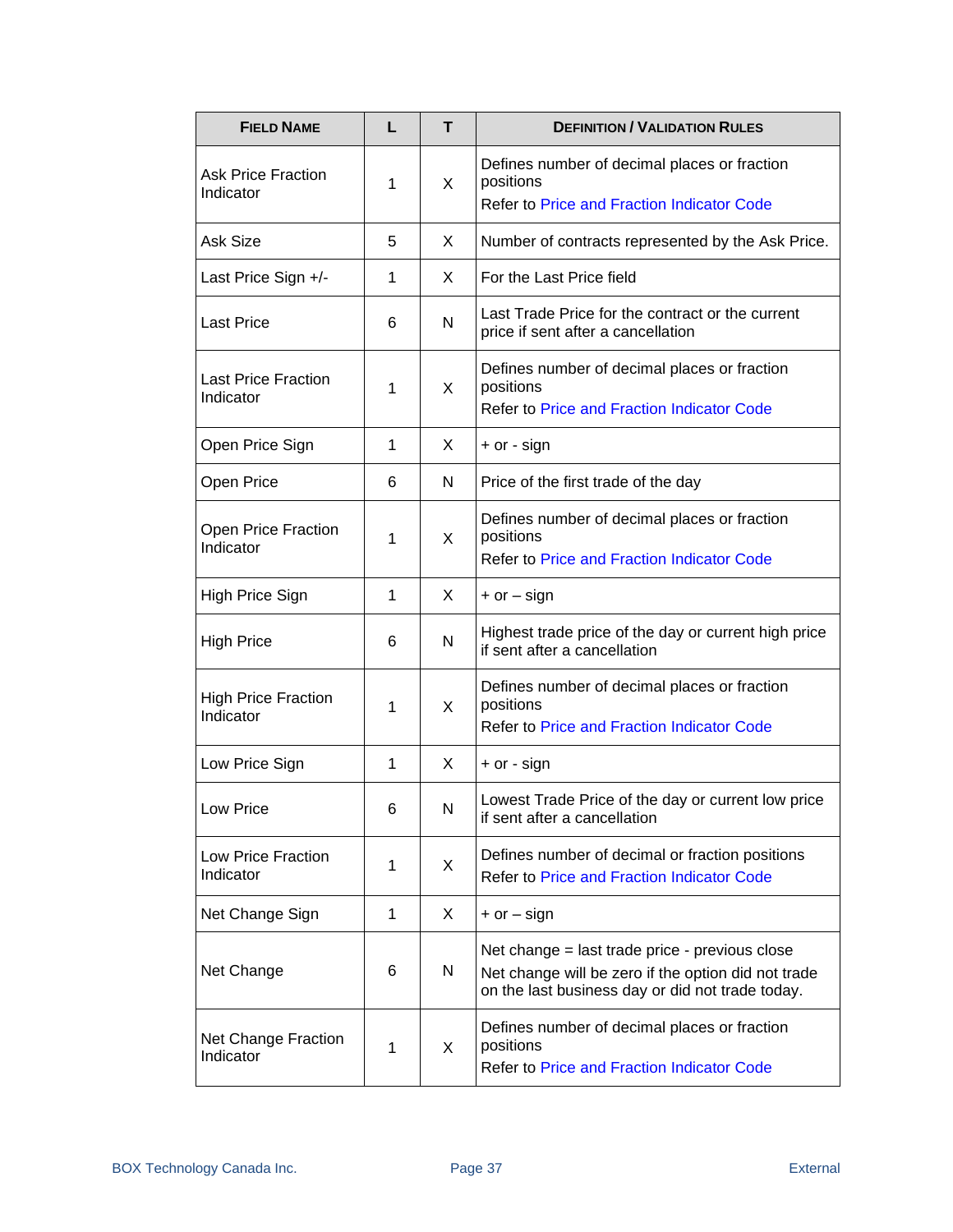| <b>FIELD NAME</b> |  | <b>DEFINITION / VALIDATION RULES</b>                                                                               |
|-------------------|--|--------------------------------------------------------------------------------------------------------------------|
| Volume            |  | Total number of contracts traded or current volume<br>if sent after cancellation<br><b>Refer to Indicator Code</b> |

### <span id="page-39-0"></span>**3.4.18 Message Type Q – Beginning of Options Summary – 12 Bytes**

This message indicates that the beginning and the end of day option summaries (message type N) are to follow. Other messages (such as bulletins) can be interspersed with the summaries.

| <b>FIELD NAME</b> |    |   | <b>DEFINITION / VALIDATION RULES</b>    |
|-------------------|----|---|-----------------------------------------|
| Message Header    | 11 |   | <b>Refer to Message Header</b>          |
| Exchange ID       |    | A | Identifies the exchange<br>Q by default |

### <span id="page-39-1"></span>**3.4.19 Message Type QS – Beginning of Complex Order Summary – 12 Bytes**

This message indicates that the beginning or the end of day Complex Order summaries (message type NS) are to follow. Other messages can be interspersed with the summaries.

| <b>FIELD NAME</b> |    |   | <b>DEFINITION / VALIDATION RULES</b>    |
|-------------------|----|---|-----------------------------------------|
| Message Header    | 11 |   | <b>Refer to Message Header</b>          |
| Exchange ID       |    | A | Identifies the exchange<br>Q by default |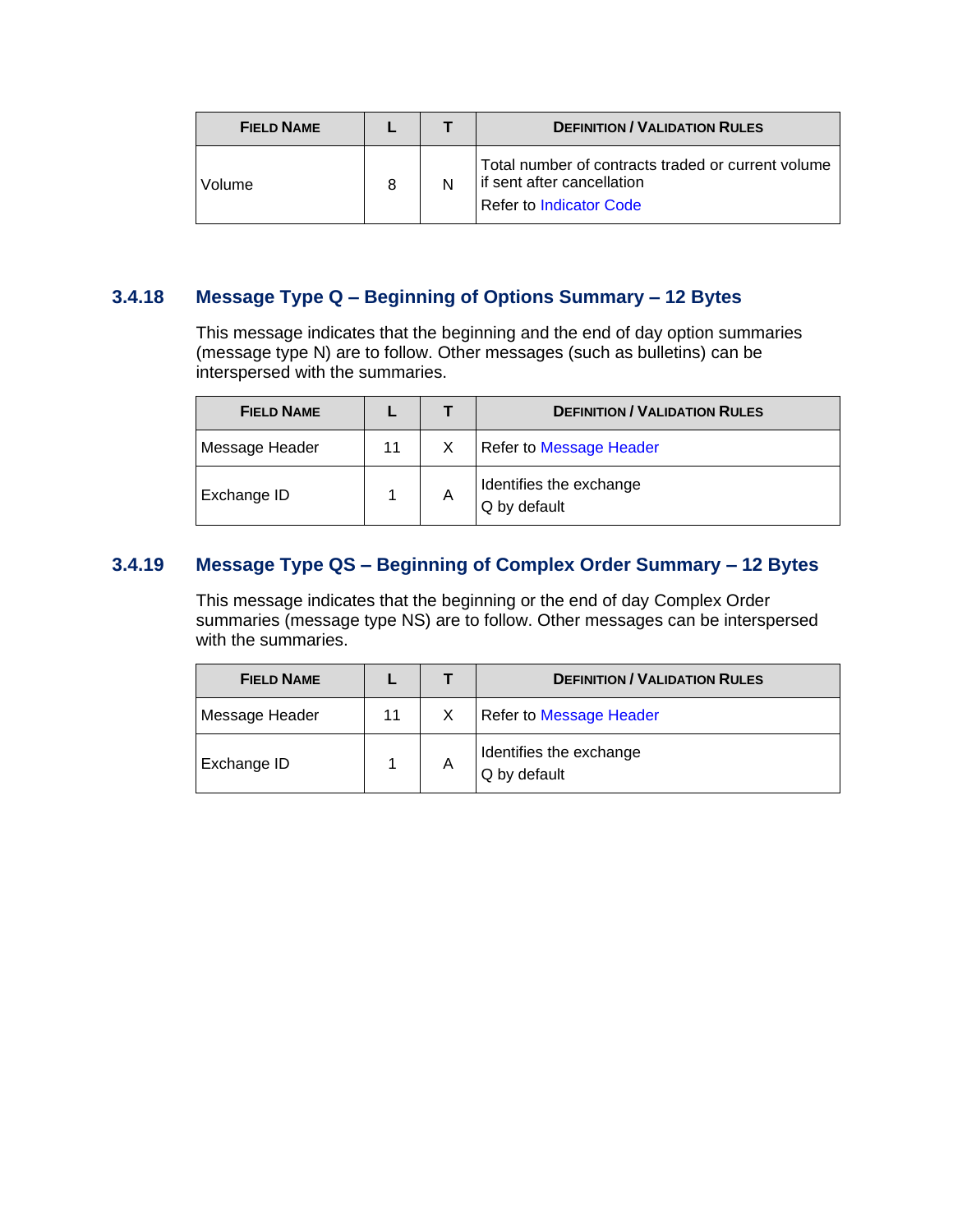### <span id="page-40-0"></span>**3.4.20 Message Type S – End of Sales – 18 Bytes**

This message will be sent when there is no more trading activity to be transmitted. This will occur after the closing of the market.

| <b>FIELD NAME</b> |    |   | <b>DEFINITION / VALIDATION RULES</b>                      |
|-------------------|----|---|-----------------------------------------------------------|
| Message Header    | 11 | X | Refer to Message Header                                   |
| Reserved          |    | А | Reserved for future use                                   |
| Time              | 6  | N | Time at which the message is transmitted<br><b>HHMMSS</b> |

### <span id="page-40-1"></span>**3.4.21 Message Type M – Improvement Process Beginning Message (Option) – 84 Bytes**

| <b>FIELD NAME</b>                                    | L  | т | <b>DEFINITION / VALIDATION RULES</b>                                                                            |
|------------------------------------------------------|----|---|-----------------------------------------------------------------------------------------------------------------|
| Message Header                                       | 11 | X | <b>Refer to Message Header</b>                                                                                  |
| Exchange ID                                          | 1  | A | Q by default                                                                                                    |
| <b>Instrument Description</b>                        | 20 | X | Refer to Instrument Description - 20 Bytes                                                                      |
| <b>Improvement Phase</b><br><b>Sequential Number</b> | 6  | N | Indicates the number of an Improvement Phase.<br>Sequential number unique per Instrument and per<br>trading day |
| Initial Order Price                                  | 6  | N | Indicates the price of the Initial Order                                                                        |
| Initial Order Price<br><b>Fraction Indicator</b>     | 1  | X | <b>Refer to Price and Fraction Indicator Code</b>                                                               |
| <b>Initial Order Quantity</b>                        | 8  | X | Indicates the quantity of the Initial Order                                                                     |
| <b>Initial Order Side</b>                            | 1  | A | Indicates the dealer side of the Initial Order<br>$B = Buy$<br>$S =$ Sell                                       |
| <b>Improvement Phase</b><br><b>Expiry Time</b>       | 8  | Α | Indicates the expiry time of the Improvement<br>Phase (value is in HHMMSSCC)                                    |
| <b>Improvement Process</b><br><b>Expiry Duration</b> | 4  | N | Indicates the expiry duration of the Improvement<br>Phase (value is in SSCC)                                    |
| Minimum Quantity for<br>Improvement Order            | 8  | X | Enables market makers to know the minimum<br>quantity for an Improvement Order during the<br>Improvement Phase  |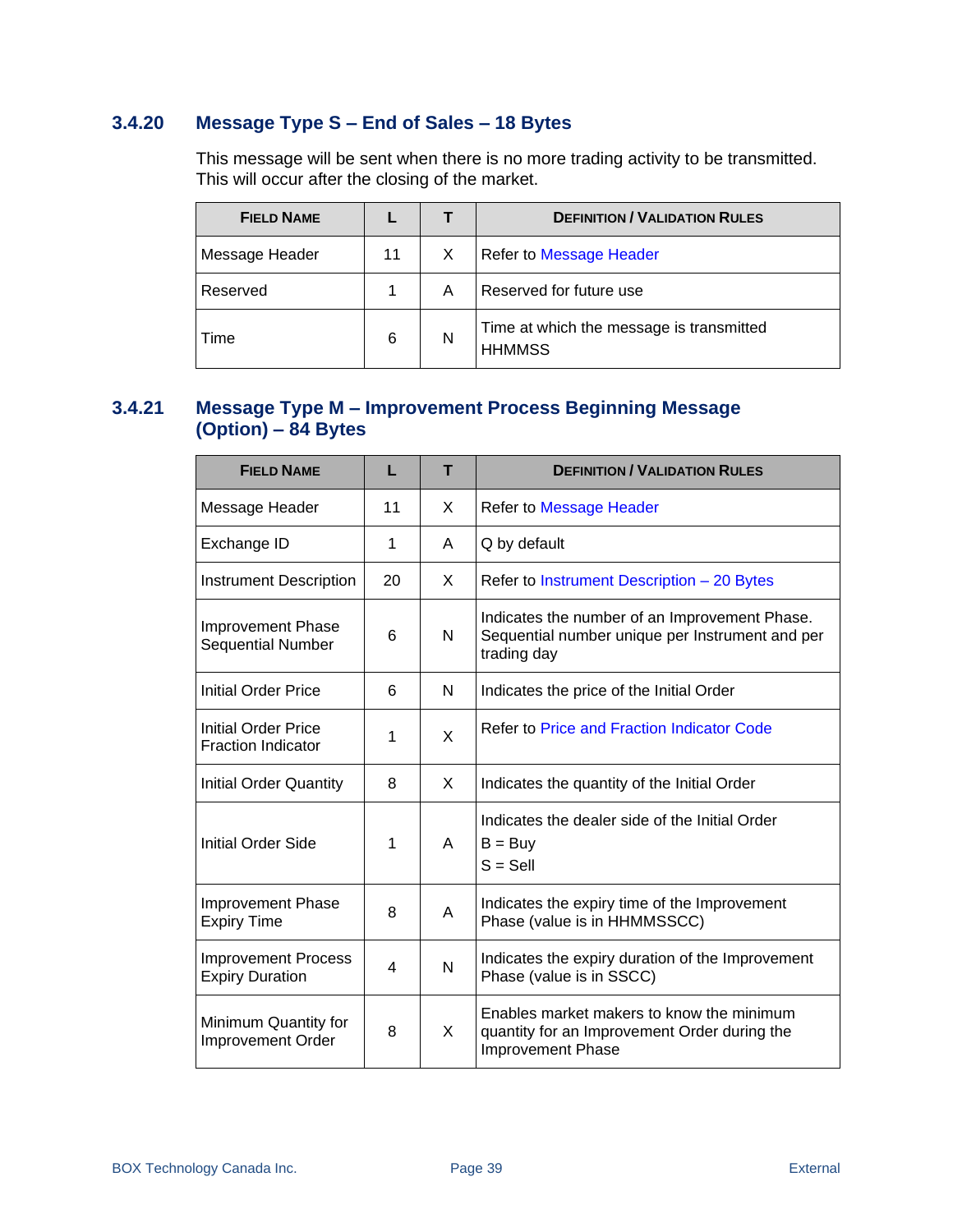| <b>FIELD NAME</b>                             |   |   | <b>DEFINITION / VALIDATION RULES</b>                                                                                                                                              |
|-----------------------------------------------|---|---|-----------------------------------------------------------------------------------------------------------------------------------------------------------------------------------|
| Percentage Assured to<br><b>Initial Order</b> | 8 | X | Indicates the quantity of the Initial Order assured to<br>the dealer side of the IO in case of the Initial Order<br>price is the best limit Ex: 00040.00 stands for 40.00<br>$\%$ |
| <b>Auction Type</b>                           |   | X | Indicating the auction type<br>$G =$ Regular PIP<br>$B =$ Solicitation<br>$C = Facilitation$                                                                                      |
| Filler                                        |   | A | Default value space                                                                                                                                                               |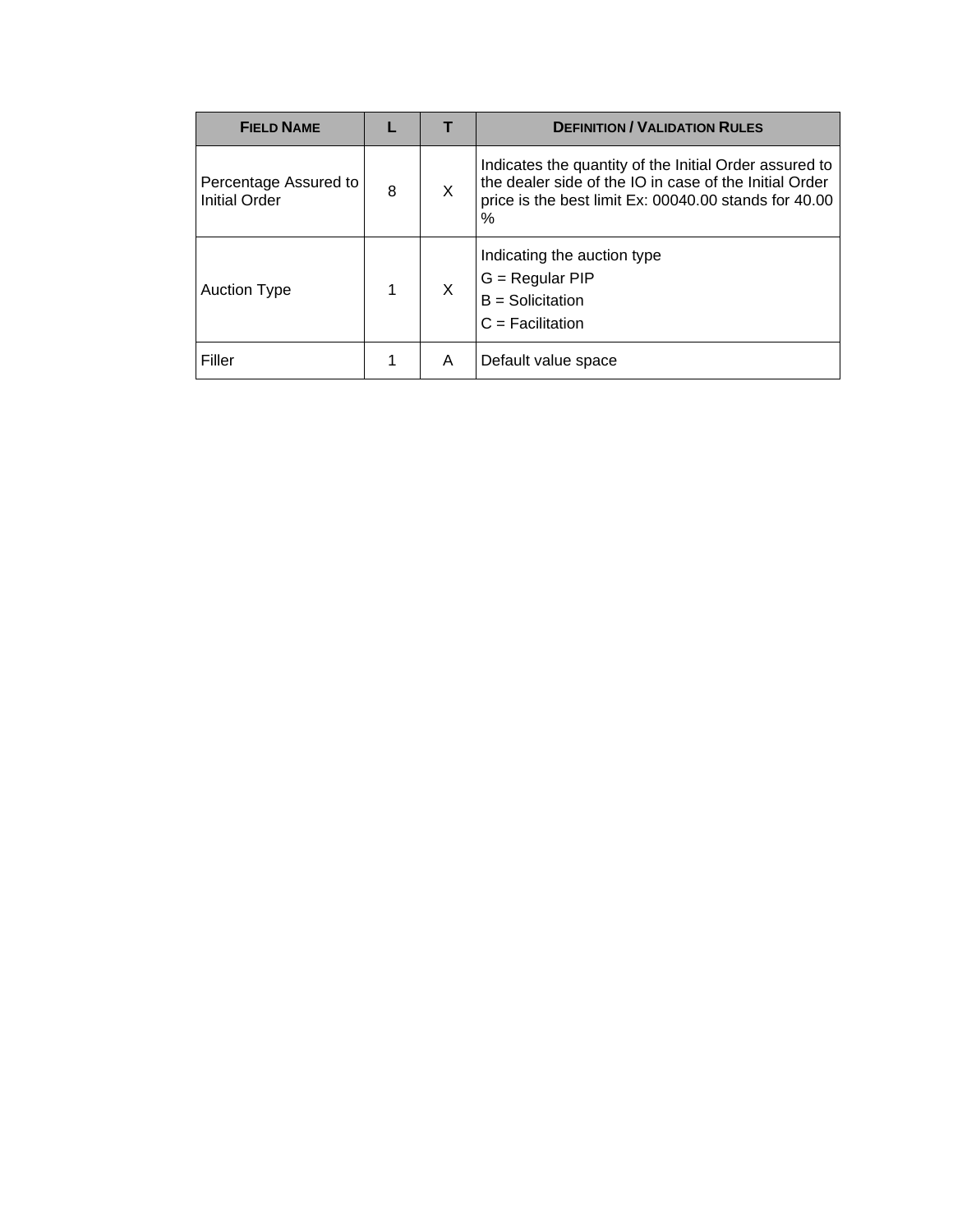### <span id="page-42-0"></span>**3.4.22 Message Type MS – Improvement Process Beginning Message (Complex Order) – 94 Bytes**

| <b>FIELD NAME</b>                                    | L  | т            | <b>DEFINITION / VALIDATION RULES</b>                                                                                                                                           |
|------------------------------------------------------|----|--------------|--------------------------------------------------------------------------------------------------------------------------------------------------------------------------------|
| Message Header                                       | 11 | X            | <b>Refer to Message Header</b>                                                                                                                                                 |
| Exchange ID                                          | 1  | A            | Q by default                                                                                                                                                                   |
| <b>Instrument Description</b>                        | 30 | X            | Complex Order Instrument symbol. The individual<br>legs are defined in message type JS.                                                                                        |
| <b>Improvement Phase</b><br>Sequential Number        | 6  | N            | Indicates the number of an Improvement Phase.<br>Sequential number unique per Instrument and per<br>trading day                                                                |
| Initial Order Price Sign                             | 1  | X            | $+$ or - sign                                                                                                                                                                  |
| <b>Intial Order Price</b>                            | 6  | N            | Indicates the price of the Initial Order                                                                                                                                       |
| Initial Order Price<br><b>Fraction Indicator</b>     | 1  | X            | <b>Refer to Indicator Code</b>                                                                                                                                                 |
| <b>Initial Order Quantity</b>                        | 8  | X            | Indicates the quantity of the Initial Order                                                                                                                                    |
| <b>Initial Order Side</b>                            | 1  | A            | Indicates the dealer side of the Initial Order<br>$B = Buy$<br>$S =$ Sell                                                                                                      |
| <b>Improvement Phase</b><br><b>Expiry Time</b>       | 8  | A            | Indicates the expiry time of the Improvement<br>Phase (value is in HHMMSSCC)                                                                                                   |
| <b>Improvement Process</b><br><b>Expiry Duration</b> | 4  | $\mathsf{N}$ | Indicates the expiry duration of the Improvement<br>Phase (value is in SSCC)                                                                                                   |
| Minimum Quantity for<br>Improvement Order            | 8  | X            | Enables market makers to know the minimum<br>quantity for an Improvement Order during the<br>Improvement Phase                                                                 |
| Percentage Assured to<br><b>Initial Order</b>        | 8  | X            | Indicates the quantity of the Initial Order assured to<br>the dealer side of the IO in case of the Initial Order<br>price is the best limit Ex: 00040.00 stands for 40.00<br>% |
| <b>Auction Type</b>                                  | 1  | X            | Indicating the auction type<br>G = Regular PIP<br>$B =$ Solicitation<br>$C = Facilitation$                                                                                     |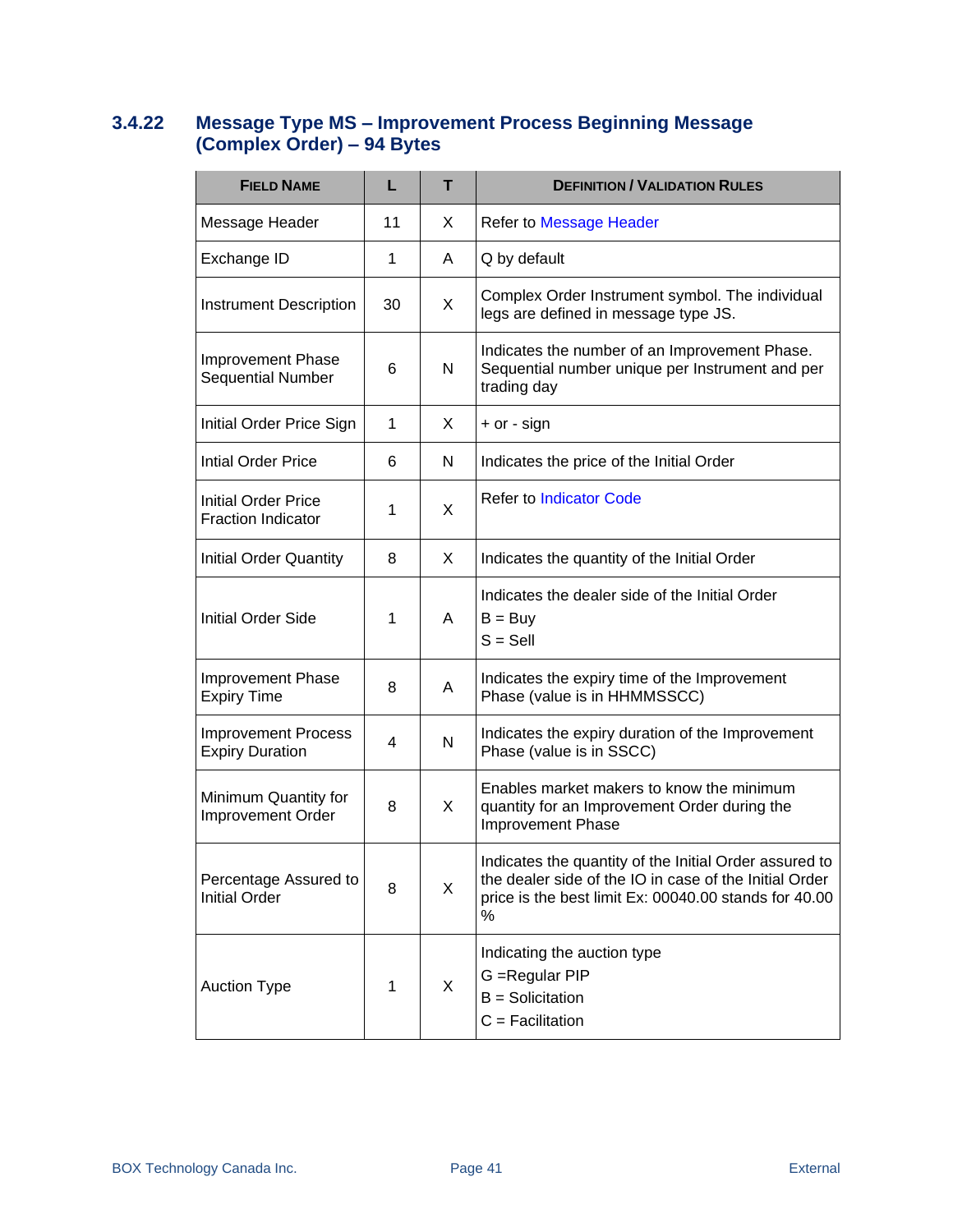### <span id="page-43-0"></span>**3.4.23 Message Type O – Market Sheet Initial and Improvement Order (Options) / Exposed Order (Options) – 80 Bytes**

This message type is not broadcasted for Improvement orders related to Solicitation and Facilitation auction types.

| <b>FIELD NAME</b>                                                    | L  | T            | <b>DEFINITION / VALIDATION RULES</b>                                                                                                                                                                                                                                                                                                                                                                             |
|----------------------------------------------------------------------|----|--------------|------------------------------------------------------------------------------------------------------------------------------------------------------------------------------------------------------------------------------------------------------------------------------------------------------------------------------------------------------------------------------------------------------------------|
| Message Header                                                       | 11 | X            | <b>Refer to Message Header</b>                                                                                                                                                                                                                                                                                                                                                                                   |
| Exchange ID                                                          | 1  | A            | Q by default                                                                                                                                                                                                                                                                                                                                                                                                     |
| <b>Instrument Description</b>                                        | 20 | X            | Refer to Instrument Description - 20 Bytes                                                                                                                                                                                                                                                                                                                                                                       |
| <b>Order Side</b>                                                    | 1  | X            | The "must be filled" side ("B" for Buy, "S" for Sell)                                                                                                                                                                                                                                                                                                                                                            |
| Type of Order                                                        | 1  | X            | Type of limit entered<br>A: Initial Order<br>P: Exposed Order                                                                                                                                                                                                                                                                                                                                                    |
| Limit Entered for an<br>Order                                        | 6  | X            | For a buy order, represents the highest price that<br>the order issuer is willing to pay<br>For a sell order, represents the lowest price at<br>which the order issuer is willing to sell                                                                                                                                                                                                                        |
| <b>Limit Fraction Indicator</b>                                      | 1  | X            | <b>Refer to Price and Fraction Indicator Code</b>                                                                                                                                                                                                                                                                                                                                                                |
| <b>Order Quantity</b>                                                | 8  | X            | <b>Refer to Indicator Code</b>                                                                                                                                                                                                                                                                                                                                                                                   |
| <b>Order Sequence</b><br>Number                                      | 6  | N            | Allocated by the Central trading engine at each<br>valid order entry                                                                                                                                                                                                                                                                                                                                             |
| Improvement Phase<br><b>Sequential Number</b>                        | 6  | $\mathsf{N}$ | Indicates the number of an Improvement Phase.<br>Not relevant when the message refers to an<br>Exposed Order. Sequential number unique per<br>instrument and per trading day                                                                                                                                                                                                                                     |
| Type of Clearing<br><b>Account for Member</b><br>that Owns the Order | 1  | X            | Indicates the account type for which an order was<br>entered using the clearing house member's<br>account typology.<br>When "Type of Order" is equal to "A", the Account<br>Type is for the InitO (Auction initiator or dealer<br>side).<br>6 = Public Customer<br>$7 = B$ roker Dealer<br>$8 =$ Market Maker<br>$T =$ Professional Customer<br>W = Broker Dealer cleared as Customer<br>$X =$ Away Market Maker |
| Filler                                                               | 1  | A            | Default value space                                                                                                                                                                                                                                                                                                                                                                                              |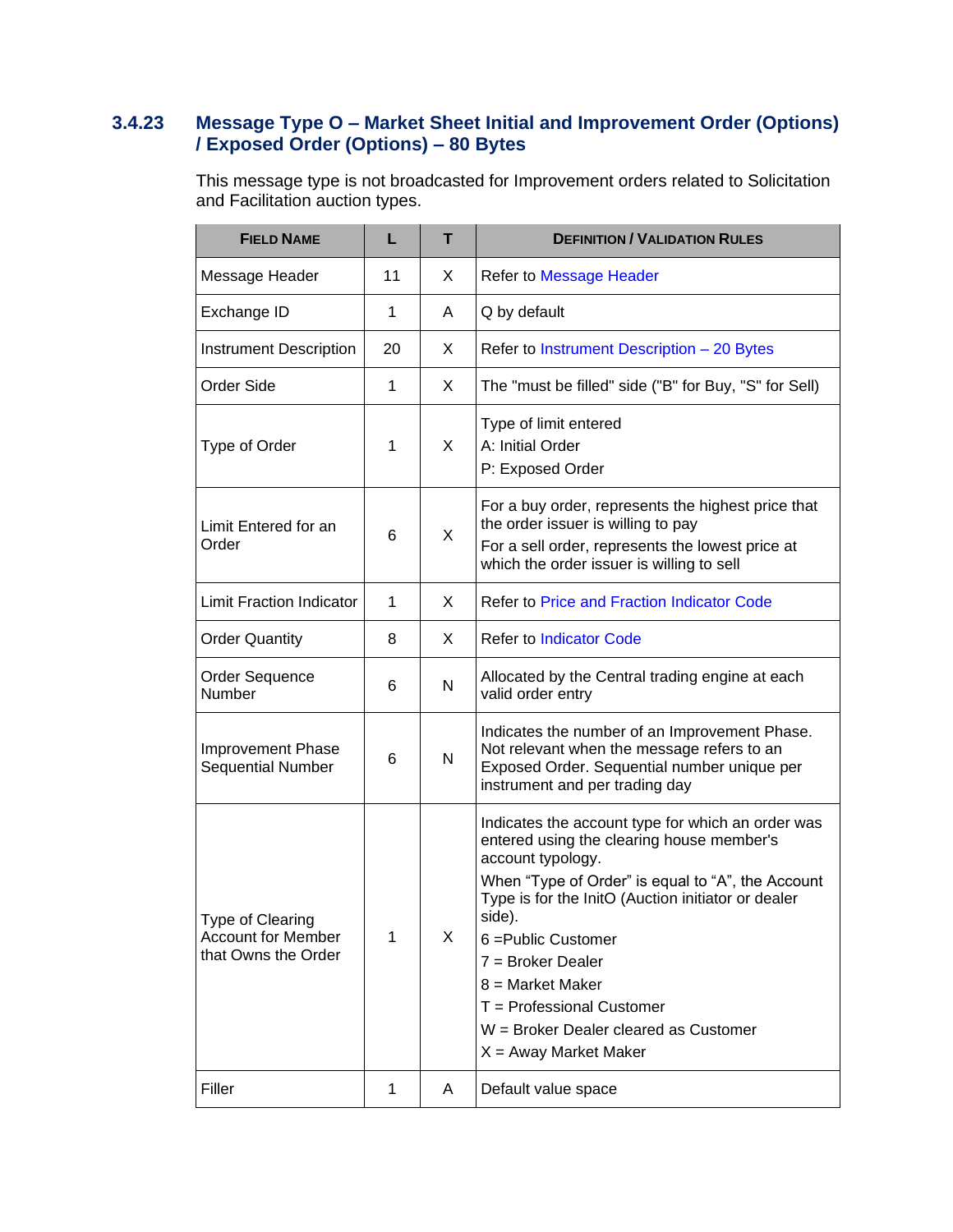| <b>FIELD NAME</b>     |   |   | <b>DEFINITION / VALIDATION RULES</b>                                 |
|-----------------------|---|---|----------------------------------------------------------------------|
| End of the Exposition | 8 | N | HHMMSSCC - '0' filled for PIP messages                               |
| <b>Auction Type</b>   |   | X | Indicates the auction type<br>G = Regular PIP<br>$F =$ Exposed Order |
| FirmId                | 4 | X | Indicates the FirmId                                                 |
| CMTA                  | 4 | X | Indicates the CMTA                                                   |

### <span id="page-44-0"></span>**3.4.24 Message Type OS – Market Sheet Initial and Improvement Order (Complex Order) / Exposed Order (Complex Order) – 91 Bytes**

This message type is not broadcasted for Improvement orders related to Solicitation and Facilitation auction types.

| <b>FIELD NAME</b>                  | L  | т            | <b>DEFINITION / VALIDATION RULES</b>                                                                                                                                                      |
|------------------------------------|----|--------------|-------------------------------------------------------------------------------------------------------------------------------------------------------------------------------------------|
| Message Header                     | 11 | X            | Refer to Message Header                                                                                                                                                                   |
| Exchange ID                        | 1  | A            | Q by default                                                                                                                                                                              |
| <b>Instrument Description</b>      | 30 | X            | Complex Order Instrument symbol. The individual<br>legs are defined in message type JS.                                                                                                   |
| Order Side                         | 1  | X            | The "must be filled" side ("B" for Buy, "S" for Sell)                                                                                                                                     |
| Type of Order                      | 1  | X            | Type of limit entered<br>$A =$ Initial Order<br>$P =$ Exposed Order                                                                                                                       |
| Limit Entered for an<br>Order sign | 1  | $\mathsf{X}$ | + or - sign                                                                                                                                                                               |
| Limit Entered for an<br>Order      | 6  | N            | For a buy order, represents the highest price that<br>the order issuer is willing to pay<br>For a sell order, represents the lowest price at<br>which the order issuer is willing to sell |
| <b>Limit Fraction Indicator</b>    | 1  | X            | <b>Refer to Price and Fraction Indicator Code</b>                                                                                                                                         |
| <b>Order Quantity</b>              | 8  | X            | <b>Refer to Indicator Code</b>                                                                                                                                                            |
| <b>Order Sequence</b><br>Number    | 6  | N            | Allocated by the Central trading engine at each<br>valid order entry                                                                                                                      |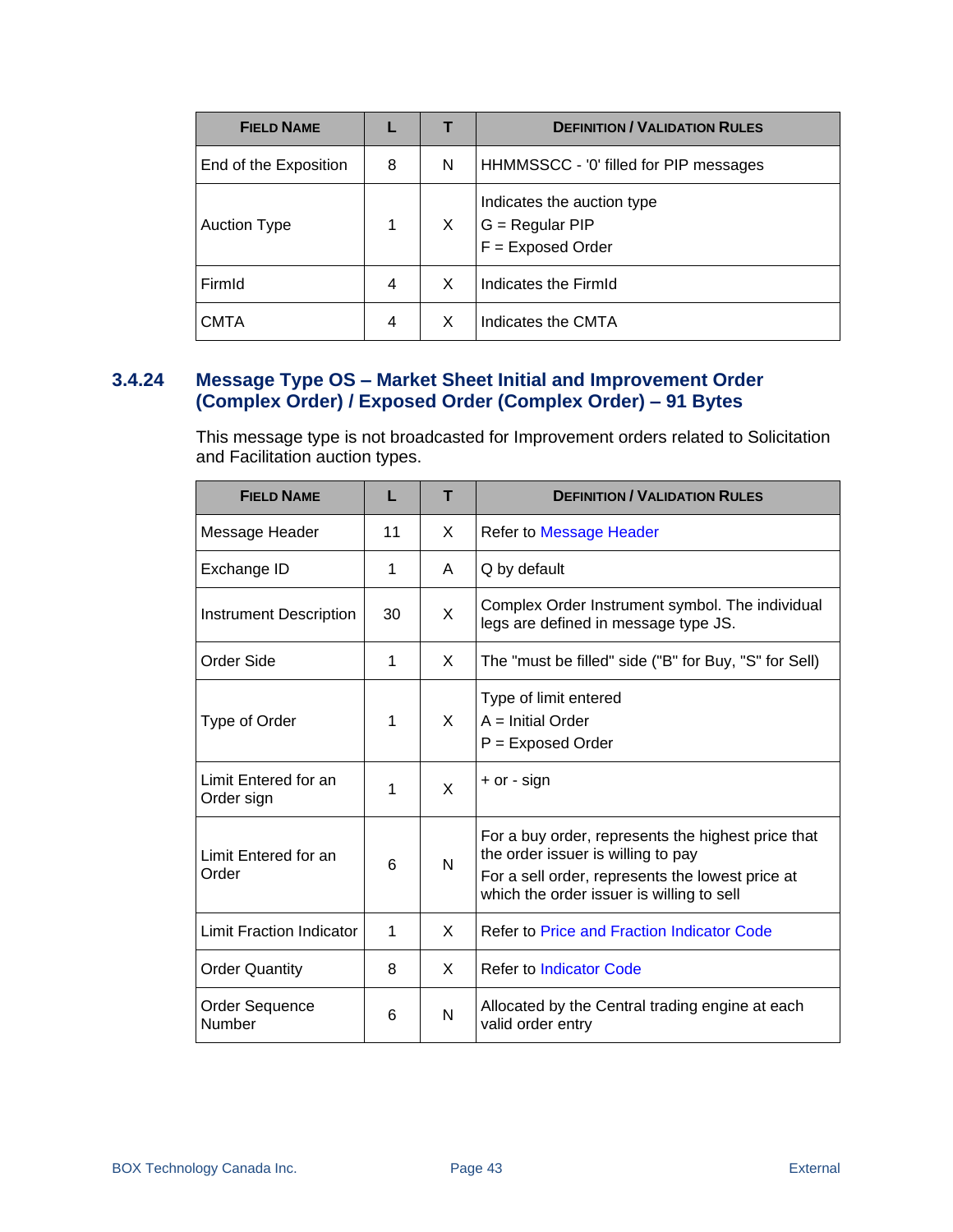| <b>FIELD NAME</b>                                                    | L | т | <b>DEFINITION / VALIDATION RULES</b>                                                                                                                                                                                                                                                                                                                                                                           |
|----------------------------------------------------------------------|---|---|----------------------------------------------------------------------------------------------------------------------------------------------------------------------------------------------------------------------------------------------------------------------------------------------------------------------------------------------------------------------------------------------------------------|
| <b>Improvement Phase</b><br><b>Sequential Number</b>                 | 6 | N | Indicates the number of an Improvement Phase.<br>Not relevant when the message refers to an<br>Exposed Order. Sequential number unique per<br>instrument and per trading day                                                                                                                                                                                                                                   |
| Type of Clearing<br><b>Account for Member</b><br>that Owns the Order | 1 | X | Indicates the account type for which an order was<br>entered using the clearing house member's<br>account typology. When "Type of Order" is equal to<br>"A", the Account Type is for the InitO (Auction<br>initiator or dealer side).<br>$6$ = Public Customer<br>$7 =$ Broker Dealer<br>$8 =$ Market Maker<br>$T =$ Professional Customer<br>W = Broker Dealer cleared as Customer<br>$X =$ Away Market Maker |
| Filler                                                               | 1 | A | Default value space                                                                                                                                                                                                                                                                                                                                                                                            |
| End of the Exposition                                                | 8 | N | HHMMSSCC - '0' filled for PIP messages                                                                                                                                                                                                                                                                                                                                                                         |
| <b>Auction Type</b>                                                  | 1 | X | Indicating the auction type<br>$G =$ Regular PIP<br>$F =$ Exposed Order                                                                                                                                                                                                                                                                                                                                        |
| FirmId                                                               | 4 | X | Indicates the FirmId                                                                                                                                                                                                                                                                                                                                                                                           |
| <b>CMTA</b>                                                          | 4 | X | Indicates the CMTA                                                                                                                                                                                                                                                                                                                                                                                             |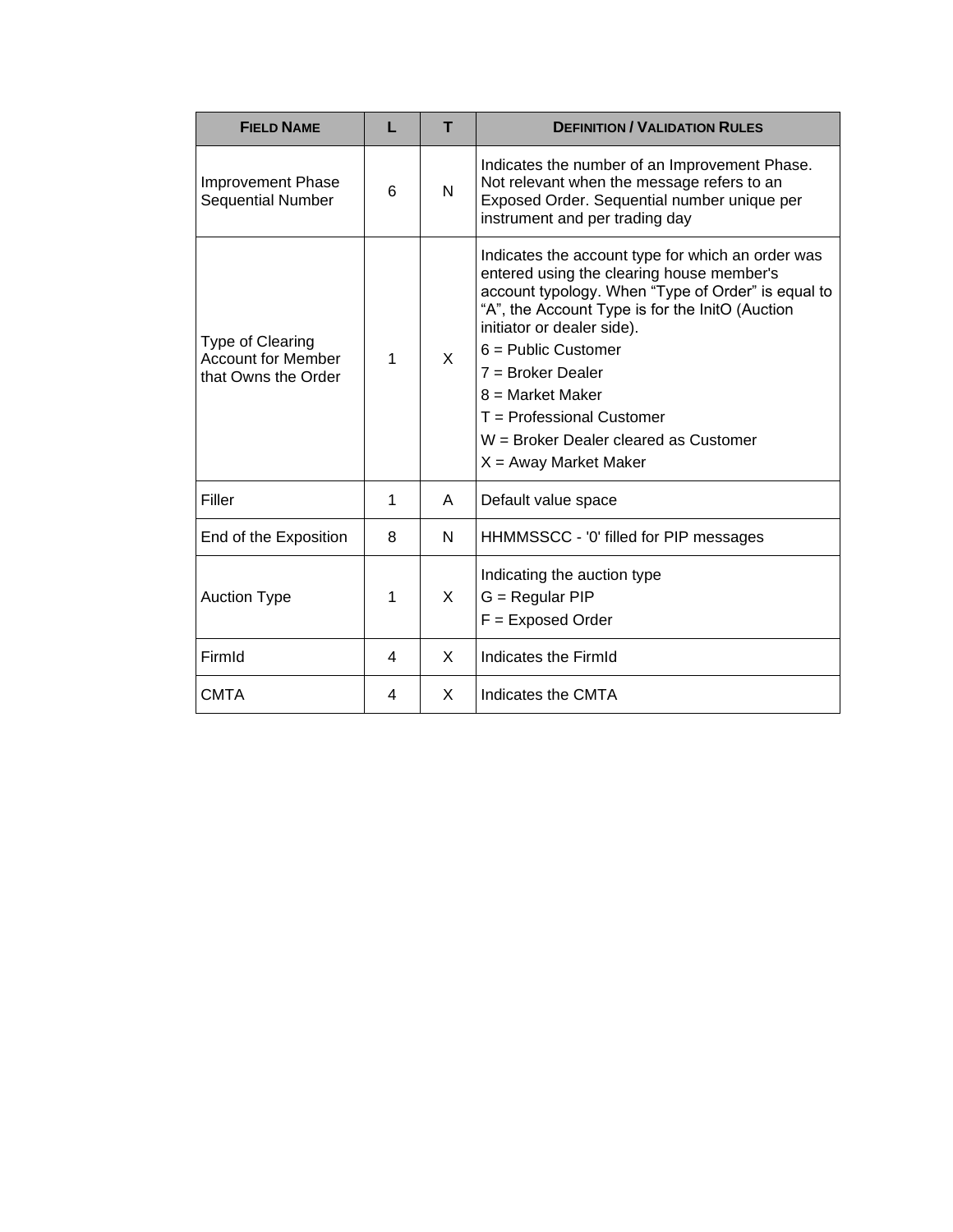### <span id="page-46-0"></span>**3.4.25 Message Type T – Initial and Improvement Order (Options) / Exposed Order (Options) – 47 Bytes**

| <b>FIELD NAME</b>                             | L  | т | <b>DEFINITION / VALIDATION RULES</b>                                                                                                                           |
|-----------------------------------------------|----|---|----------------------------------------------------------------------------------------------------------------------------------------------------------------|
| Message Header                                | 11 | X | <b>Refer to Message Header</b>                                                                                                                                 |
| Exchange ID                                   | 1  | A | Q by default                                                                                                                                                   |
| Instrument<br>Description                     | 20 | X | Options Instrument symbol                                                                                                                                      |
| <b>Deletion Type</b>                          | 1  | N | $1 =$ Deletion of a precise order<br>2 = Deletion of all previous orders in the specified<br>side<br>3 = Deletion of all orders                                |
| Order Sequence<br>Number                      | 6  | N | Allocated by the Central trading engine at each valid<br>order entry                                                                                           |
| <b>Order Side</b>                             | 1  | X | $B = Buy$<br>$S =$ Sell<br><blank> = all</blank>                                                                                                               |
| <b>Improvement Phase</b><br>Sequential Number | 6  | N | Number of an Improvement Phase. Not relevant<br>when the message refers to an Exposed Order.<br>Sequential number unique per Instrument and per<br>trading day |
| <b>Auction Type</b>                           | 1  | X | Auction type or if the message is related to an<br>exposed order.<br>G = Regular PIP<br>$B =$ Solicitation<br>$C =$ Facilitation<br>$F =$ Exposed Order        |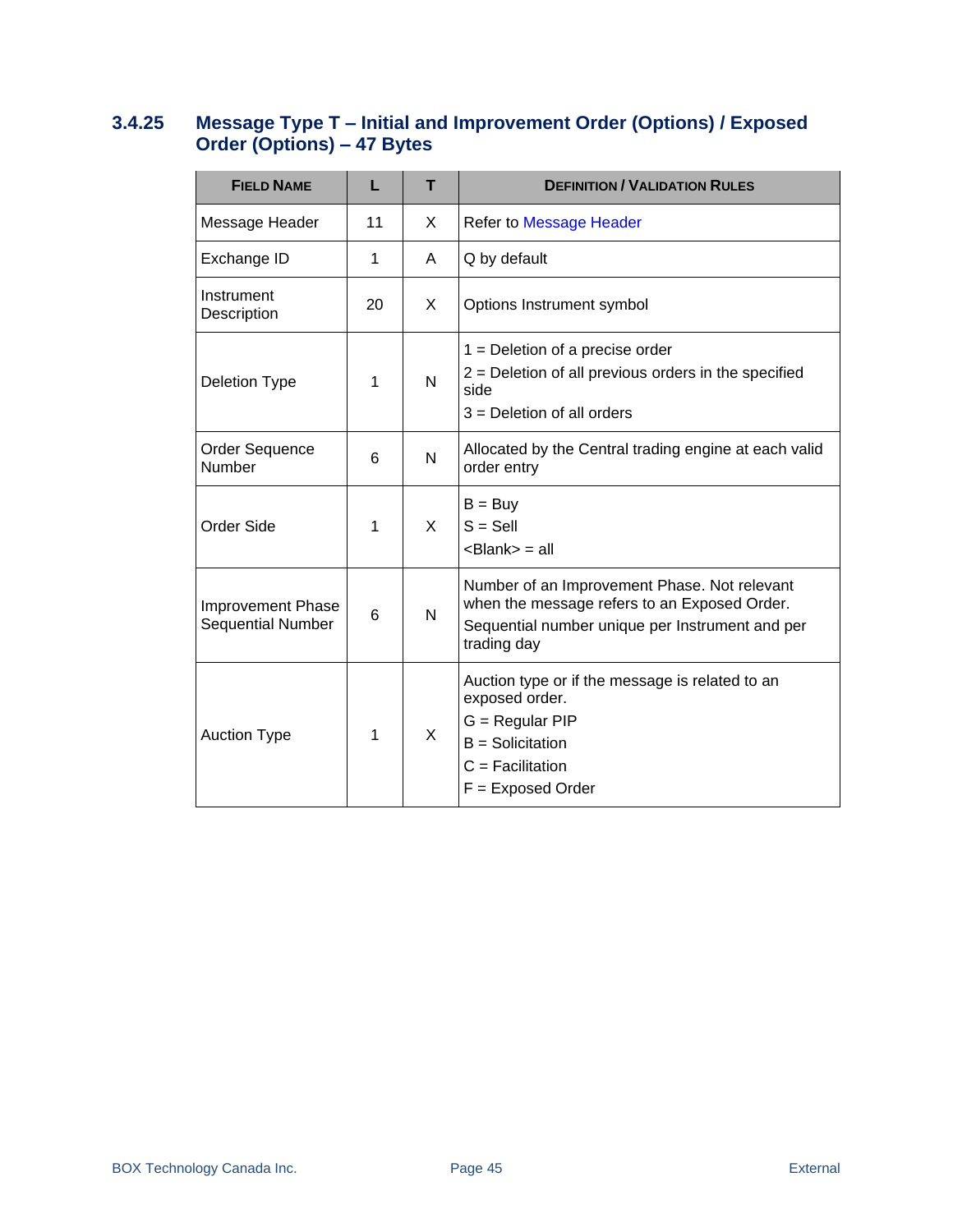### <span id="page-47-0"></span>**3.4.26 Message Type TS – Initial and Improvement Order (Complex Order) / Exposed Order (Complex Order) – 57 Bytes**

| <b>FIELD NAME</b>                                    | L  | т | <b>DEFINITION / VALIDATION RULES</b>                                                                                                                           |
|------------------------------------------------------|----|---|----------------------------------------------------------------------------------------------------------------------------------------------------------------|
| Message Header                                       | 11 | X | Refer to Message Header                                                                                                                                        |
| Exchange ID                                          | 1  | A | Q by default                                                                                                                                                   |
| Instrument<br>Description                            | 30 | X | Complex Order Instrument symbol                                                                                                                                |
| <b>Deletion Type</b>                                 | 1  | N | $1 =$ Deletion of a precise order<br>$2$ = Deletion of all previous orders in the specified<br>side<br>$3$ = Deletion of all orders                            |
| Order Sequence<br>Number                             | 6  | N | Allocated by the Central trading engine at each valid<br>order entry                                                                                           |
| <b>Order Side</b>                                    | 1  | X | $B = Buy$<br>$S =$ Sell<br><blank> = all</blank>                                                                                                               |
| <b>Improvement Phase</b><br><b>Sequential Number</b> | 6  | N | Number of an Improvement Phase. Not relevant<br>when the message refers to an Exposed Order.<br>Sequential number unique per Instrument and per<br>trading day |
| <b>Auction Type</b>                                  | 1  | X | Auction type or if the message is related to an<br>exposed order<br>$G = Regular PIP$<br>$B =$ Solicitation<br>$C =$ Facilitation<br>$F =$ Exposed Order       |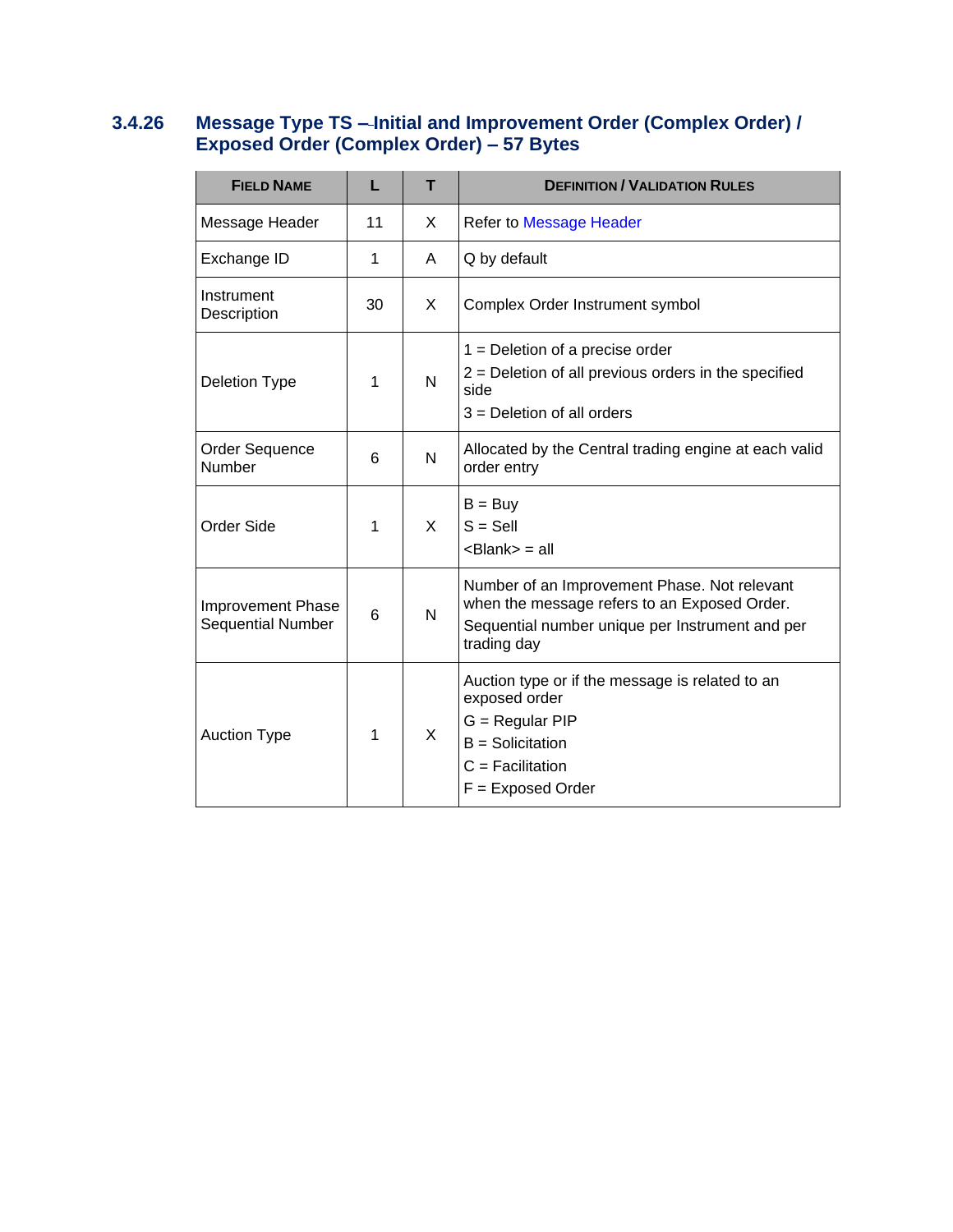#### <span id="page-48-0"></span>**Section 4 Fields Description**

## <span id="page-48-1"></span>**4.1 Price and Fraction Indicator Code**

The Price field is a six-character numeric field.

Note: The exception to the above is for MarketOnOpen (MOO) orders, where the Price field contains '000OUV' with a Fraction Indicator Code of '0'. '000OUV' stands for 'Opening Price' as calculated by the trading engine during the pre-opening phase.

> The delineation of the whole number portion of the price and the decimal/fractional portion of the price will be defined by the Fraction Indicator (FI) Code. Furthermore, the FI indicates the manner in which the price is displayed visually. This implies that all zero fractions may be sent in order to maintain consistency in the visual alignment of the implied decimal places. The all zero fraction is replaced by spaces for visual display.

No truncation of price data is permitted by this Specification, except for high-order zeros for products that trade in fractions of 1/10,000,000 or smaller. Should such a truncation be necessary, then it is implicit from the FI, which is 7, 8, or 9.

All fractions are expressed as fractions or in decimals as defined by the price fraction rules of the particular product (section [Tick Table\)](#page-49-2). The **Fraction Indicator Code** is one alphanumeric character as shown.

| <b>FRACTION</b> | <b>CODE</b>    | <b>FRACTION</b> | <b>CODE</b> |
|-----------------|----------------|-----------------|-------------|
| 1/1             | 0              | $-1/1$          | A           |
| 1/10            | 1              | $-1/10$         | B           |
| 1/100           | 2              | $-1/100$        | C           |
| 1/1,000         | 3              | $-1/1,000$      | D           |
| 1/10,000        | 4              | $-1/10,000$     | E           |
| 1/100,000       | 5              | $-1/100,000$    | F           |
| 1/1,000,000     | 6              | $-1/1,000,000$  | G           |
| 1/10,000,000    | $\overline{7}$ |                 |             |
| 1/100,000,000   | 8              |                 |             |
| 1/1,000,000,000 | 9              |                 |             |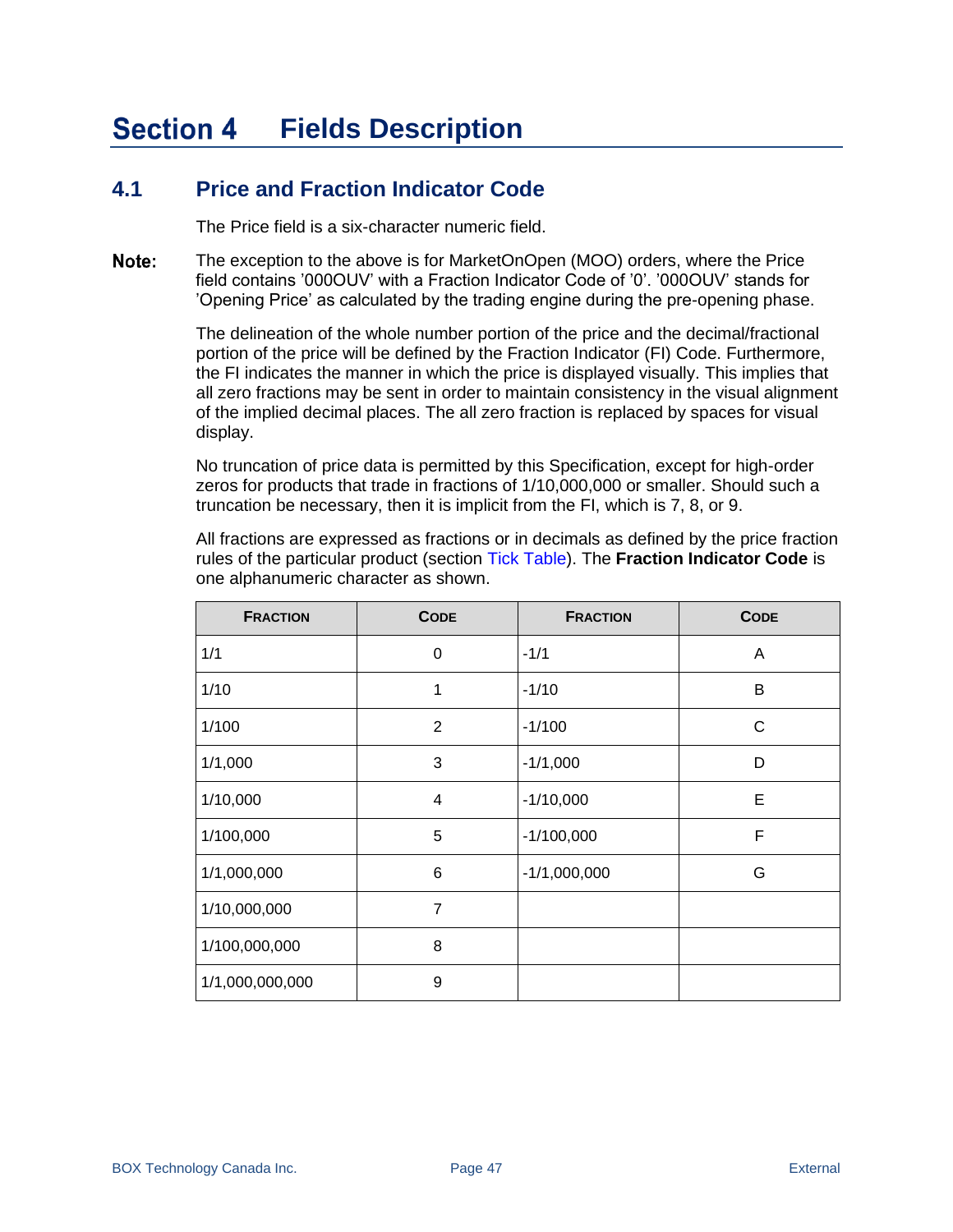# <span id="page-49-2"></span>**Tick Table (Price Fraction rules)**

| <b>PRICE RANGE</b>                                             | <b>TICK INCREMENT</b><br><b>FIELD VALUE</b> | <b>FRACTION</b><br><b>INDICATOR (F.I.)</b> | <b>MINIMUM TICK</b><br><b>INCREMENT</b> |
|----------------------------------------------------------------|---------------------------------------------|--------------------------------------------|-----------------------------------------|
| Order Price below \$3.00                                       | 0000T1                                      | 2                                          | \$0.05                                  |
| Order Price equal or above \$3.00                              | 0000T1                                      | 2                                          | \$0.10                                  |
| All PIP, Facilitation and Solicitation<br>orders, at any price | 0000T1                                      | 2                                          | \$0.01                                  |

# <span id="page-49-0"></span>**4.2 Markers for Options**

<span id="page-49-1"></span>

| FIRST LETTER (CURRENCY OR TYPE OF MARKET) |                               |  |
|-------------------------------------------|-------------------------------|--|
| <b>Marker</b><br><b>Description</b>       |                               |  |
| B                                         | Trading in British Pound      |  |
| C                                         | Trading in Canadian Dollar    |  |
| D                                         | Danish Krone                  |  |
| Е                                         | <b>Trading in Swiss Franc</b> |  |
| F                                         | Trading in Euro               |  |
| U                                         | Trading in US Dollar          |  |
| Υ                                         | Trading in Japanese Yen       |  |
| 2ND LETTER (TYPE OF OPTIONS)              |                               |  |
| <b>Marker</b><br><b>Description</b>       |                               |  |
| <b>Blank</b>                              | <b>Regular Options</b>        |  |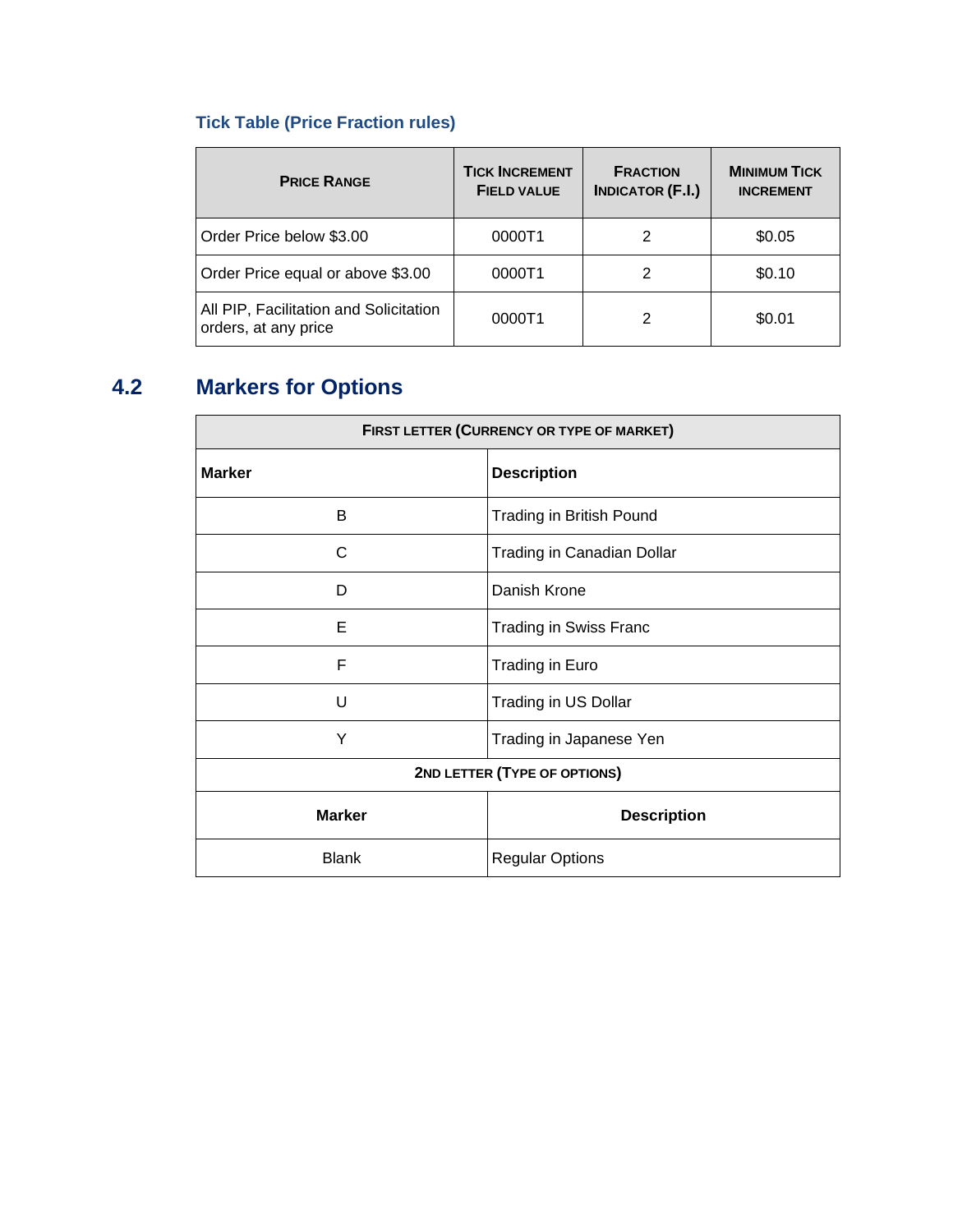# <span id="page-50-0"></span>**4.3 Status Markers**

<span id="page-50-1"></span>

| <b>STATUS</b> |                                                                                                           | <b>USED IN</b>        |                                      |  |
|---------------|-----------------------------------------------------------------------------------------------------------|-----------------------|--------------------------------------|--|
| <b>MARKER</b> | <b>DESCRIPTION</b>                                                                                        | <b>GROUP MESSAGES</b> | <b>INSTRUMENT</b><br><b>MESSAGES</b> |  |
| Y             | Pre-opening phase                                                                                         | X                     | X                                    |  |
| O             | Opening phase                                                                                             | X                     | X                                    |  |
| Т             | <b>Opened for Trading</b>                                                                                 | X                     | X                                    |  |
| F             | Forbidden phase                                                                                           | X                     | X                                    |  |
| H             | <b>Trading Halted</b>                                                                                     | X                     | X                                    |  |
| R             | Reserved phase (goes into a state as<br>pre-opening where orders can be<br>sent, modified, or canceled)   |                       | X                                    |  |
| S             | Suspended phase (goes into a state<br>as pre-opening where orders can be<br>sent, modified, or cancelled) |                       | X                                    |  |
| Z             | Frozen                                                                                                    |                       | X                                    |  |
| Α             | Surveillance Intervention phase<br>(Consultation phase)                                                   | X                     | X                                    |  |
| C             | Closed                                                                                                    | X                     | X                                    |  |
| B             | Beginning of day inquiries                                                                                | X                     | X                                    |  |
| <b>BLANK</b>  | If not used                                                                                               |                       |                                      |  |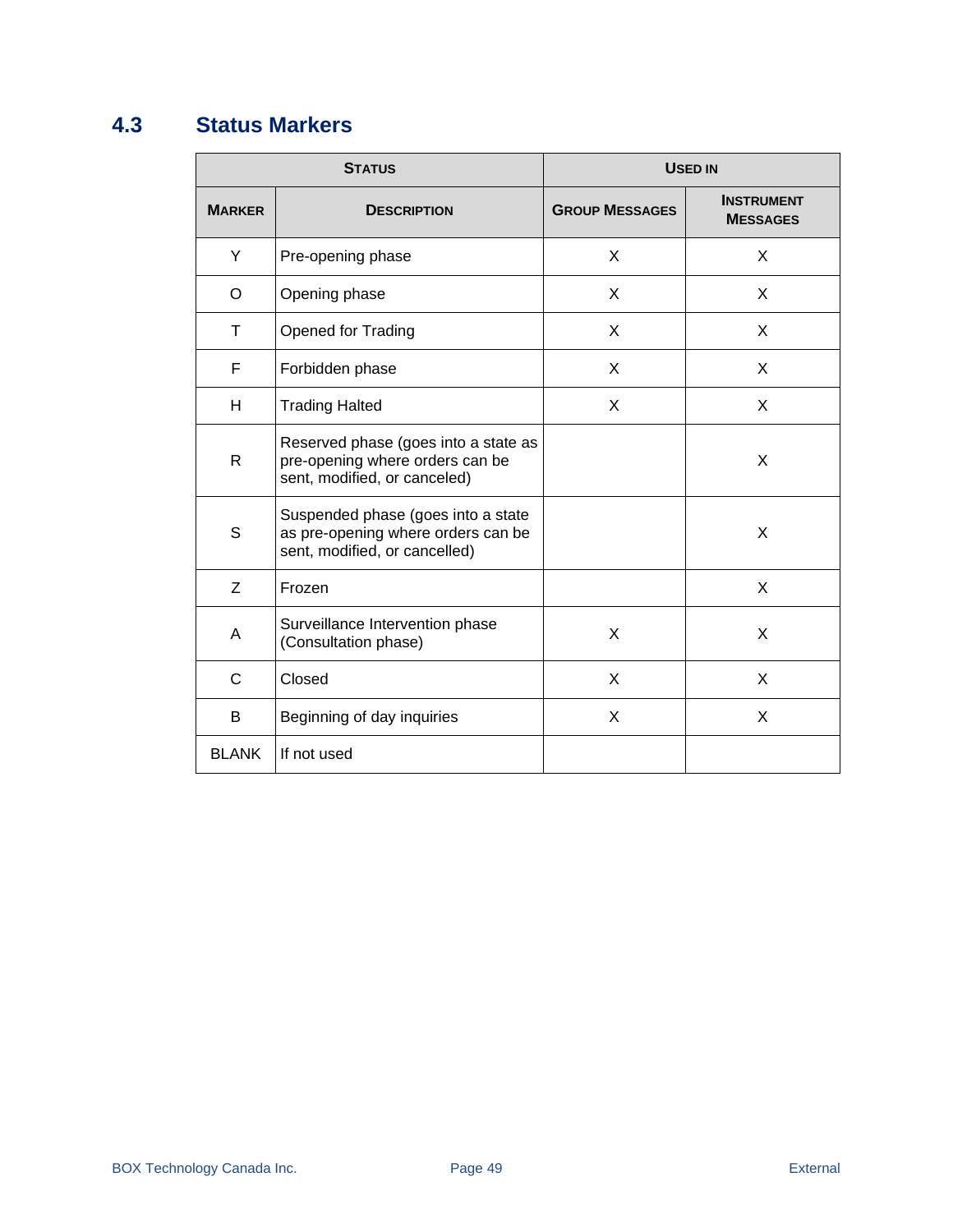# <span id="page-51-0"></span>**4.4 Price Indicator Markers**

<span id="page-51-1"></span>

| <b>PRICE INDICATOR</b> |                                                                                          | <b>WILL IMPACT THE </b>        |                             |                     |                             |               |
|------------------------|------------------------------------------------------------------------------------------|--------------------------------|-----------------------------|---------------------|-----------------------------|---------------|
| <b>MARKER</b>          | <b>DESCRIPTION</b>                                                                       | <b>OPENING</b><br><b>PRICE</b> | <b>HIGH</b><br><b>PRICE</b> | Low<br><b>PRICE</b> | <b>LAST</b><br><b>PRICE</b> | <b>VOLUME</b> |
| A                      | As-Of trades                                                                             |                                |                             |                     |                             | X             |
| $\mathsf{C}$           | Trades performed at the end<br>of a PIP allocation phase                                 | X                              | X                           | X                   | X                           | X             |
| L                      | Late trade (Transaction is<br>being reported late and is<br>out of sequence)             |                                |                             |                     |                             | X             |
| O                      | Trades performed during the<br>opening                                                   | X                              | X                           | X                   | X                           | X             |
| $\mathsf S$            | Reference price (volume<br>field zero filled)                                            |                                |                             |                     |                             |               |
| W                      | Trades resulting from the<br>transmission of an ISO<br>Inbound order                     | X                              | X                           | X                   | X                           | X             |
| X                      | Trades performed when the<br>market is crossed                                           |                                |                             |                     |                             | X             |
| G                      | Contingent Trade, price of<br>the trade was not controlled<br>against the NBBO           | X                              | X                           | X                   | X                           | X             |
| $\mathbf{I}$           | Trade involving an implied<br>order or Leg Trade of a<br><b>Complex Order instrument</b> | X                              | X                           | X                   | X                           | X             |
| $\mathsf{P}$           | Trade done on a Complex<br>Order Instrument                                              |                                |                             |                     |                             | X             |
| <b>BLANK</b>           | Actual transaction took place                                                            | X                              | X                           | X                   | X                           | X             |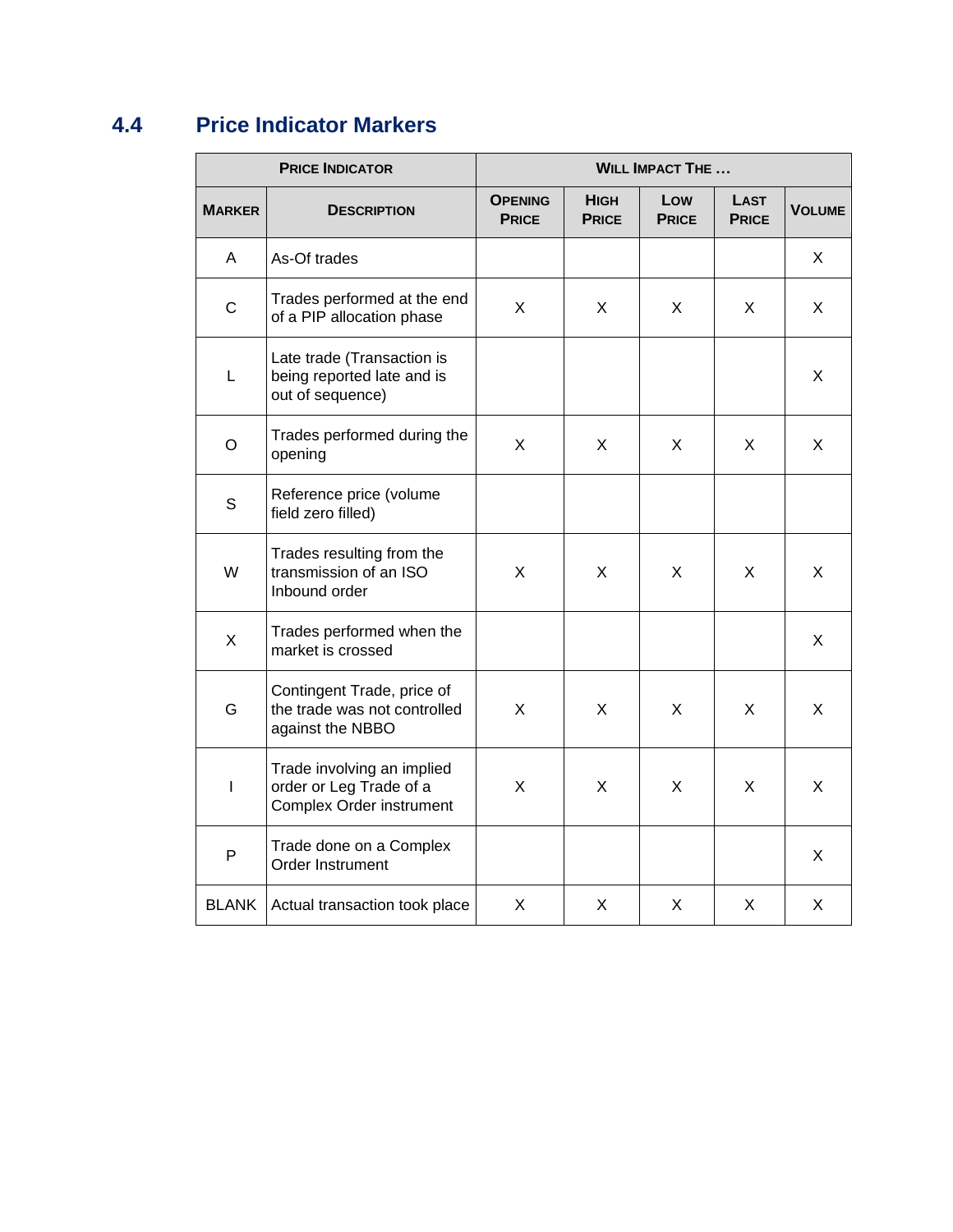# <span id="page-52-0"></span>**4.5 Indicator Code**

This code is used for Bid/Ask Size, Volume, and Open Interest.

| <b>MARKER</b> | <b>DESCRIPTION (THE SIZE OF THE BID/ASK FIELD IS IN )</b> |                     |  |
|---------------|-----------------------------------------------------------|---------------------|--|
| C             | 100                                                       | (Hundreds)          |  |
| D             | 1,000                                                     | (Thousands)         |  |
| Е             | 10,000                                                    | (Ten-Thousands)     |  |
| F             | 100,000                                                   | (Hundred-Thousands) |  |
| G             | 1,000,000                                                 | (Millions)          |  |
| H             | 10,000,000                                                | (Ten-Millions)      |  |
|               | 100,000,000                                               | (Hundred-Millions)  |  |
| J             | 1,000,000,000                                             | (Billions)          |  |

| <b>DATA</b>           | <b>MESSAGE SENT</b>            | <b>PARTICIPANT</b><br><b>SHOULD DISPLAY</b> |
|-----------------------|--------------------------------|---------------------------------------------|
| Bid size of 120575    | Size field will indicate 1205C | 120500                                      |
| Volume of 258,487,797 | Volume will indicate 2584877C  | 258,487,700                                 |

# <span id="page-52-1"></span>**4.6 Strike Price Currency Codes**

| <b>CURRENCY</b> |                    |  |  |
|-----------------|--------------------|--|--|
| <b>MARKER</b>   | <b>DESCRIPTION</b> |  |  |
| <b>USD</b>      | $US$ \$            |  |  |
| CAD             | Canadian \$        |  |  |
| <b>Blank</b>    | Not provided       |  |  |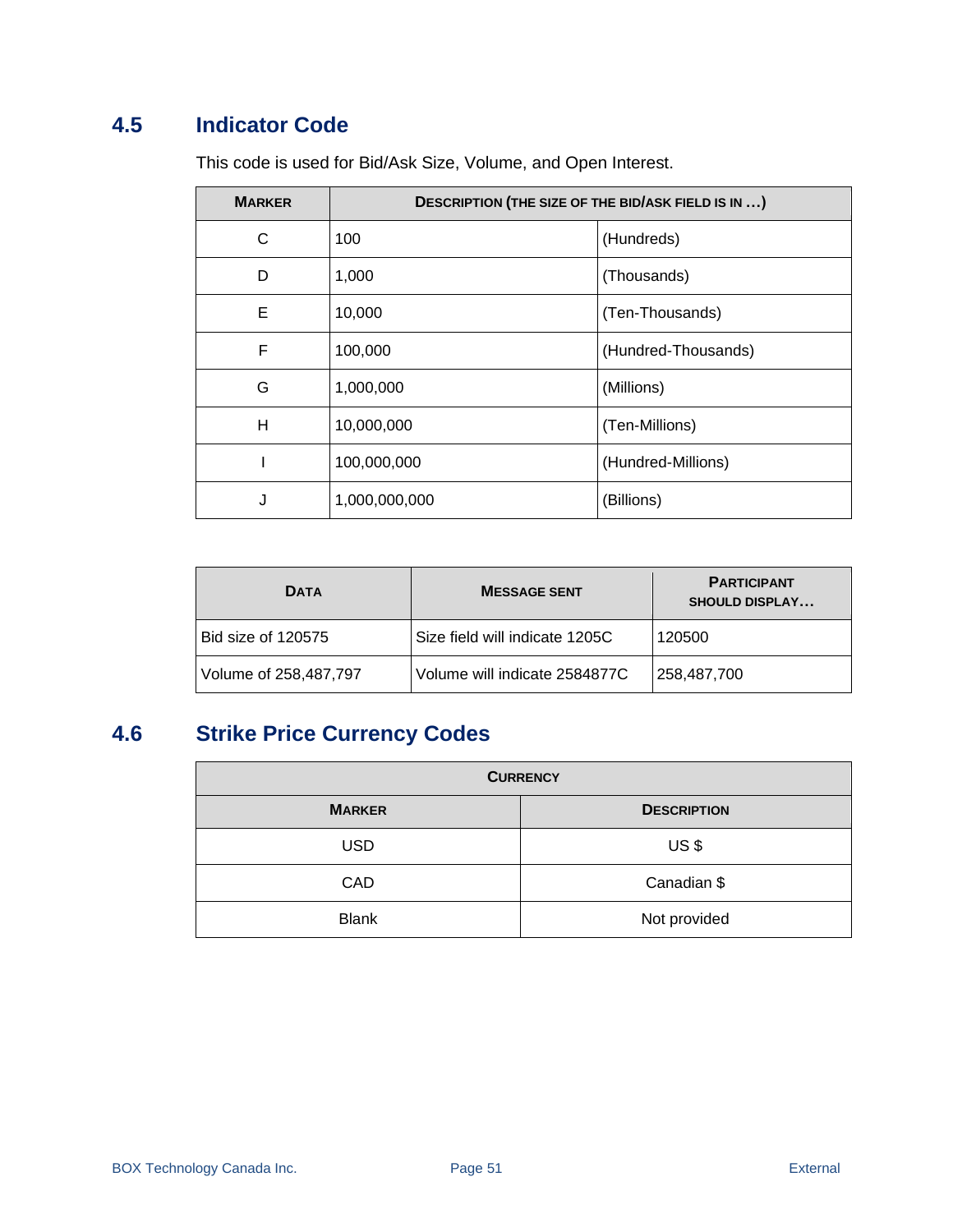# <span id="page-53-0"></span>**4.7 Month Codes for Options**

| <b>CALL OPTIONS</b> |                    |                 |  |  |
|---------------------|--------------------|-----------------|--|--|
| A – January         | $E - May$          | I-September     |  |  |
| B – February        | $F - June$         | J – October     |  |  |
| $C - March$         | $G - July$         | K – November    |  |  |
| $D -$ April         | $H - August$       | L – December    |  |  |
|                     | <b>PUT OPTIONS</b> |                 |  |  |
| $M -$ January       | $Q - May$          | $U - September$ |  |  |
| $N - February$      | $R - June$         | V – October     |  |  |
| $O - March$         | $S - July$         | W - November    |  |  |
| $P - April$         | T – August         | $X - December$  |  |  |

# <span id="page-53-1"></span>**4.8 Complex Order Instrument (Strategy) month code**

The rule for determining the Month Code of Complex Order Instrument in the JS – Complex Order Instrument is determined from the closest expiry leg(s) as follows:

- If the closest expiry  $leg(s)$  have the same option type i.e either all legs are Call Options or all legs are Put Options then the Strategy Month Code is the corresponding month code of any of the leg as defined in the above table (section [4.7\)](#page-53-0)
- If the closest expiry legs have different option type i.e some leg(s) are Call Option and the other leg(s) are Put Options, then the Strategy Month Code is chosen as the month code of the Call Option Leg as defined in the above table (section [4.7\)](#page-53-0)

## <span id="page-53-2"></span>**4.9 Market Feed Indicators**

| <b>FIRST LETTER</b> | <b>TYPE OF INSTRUMENT</b> | <b>SECOND LETTER</b> | <b>TYPE OF UNDERLYING</b> |
|---------------------|---------------------------|----------------------|---------------------------|
|                     | <b>Options</b>            |                      | Index                     |
|                     | Long Term                 |                      | Equities                  |